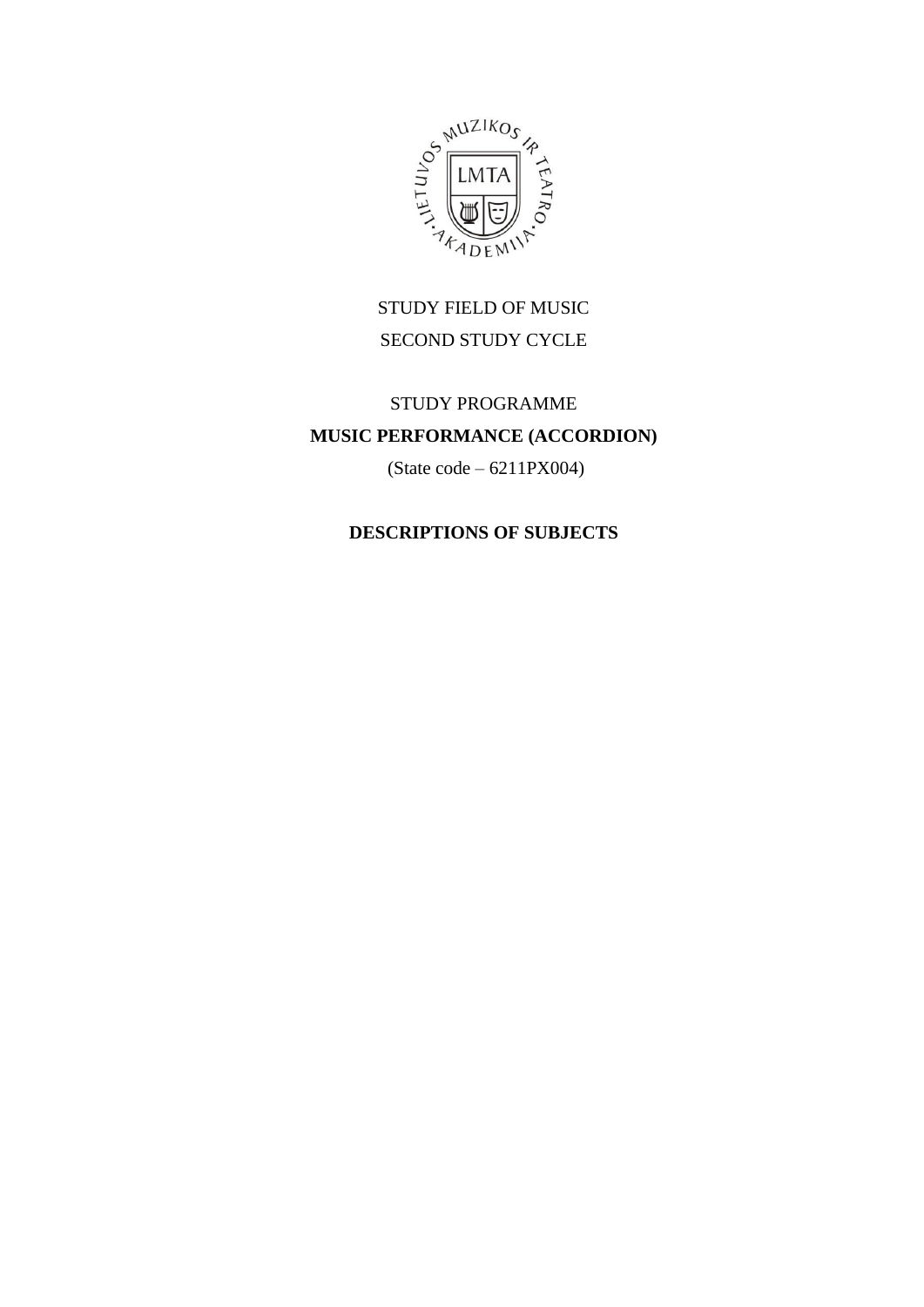## **Table of content**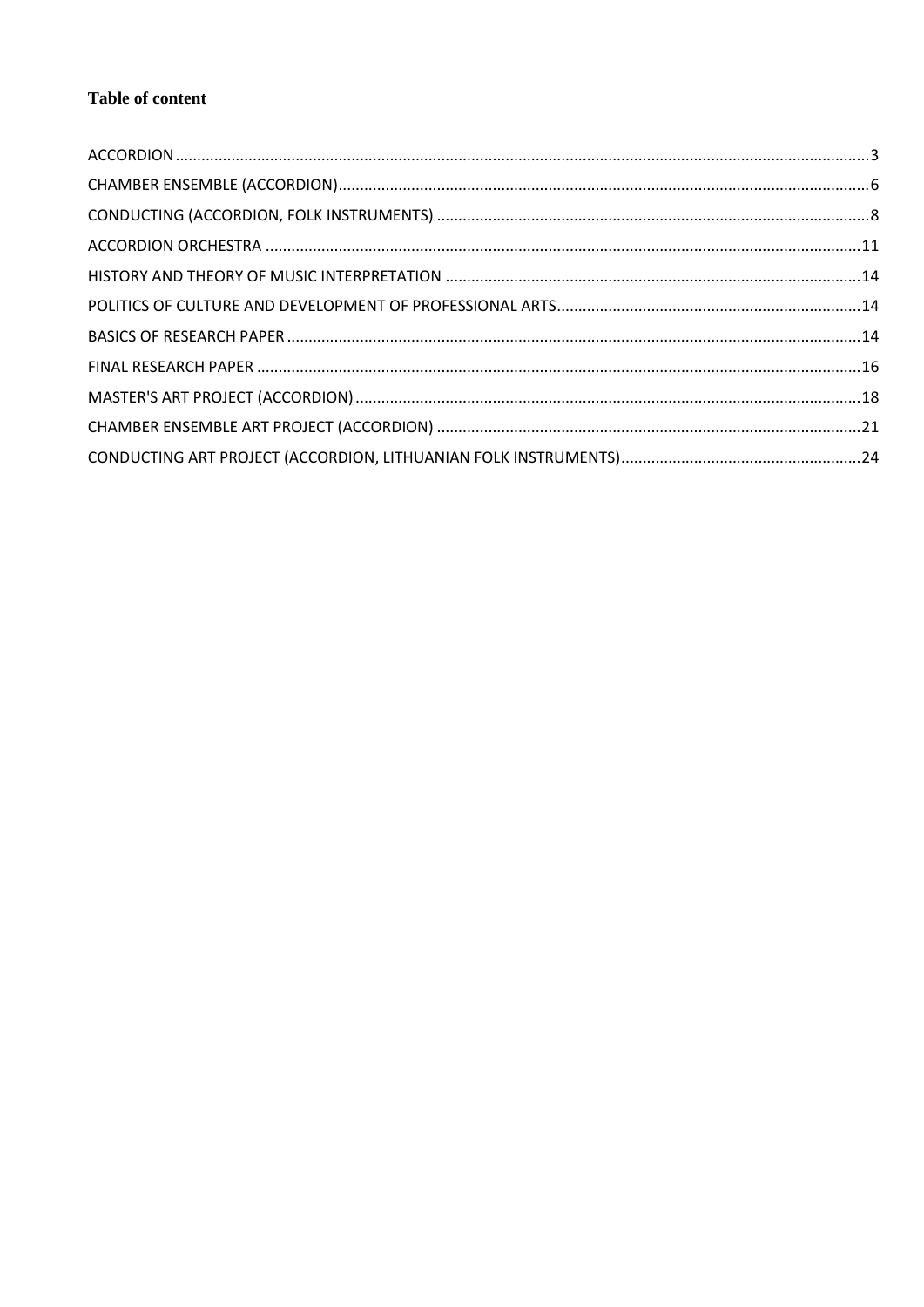#### **ACCORDION**

<span id="page-2-0"></span>

| Subject (module) title                                                    |                                                                                  | Code                 | Study programme (s)                                                                                              |  |  |
|---------------------------------------------------------------------------|----------------------------------------------------------------------------------|----------------------|------------------------------------------------------------------------------------------------------------------|--|--|
| Accordion                                                                 |                                                                                  | M129717              | Music Performance (Accordion)                                                                                    |  |  |
|                                                                           | Lecturer $(s)$                                                                   |                      | Department where the subject is                                                                                  |  |  |
|                                                                           | implemented                                                                      |                      |                                                                                                                  |  |  |
| Coordinator: prof. Raimondas Sviackevičius.                               |                                                                                  |                      | Department of Accordion                                                                                          |  |  |
| Other (s): prof. Eduardas Gabnys, prof. Ričardas Sviackevičius            |                                                                                  |                      |                                                                                                                  |  |  |
|                                                                           | Type of the subject (module)                                                     |                      |                                                                                                                  |  |  |
| Second (Master)                                                           |                                                                                  |                      | Compulsory                                                                                                       |  |  |
| <b>Mode of delivery</b>                                                   | Semester or period when the subject is delivered                                 |                      | Language (s) of instruction                                                                                      |  |  |
| Classwork                                                                 | 1 <sup>st</sup> -3 <sup>rd</sup> semesters/ <i>Music Performance</i> (Accordion) |                      | Lithuanian, English, Russian, Polish                                                                             |  |  |
|                                                                           |                                                                                  | <b>Prerequisites</b> |                                                                                                                  |  |  |
|                                                                           |                                                                                  |                      | Preliminary requirements: a Bachelor's degree in music; accordion playing and Minor requirements (if any): none. |  |  |
| artistic expression skills that meet the requirements for entrance exams. |                                                                                  |                      |                                                                                                                  |  |  |
| <b>Number of ECTS credits</b>                                             | Total student's load                                                             | <b>Contact hours</b> | <b>Self-study hours</b>                                                                                          |  |  |
| $30(10+10+10)$                                                            | $801(267+267+267)$                                                               | $102(34+34+34)$      | $699(233+233+233)$                                                                                               |  |  |
| Purpose of the subject (module)                                           |                                                                                  |                      |                                                                                                                  |  |  |

The aim of the subject *Accordion* is to expand the main and build up the accordion concert repertoire that exceeds the level of the requirements for the BA in Music; to develop an individual interpretation style; to provide students with skills that would allow them to organise learning as a creative process focussed on the implementation of planned interpretation; to improve the ability to observe and analyse one's creative process and assess its results critically; to provide students with practical concert experience.

#### **Short description of the subject (module) (up to 500 characters)**

*Accordion* is the major subject in *Accordion* specialisation of *Music Performance* programme. It further develops the practical and artistic abilities of playing the selected musical instrument acquired in Bachelor studies that are related to the studies of the representative concert repertoire, implementation of art projects, creativity and search for individual interpretation solutions. In the MA studies, a typical concert repertoire of the selected instrument is built up; practical concert experience is broadened; students learn how to assess the result of artistic activity critically.

During the course of individual practical training, the repertoire mandatory for a respective semester is selected under the speciality teacher's supervision. Specific features of interpretation of selected musical pieces are discussed and students learn to perform them properly in terms of style, genre, form, interpretation and performance technique. Repertoire preparation stages are planned, the plan of rehearsals is drawn up and the schedule of concerts is prepared.

| Programme<br>competences to be<br>developed (number of<br>programme's learning<br>outcomes) | Learning outcomes of the subject (module)                                                                                                                                                                                                                                                                                                                                                                                                                                                                                                                                                                                                                                                                                                                             | <b>Teaching and</b><br>learning methods                   | <b>Assessment</b><br>methods          |
|---------------------------------------------------------------------------------------------|-----------------------------------------------------------------------------------------------------------------------------------------------------------------------------------------------------------------------------------------------------------------------------------------------------------------------------------------------------------------------------------------------------------------------------------------------------------------------------------------------------------------------------------------------------------------------------------------------------------------------------------------------------------------------------------------------------------------------------------------------------------------------|-----------------------------------------------------------|---------------------------------------|
| the<br>specialisation. $(1.1)$                                                              | Ability to inspire and Students will be able to express themselves as artistic Practical training, Performance of a<br>realise original artistic individualities with a developed ability to create, develop rehearsals, analysis musical<br>ideas by means of and express their artistic ideas, anticipate an individual and preparation of programme<br>musical expression of interpretation of a musical piece and demonstrate these a musical<br>chosen abilities when preparing and performing the concert independent artistic<br>programme that is compliant with the requirements for the activity<br>MA repertoire.                                                                                                                                          | text.                                                     |                                       |
| ideas<br>chosen<br>the<br>specialisation. $(1.2)$                                           | Ability to inspire and Students will be able to use all possibilities offered by the Practical training, Performance of a<br>realise original artistic performance technique in solo programmes and constantly rehearsals, analysis musical<br>by means of look for new means of self-expression; they will and preparation of programme<br>musical expression of demonstrate a developed ability of musical communication.                                                                                                                                                                                                                                                                                                                                           | musical<br>a<br>text.<br>independent artistic<br>activity |                                       |
| Good<br>music<br>their<br>links<br>(2.1)                                                    | knowledge of At all stages of preparation of musical programmes, students Practical training, Performance of a<br>theory, history will be able to perform pieces of different musical styles, rehearsals, analysis musical<br>and cultural contexts, genres and periods while at the same time demonstrating an and preparation of programme<br>with original interpretation style of a respective piece that is $ a $ musical<br>interpretation traditions. based on the knowledge about the music language, historical independent artistic<br>development and performance practice of the repertoire in activity<br>the selected specialisation (individual periods, styles, genres,<br>etc.); they will familiar with international interpretation<br>traditions. | text.                                                     |                                       |
| Good<br>music                                                                               | knowledge of Students will understand the links between interpretation Practical<br>theory, history traditions, international performance standards of the rehearsals                                                                                                                                                                                                                                                                                                                                                                                                                                                                                                                                                                                                 |                                                           | training, Performance of a<br>musical |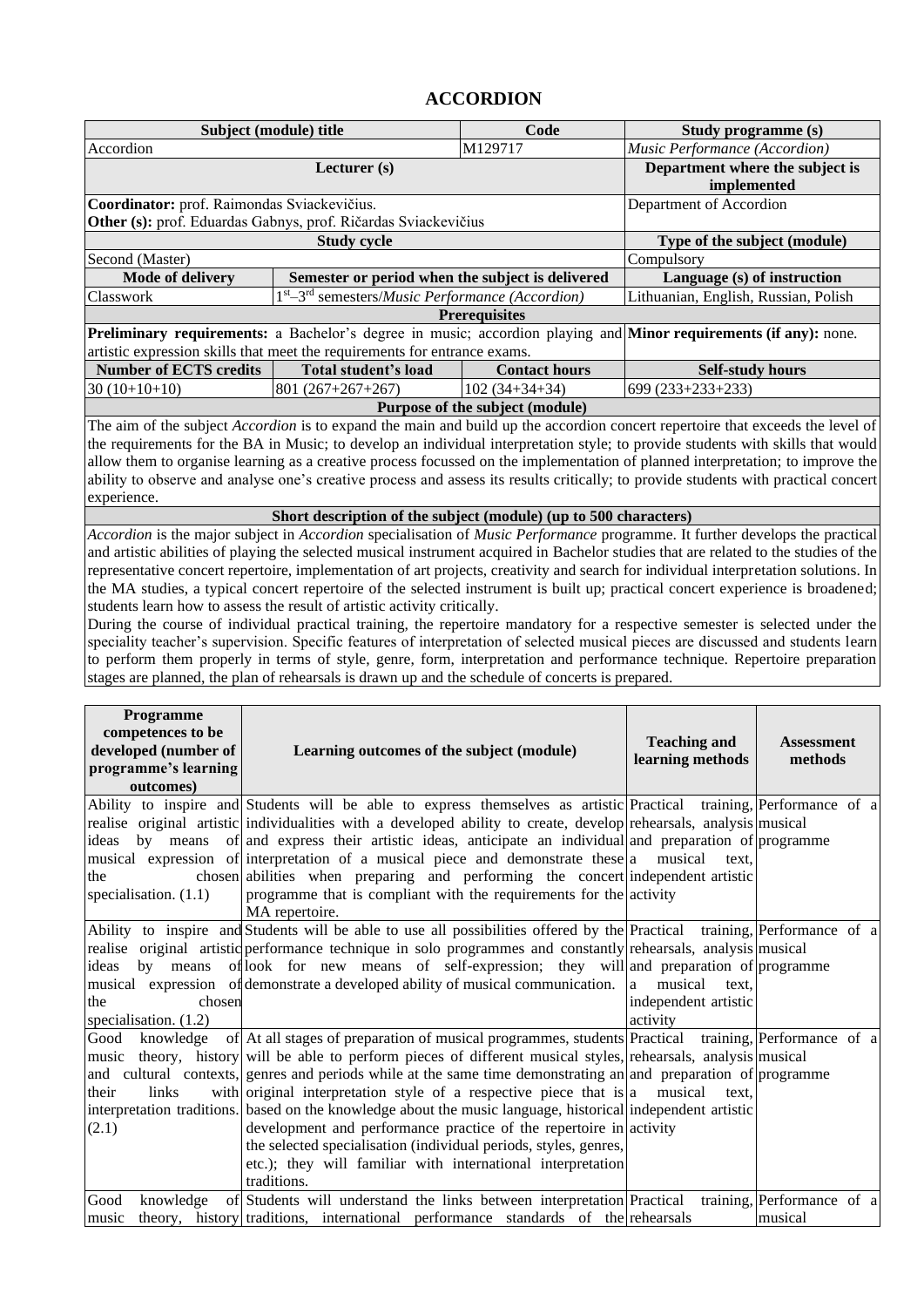|                         | and cultural contexts, selected specialisation and different contexts of artistic and preparation                         |                      | of programme               |
|-------------------------|---------------------------------------------------------------------------------------------------------------------------|----------------------|----------------------------|
| their<br>links          | with cultural activity; they will be able to draw up a consistent musical                                                 | text,                |                            |
|                         | interpretation traditions. musical programme for a particular cultural and/or social independent artistic                 |                      |                            |
| (2.2)                   | context.                                                                                                                  | activity             |                            |
| Ability<br>to           | broaden Students will have built up a representative concert Practical                                                    |                      | training, Performance of a |
| creative                | experience repertoire compliant with the MA and selected specialisation rehearsals,                                       |                      | musical                    |
|                         | through initiation of and requirements for the scope, and gained concert experience independent artistic programme        |                      |                            |
| engagement              | in by participating in at least four public concerts during the activity                                                  |                      |                            |
| independent             | artistic years of studies.                                                                                                |                      |                            |
| activity. $(3.1)$       |                                                                                                                           |                      |                            |
| Ability<br>to           | broaden Students will demonstrate the ability to carry out artistic Independent artistic Performance of a                 |                      |                            |
| creative                | experience activities independently by initiating a musical art project, activity                                         |                      | musical                    |
|                         | through initiation of and participating in its preparation and public performance.                                        |                      | programme                  |
| engagement<br>in        |                                                                                                                           |                      |                            |
| independent<br>artistic |                                                                                                                           |                      |                            |
| activity. $(3.2)$       |                                                                                                                           |                      |                            |
|                         | Ability to analyse and By means of developed intellect and erudition, students will Independent artistic Performance of a |                      |                            |
|                         | critically assess creative be able to analyse and assess creative processes critically as activity,                       |                      | musical                    |
| processes<br>and        | their well as their significance in the changing cultural context; discussions                                            |                      | programme,                 |
| significance<br>in      | the they will be able to estimate possible trends of cultural                                                             |                      | interview                  |
| context                 | of processes and possibilities for influencing them by means of                                                           |                      |                            |
| contemporary            | culture. their artistic ideas.                                                                                            |                      |                            |
| (4.1)                   |                                                                                                                           |                      |                            |
|                         | Ability to analyse and Students will be able to analyse and assess the process and Interview,                             |                      | Interview                  |
|                         | critically assess creative results of their and other artists' creative activity critically; discussions                  |                      |                            |
| processes<br>and        | their they will also be able to provide proposals as to their                                                             |                      |                            |
| significance<br>in      | the improvement, adapt to changing conditions of the creative                                                             |                      |                            |
| context                 | of context and present their insights during practical training in                                                        |                      |                            |
| contemporary            | culture. small groups and/or excellence classes.                                                                          |                      |                            |
| (4.2)                   |                                                                                                                           |                      |                            |
| Inter-personal          | and Students will have gained experience of constructive and Interview,                                                   |                      | Interview                  |
| communication           | skills, well-founded professional communication, as well as be able discussions                                           |                      |                            |
| leadership. (5.1)       | to cooperate with other artists and integrate into different                                                              |                      |                            |
|                         | cultural environment through participation in at least one,                                                               |                      |                            |
|                         | preferably multicultural or international, project.                                                                       |                      |                            |
|                         | Systemic and analytical Students will have a deep understanding of the links Practical training, Performance of a         |                      |                            |
| thinking. $(6.1)$       | between theoretical and practical studies of performance art; rehearsals, analysis musical                                |                      |                            |
|                         | they will be able to see their causal relation and use these and preparation of programme                                 |                      |                            |
|                         | abilities for their artistic development when preparing and $ a$ musical text,                                            |                      |                            |
|                         | presenting concert programmes.                                                                                            | independent artistic |                            |
|                         |                                                                                                                           | activity             |                            |
|                         | Ability to work and Students will be able to learn independently, integrate Practical training, Performance of a          |                      |                            |
| improve. $(7.1)$        | knowledge and complete artistic tasks based on new and/or rehearsals, analysis musical                                    |                      |                            |
|                         | limited information in an organised manner, as well as work and preparation of programme                                  |                      |                            |
|                         | and improve while preparing and presenting concert a                                                                      | musical<br>text.     |                            |
|                         | programmes independently.                                                                                                 | independent artistic |                            |
|                         |                                                                                                                           | activity             |                            |

|                                                         |  | Time (hours) of contact and individual work |          |                                               |                                          |                                                    |                            |                          |                     |                                       |
|---------------------------------------------------------|--|---------------------------------------------|----------|-----------------------------------------------|------------------------------------------|----------------------------------------------------|----------------------------|--------------------------|---------------------|---------------------------------------|
| <b>Topics</b>                                           |  | activities<br>Individual                    | Seminars | 드.<br>training<br>group<br>small<br>Practical | large<br>training<br>eroups<br>Practical | exam/rehearsals/consulta<br>for the<br>Preparation | credit test<br>Exam/course | work<br>contact<br>Total | hours<br>Self-study | <b>Assignments</b>                    |
| $1st$ semester $(M1)$                                   |  |                                             |          |                                               |                                          |                                                    |                            |                          |                     |                                       |
| Preparation of a selected artistic programme that is    |  |                                             |          |                                               |                                          |                                                    |                            |                          |                     | and<br>Analysis                       |
| diverse in terms of style. E.g., Prelude and Fugue in C |  | 32                                          |          |                                               |                                          |                                                    |                            | 32                       |                     | 229 preparation<br>of<br><sub>a</sub> |
| sharp minor by J. S. Bach; Sonata in E minor by D.      |  |                                             |          |                                               |                                          |                                                    |                            |                          |                     | musical text. Studies                 |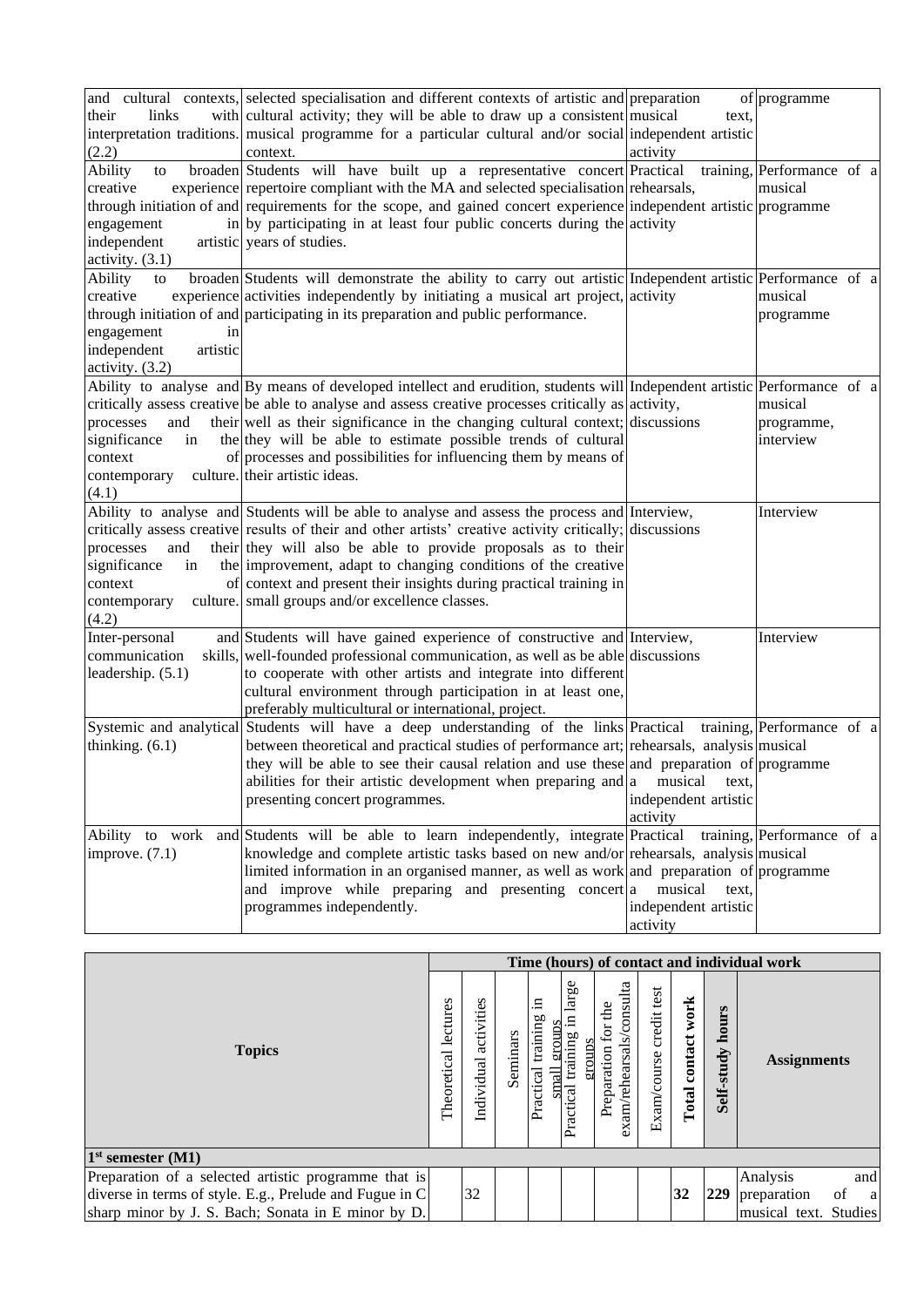| Scarlatti; The Cuckoo by F. Daken; V. Semionov's             |    |  |                |              |                         | of audio recordings.              |
|--------------------------------------------------------------|----|--|----------------|--------------|-------------------------|-----------------------------------|
| sonata No. 1; J. Derbenko's play; Fidllers by J.             |    |  |                |              |                         |                                   |
| Rautavaara.                                                  |    |  |                |              |                         |                                   |
| Independent concert practice report.                         |    |  | 1              | 1            | $\overline{\mathbf{4}}$ | of<br>Preparation<br>a            |
|                                                              |    |  |                |              |                         | practice report.                  |
| Exam.                                                        |    |  |                | $\mathbf{1}$ |                         |                                   |
| <b>Total:</b>                                                | 32 |  | $\overline{2}$ | 34           | 233                     |                                   |
| $2nd$ semester $(M1)$                                        |    |  |                |              |                         |                                   |
| Preparation of a selected artistic programme that is         |    |  |                |              |                         | Analysis<br>and                   |
| diverse in terms of style. Requirements:                     |    |  |                |              |                         | of<br>preparation<br><sub>a</sub> |
| 1 large-scope piece;<br>$\bullet$                            |    |  |                |              |                         | musical text. Studies             |
| 1 polyphonic piece (e.g. Prelude and fugue in F<br>$\bullet$ | 32 |  |                | 32           | 229                     | of audio recordings.              |
| sharp minor by J. S. Bach);                                  |    |  |                |              |                         |                                   |
| Two pieces of different character, preferably -<br>$\bullet$ |    |  |                |              |                         |                                   |
| one original (e.g. Sonata by D. Scarlatti;                   |    |  |                |              |                         |                                   |
| Metamorphoses by T. Lundquist.                               |    |  |                |              |                         |                                   |
| Independent concert practice report.                         |    |  |                | $\mathbf{1}$ | $\overline{\mathbf{4}}$ | Preparation<br>of<br>a            |
|                                                              |    |  | 1              |              |                         | practice report.                  |
| 4. Exam.                                                     |    |  |                | $\mathbf{1}$ |                         |                                   |
| <b>Total:</b>                                                | 32 |  | $\overline{2}$ | 34           | 233                     |                                   |
| $3rd$ semester (M2)                                          |    |  |                |              |                         |                                   |
| Preparation of a selected artistic programme that is         |    |  |                |              |                         | Analysis<br>and                   |
| diverse in terms of style. The programme is developed        |    |  |                |              |                         | preparation<br>of<br>a            |
| taking into account individual creative ideas of the         | 32 |  |                | 32           | 229                     | musical text Studies              |
| MA student. E.g., J. S. Bach's prelude and fugue in G        |    |  |                |              |                         | of audio recordings.              |
| major; D. Scarlatti's sonata in F minor; S. Berinsky's       |    |  |                |              |                         |                                   |
| Also sprach Zaratustra; B. Dowlasz's Post scriptum           |    |  |                |              |                         |                                   |
| Independent concert practice report.                         |    |  | $\mathbf{1}$   | $\mathbf{1}$ | $\overline{\mathbf{4}}$ | Preparation<br>of<br>a            |
|                                                              |    |  |                |              |                         | practice report.                  |
| Exam.                                                        |    |  |                | 1            |                         |                                   |
| <b>Total:</b>                                                | 32 |  | $\overline{2}$ | 34           | 233                     |                                   |

| Assessment               | Weight, % | <b>Deadline for</b> | <b>Assessment criteria</b>                                                      |  |
|--------------------------|-----------|---------------------|---------------------------------------------------------------------------------|--|
| strategy                 |           | completing the      |                                                                                 |  |
|                          |           | assignments         |                                                                                 |  |
| practice 10 %<br>Concert |           |                     | By the start of Professional practice register is presented for assessment.     |  |
| report                   |           |                     | the exam session Assessment criteria:                                           |  |
|                          |           |                     | • Intensity of artistic activity;                                               |  |
|                          |           |                     | • Complexity of musical programmes,                                             |  |
|                          |           |                     | • Artistic value and/or prestigiousness of events.                              |  |
| Exam                     | 90 %      | During              | exam <b>Requirements:</b> Concert performance of a musical programme that is 30 |  |
| (performance of a        |           | session             | minutes long.                                                                   |  |
| musical                  |           |                     | Assessment criteria:                                                            |  |
| programme)               |           |                     | • Accurate performance of the repertoire in terms of musical text;              |  |
|                          |           |                     | • Main instrument playing skills, ability to adapt, virtuoso abilities;         |  |
|                          |           |                     | • Stylistically founded application of articulation, ornament<br>and            |  |
|                          |           |                     | improvisation principles;                                                       |  |
|                          |           |                     | • Sense of genre and form;                                                      |  |
|                          |           |                     | • Artistry and convincingness, quality of musical expression.                   |  |

| <b>Author</b>                    | <b>Publication</b> | <b>Title</b>                                  | No. of     | Publisher (place,     |
|----------------------------------|--------------------|-----------------------------------------------|------------|-----------------------|
|                                  | date (year)        |                                               | periodical | publishing office) or |
|                                  |                    |                                               | or volume  | web link              |
| <b>Required study material</b>   |                    |                                               |            |                       |
| Имханицкий,                      | 2004               | Музыка зарубежных композиторов для баяна      |            | М.: РАМ им. Гнесиных  |
| М. И.                            |                    | и аккордеона                                  |            |                       |
| Толстобров,                      | 2006               | Как исполнять Баха                            |            | М.: Классика-XXI      |
| $M.$ (coct.)                     |                    |                                               |            |                       |
| <b>Additional study material</b> |                    |                                               |            |                       |
| Adamowicz-                       | 2009               | Con fisarmonica. Akordeon w muzyce kameralnej |            | Poznań                |
| Kaszuba, T.                      |                    | w składach mieszanych w kontekście źródeł     |            |                       |
|                                  |                    | współczesnej praktyki artystycznej            |            |                       |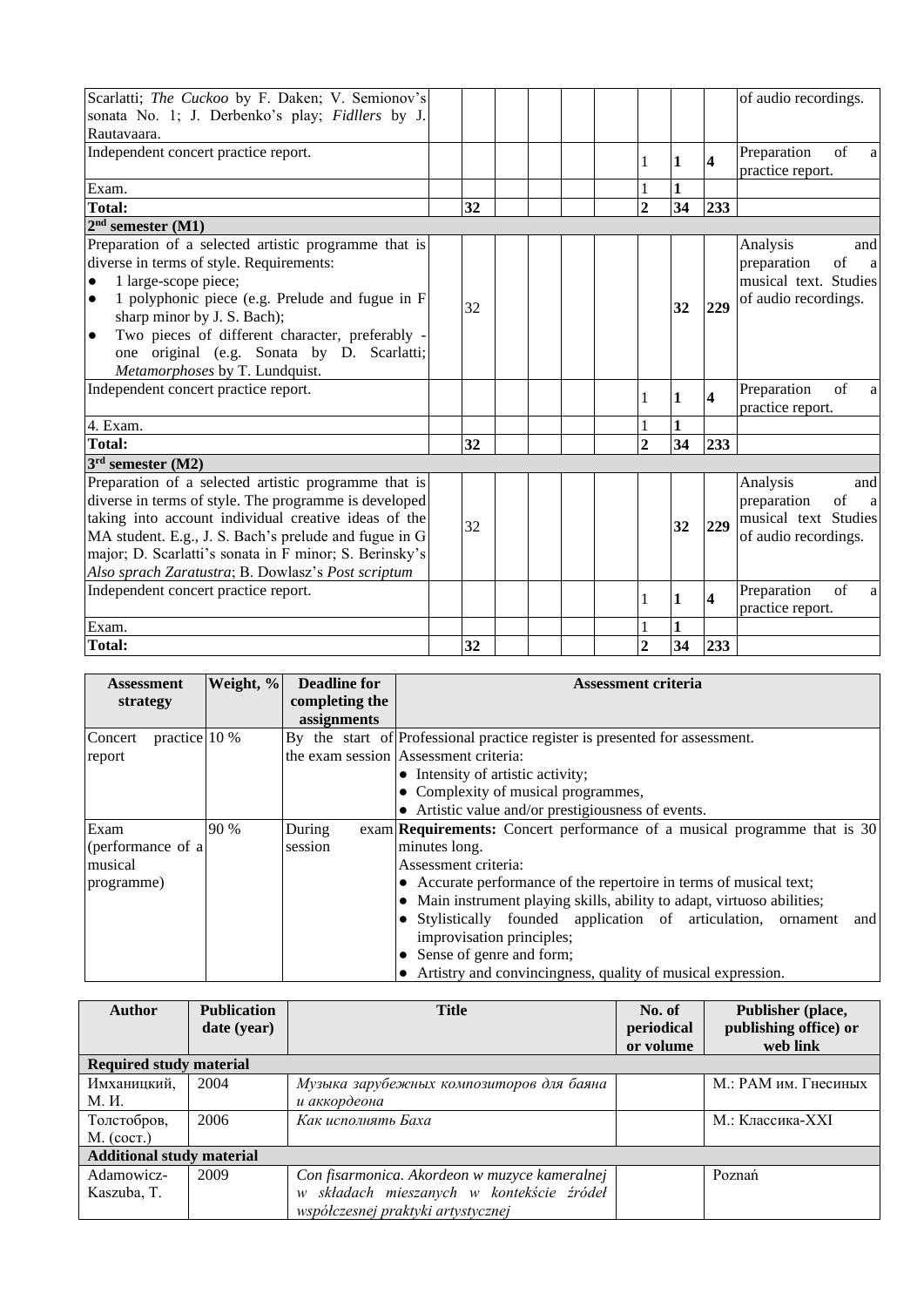| Бычковц,<br>В.<br>В. | 1997 | Баянная музыка России                                                   | Челябинск: Версия |
|----------------------|------|-------------------------------------------------------------------------|-------------------|
| Бычковц,<br>В.<br>В. | 1997 | Аккордеонная музыка Европы                                              | Челябинск: Версия |
| Власов, В. П.        | 2004 | Методика<br>работы<br>над<br>пианиста<br>полифоническими произведениями | Москва            |
| Н.<br>Давыдов,<br>А. | 1982 | Методика переложений инструменталных<br>произведений для баяна          | М.: Музыка        |
| Липс, Ф.             | 1998 | Искусство игры на баяне                                                 | М.: Музыка        |

### **CHAMBER ENSEMBLE (ACCORDION)**

<span id="page-5-0"></span>

| Subject (module) title                                                                  |                                                                                     | Code                                             | Study programme (s)          |
|-----------------------------------------------------------------------------------------|-------------------------------------------------------------------------------------|--------------------------------------------------|------------------------------|
| <b>Chamber Ensemble (Accordion)</b>                                                     |                                                                                     | M149617                                          | <i>Music</i><br>Performance  |
|                                                                                         |                                                                                     |                                                  | (Accordion)                  |
|                                                                                         | Lecturer $(s)$                                                                      |                                                  | Department where the         |
|                                                                                         |                                                                                     |                                                  | subject is implemented       |
| Coordinator: assoc. prof. Raimondas Sviackevičius.                                      |                                                                                     |                                                  | Department of Accordion      |
|                                                                                         | Other (s): prof. Eduardas Gabnys, prof. Ričardas Sviackevičius                      |                                                  |                              |
|                                                                                         | <b>Study cycle</b>                                                                  |                                                  | Type of the subject (module) |
| Second (Master)                                                                         |                                                                                     |                                                  | Optional                     |
| <b>Mode of delivery</b>                                                                 |                                                                                     | Semester or period when the subject is delivered | Language (s) of instruction  |
| <b>Classwork</b>                                                                        | $1st - 3rd$ semesters/ <i>Music Performance</i> ( <i>Accordion</i> )                |                                                  | Lithuanian, Russian, English |
|                                                                                         |                                                                                     | <b>Prerequisites</b>                             |                              |
|                                                                                         | <b>Preliminary requirements:</b> skills of accordion music performance and artistic |                                                  | Minor requirements (if any): |
| expression compliant with the Bachelor's Degree in Music.                               |                                                                                     |                                                  | none.                        |
| <b>Number of ECTS credits</b>                                                           | Total student's load<br><b>Contact hours</b>                                        |                                                  | <b>Self-study hours</b>      |
| $15(5+5+5)$                                                                             | $899(133+133+133)$<br>$51(17+17+17)$                                                |                                                  | $348(116+116+116)$           |
|                                                                                         |                                                                                     |                                                  |                              |
| $\mathbf{m}$ , $\mathbf{r}$ , $\mathbf{r}$ , $\mathbf{r}$ , $\mathbf{r}$ , $\mathbf{r}$ |                                                                                     |                                                  |                              |

The aim of subject *Chamber Ensemble* is to acquaint with the repertoire of chamber music of various epochs, styles and genres; to provide theoretical knowledge and practical skills in music chamber ensemble exceeding the level of bachelor studies in the fields of artistic expression, learning and rehearsals; to develop ensemble hearing and sight-reading skills, basing them on chamber music repertoire; to consolidate the skills of independent creative work in the ensemble; by providing the basics of cognition of a more complex concert repertoire and the skills of its mature preparation, to form the ability to plan the stages of repertoire preparation and to implement them consistently by developing skills to learn independently, notice and solve problems in the creative process.

**Short description of the subject (module) (up to 500 characters)**

The object of studies in *Chamber Ensemble* is development of artistic and professional abilities to play large-scope and smaller-scope pieces of chamber music of different periods and styles in homogeneous and mixed ensembles of different compositions. When playing music, higher-level challenges related to collective interpretation development and implementation, excellence of playing in the ensemble are addressed. Repertoire preparation stages are planned, the plan of rehearsals is drawn up and the schedule of concerts is prepared. Practical concert experience of playing in the ensemble is gained.

| <b>Programme competences</b><br>to be developed (number<br>of programme's learning<br>outcomes) | Learning outcomes of the subject (module)                                                                         | <b>Teaching and learning</b><br>methods | <b>Assessment</b><br>methods |
|-------------------------------------------------------------------------------------------------|-------------------------------------------------------------------------------------------------------------------|-----------------------------------------|------------------------------|
| Ability                                                                                         | to inspire and Students will be able to perform chamber pieces Practical                                          |                                         | training, Performance of a   |
| realise<br>original                                                                             | artistic while at the same time demonstrating perception rehearsals, analysis and musical                         |                                         |                              |
|                                                                                                 | ideas by means of musical of style and artistic individuality.                                                    | preparation of a musical programme      |                              |
| expression of the chosen                                                                        |                                                                                                                   | text, concerts                          |                              |
| specialisation. $(1.1)$                                                                         |                                                                                                                   |                                         |                              |
|                                                                                                 | Ability to inspire and Students will be able to make use of all the Practical                                     |                                         | training, Performance of a   |
| realise original                                                                                | artistic possibilities offered by the performance technique rehearsals, analysis and musical                      |                                         |                              |
|                                                                                                 | ideas by means of musical when performing ensemble programmes; they preparation of a musical programme            |                                         |                              |
|                                                                                                 | expression of the chosen will demonstrate developed abilities of musical text, concerts                           |                                         |                              |
| specialisation. $(1.2)$                                                                         | communication and heading a musical ensemble.                                                                     |                                         |                              |
|                                                                                                 | Good knowledge of music Students will know well the musical language and Practical                                |                                         | training, Performance of a   |
|                                                                                                 | theory, history and cultural performance peculiarities of the folk accordion rehearsals, analysis and musical     |                                         |                              |
|                                                                                                 | contexts, their links with chamber music repertoire (pertaining to individual preparation of a musical programme, |                                         |                              |
| interpretation                                                                                  | traditions. periods, styles, genres, etc.), be able to base their text, concerts                                  |                                         | discussion of the            |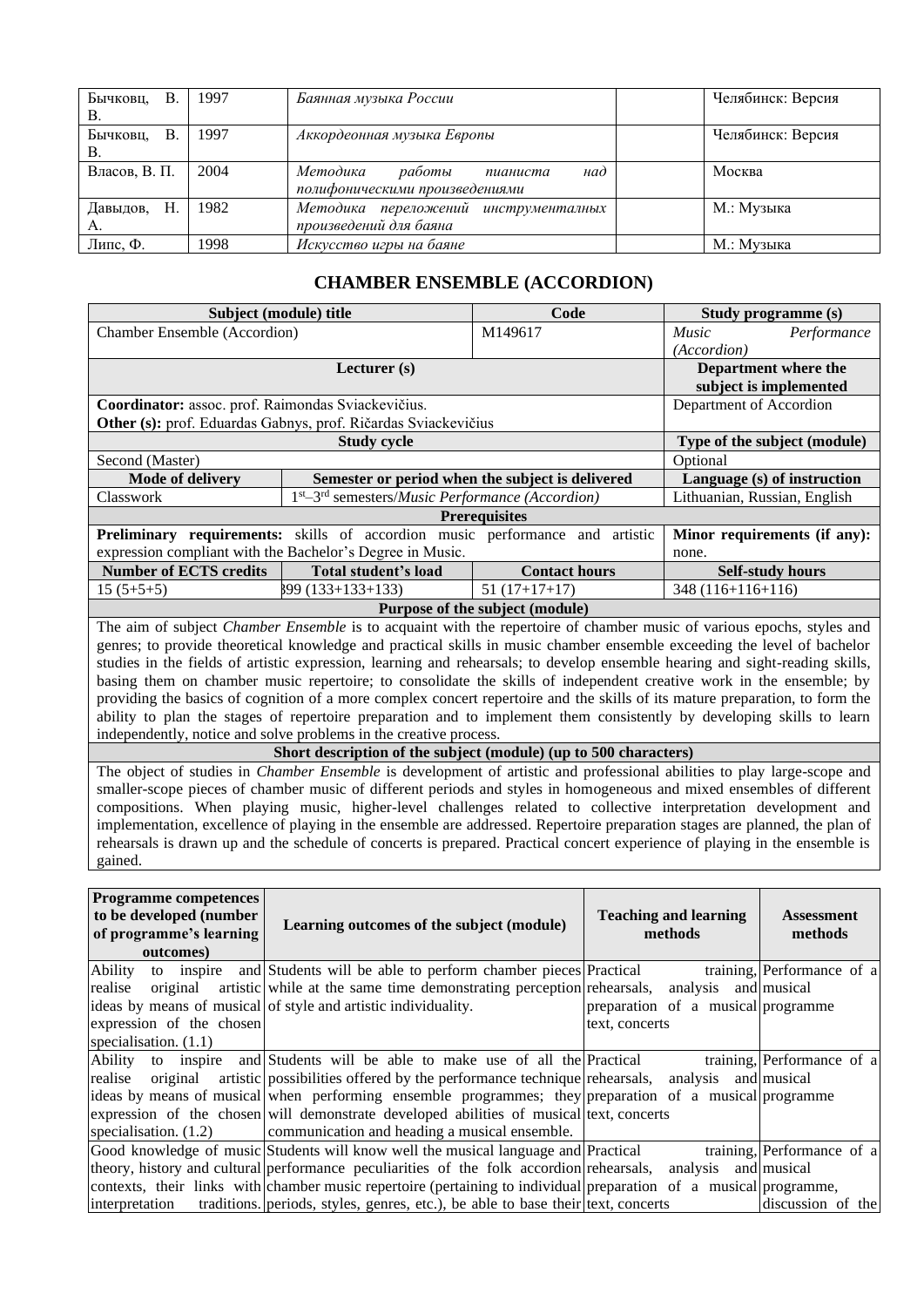| (2.1)                                  | interpretation solutions on this knowledge and/or                                                               |                                     | exam                         |
|----------------------------------------|-----------------------------------------------------------------------------------------------------------------|-------------------------------------|------------------------------|
|                                        | art research at all stages of preparation of the                                                                |                                     |                              |
|                                        | musical programmes.                                                                                             |                                     |                              |
|                                        | Good knowledge of music Students will be able to draw up a consistent Rehearsals, analysis and Performance of a |                                     |                              |
|                                        | theory, history and cultural programme for a chamber ensemble considering a preparation of a musical musical    |                                     |                              |
|                                        | contexts, their links with particular context (the composition of performers, $ \text{text},\text{correct} $    |                                     | programme,                   |
| interpretation                         | traditions. the themes and purpose of the event).                                                               |                                     | discussion of the            |
| (2.2)                                  |                                                                                                                 |                                     | exam                         |
|                                        | Ability to broaden creative Students will have built up a representative Practical                              |                                     | training, Performance of $a$ |
| experience                             | through concert repertoire of a chamber ensemble and rehearsals,                                                | analysis and musical                |                              |
| initiation<br>$\sigma$ f               | and gained concert experience by participating in at preparation of a musical programme                         |                                     |                              |
|                                        | engagement in independent least three public concerts during the years of text, concerts                        |                                     |                              |
| artistic activity. (3.1)               | studies.                                                                                                        |                                     |                              |
|                                        | Ability to broaden creative Students will be able to initiate the preparation of Practical                      |                                     | training, Performance of a   |
| experience                             | through the art programme and head it, or participate in rehearsals,                                            | analysis and musical                |                              |
| initiation<br>of                       | and the preparation of the art project and its concert preparation of a musical programme,                      |                                     |                              |
| engagement in independent performance. |                                                                                                                 | text, concerts                      | discussion of the            |
| artistic activity. (3.2)               |                                                                                                                 |                                     | exam                         |
| Ability to analyse                     | and Students will be able to analyse and assess the Practical                                                   |                                     | training, Performance of a   |
|                                        | critically assess creative process and results of their and other artists' rehearsals,                          | analysis and musical                |                              |
| processes<br>and                       | their creative activity critically; they will be able to preparation of a musical programme,                    |                                     |                              |
|                                        | significance in the context provide proposals as to their improvement, as well text, concerts                   |                                     | discussion of the            |
|                                        | of contemporary culture. as to adapt to changing conditions of creative                                         |                                     | exam                         |
| (4.2)                                  | context and present their insights<br>during                                                                    |                                     |                              |
|                                        | rehearsals and exam discussions and concerts.                                                                   |                                     |                              |
| Inter-personal                         | chamber Practical<br>and When preparing<br>and performing                                                       |                                     | training, Performance of a   |
| communication                          | skills, ensemble programmes, students will be able to rehearsals,                                               | analysis and musical                |                              |
| leadership. (5.1)                      | communicate and cooperate with other members preparation of a musical programme,                                |                                     |                              |
|                                        | of the ensemble efficiently and ethically.                                                                      | text, concerts                      | discussion of the            |
|                                        |                                                                                                                 |                                     | exam                         |
| Inter-personal                         | and When working as part of a chamber ensemble, Practical                                                       |                                     | training, Performance of a   |
| communication                          | skills, students will demonstrate initiative, leadership,                                                       | analysis and musical<br>rehearsals, |                              |
| leadership. (5.2)                      | team work, negotiation and organisational skills.                                                               | preparation of a musical programme, |                              |
|                                        |                                                                                                                 | text, concerts                      | discussion of the            |
|                                        |                                                                                                                 |                                     | exam                         |
| work<br>Ability<br>to                  | and Students will be able to plan the process of the Practical                                                  | training,                           | Performance of a             |
| improve. $(7.1)$                       | work<br>and stages of musical rehearsals, concerts<br>ensemble's                                                |                                     | musical                      |
|                                        | programme development independently; they will                                                                  |                                     | programme,                   |
|                                        | be able to solve artistic and organisational                                                                    |                                     | discussion of the            |
|                                        | problems.                                                                                                       |                                     | exam                         |

|                                                                                                                                                                                                                                                                       | Time (hours) of contact and individual work |                          |          |                                |                                               |                     |                            |                    |                     |                                                                      |
|-----------------------------------------------------------------------------------------------------------------------------------------------------------------------------------------------------------------------------------------------------------------------|---------------------------------------------|--------------------------|----------|--------------------------------|-----------------------------------------------|---------------------|----------------------------|--------------------|---------------------|----------------------------------------------------------------------|
| <b>Topics</b>                                                                                                                                                                                                                                                         | Theoretical lectures                        | activities<br>Individual | Seminars | small<br>Practical training in | in large<br>groups<br>I training<br>Practical | Preparation for the | credit test<br>Exam/course | Total contact work | hours<br>Self-study | <b>Assignments</b>                                                   |
| $1st$ semester                                                                                                                                                                                                                                                        |                                             |                          |          |                                |                                               |                     |                            |                    |                     |                                                                      |
| Preparation of the programme for the chamber<br>ensemble. Requirements for the programme: 1<br>large-scope piece and 2 plays, e.g., F. M.<br>Veracini's sonata for flute and piano No. 3 b<br>minor; Ūžia mareliai by A. Lapinskas; Spanish<br>Dance by Moszkowski's. |                                             |                          |          | 16                             |                                               |                     |                            | 16                 | <b>116</b>          | Analysis of a musical<br>practical<br>text,<br>training, rehearsals. |
| Exam                                                                                                                                                                                                                                                                  |                                             |                          |          |                                |                                               |                     | 1                          | 1                  |                     |                                                                      |
| <b>Total:</b>                                                                                                                                                                                                                                                         |                                             |                          |          | 16                             |                                               |                     | 1                          | 17                 | <b>116</b>          |                                                                      |
| $2nd$ semester                                                                                                                                                                                                                                                        |                                             |                          |          |                                |                                               |                     |                            |                    |                     |                                                                      |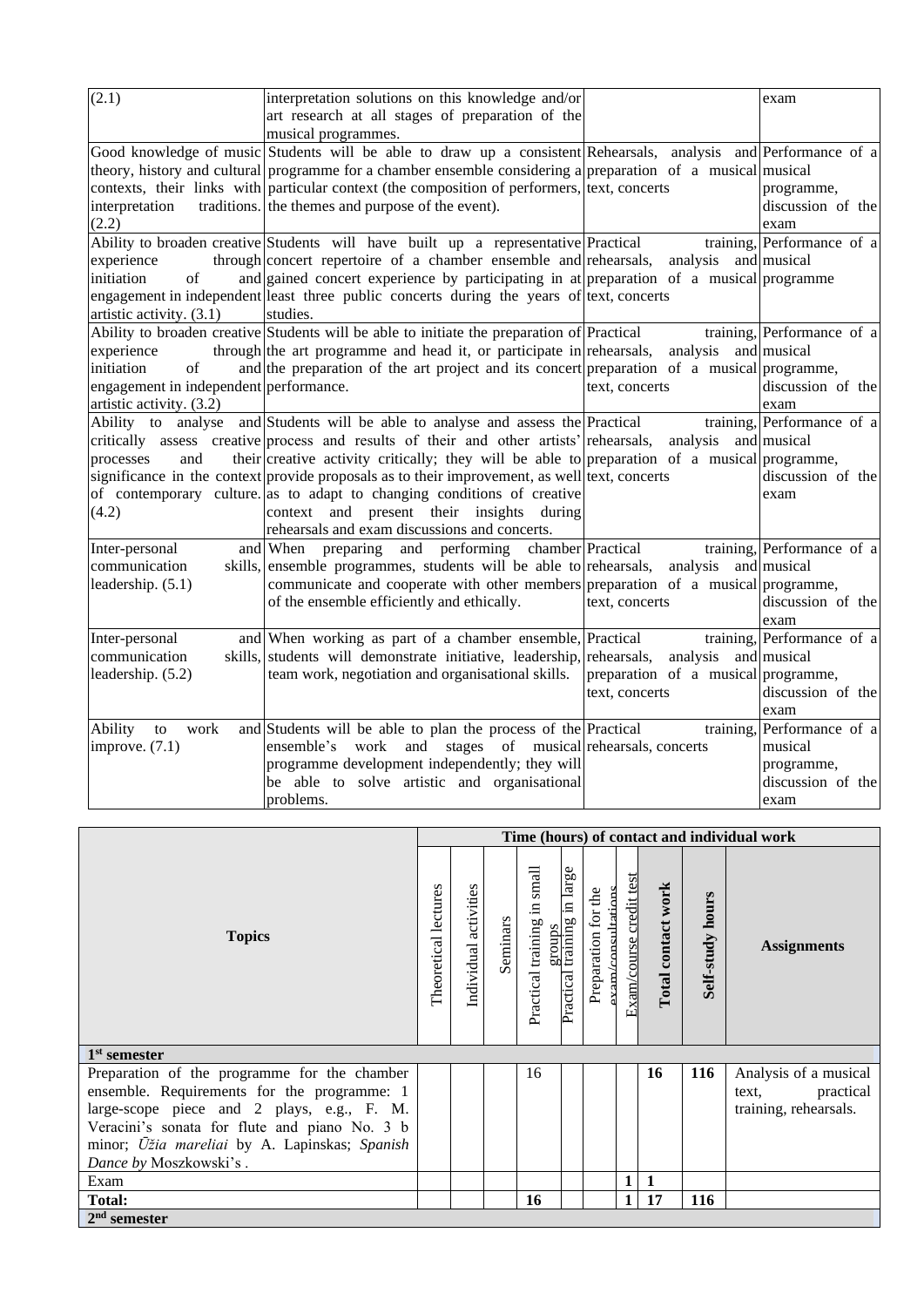| Preparation of the programme for the chamber<br>ensemble. Requirements for the programme: 1<br>large-scope piece and 2 plays, e.g., J. Tamulionis'<br>concert for two, parts 1 to 4; P. Dikčius'<br>improvisation; F. Angelo's Romance.          |  | 16  |  | 16 | 116 | Analysis of a musical<br>practical<br>text.<br>training, rehearsals. |
|--------------------------------------------------------------------------------------------------------------------------------------------------------------------------------------------------------------------------------------------------|--|-----|--|----|-----|----------------------------------------------------------------------|
| Exam                                                                                                                                                                                                                                             |  |     |  |    |     |                                                                      |
| <b>Total:</b>                                                                                                                                                                                                                                    |  | 16  |  | 17 | 116 |                                                                      |
| $3rd$ semester                                                                                                                                                                                                                                   |  |     |  |    |     |                                                                      |
| Preparation of the programme for the chamber<br>ensemble. Requirements for the programme: 1<br>large-scope piece and 2 plays, e.g., B. Kikta Kiev<br>Sofia's Sofia, parts 1 to 5; Trys pastoriai by V.<br>Montvila; C. Debussy's arabeska No. 2. |  | 16  |  | 16 | 116 | Analysis of a musical<br>practical<br>text,<br>training, rehearsals. |
| Exam                                                                                                                                                                                                                                             |  |     |  |    |     |                                                                      |
| Total:                                                                                                                                                                                                                                           |  | -16 |  | 17 | 116 |                                                                      |

| Assessment         | Weight    | <b>Deadline for</b> | Assessment criteria                                                             |  |  |  |  |  |
|--------------------|-----------|---------------------|---------------------------------------------------------------------------------|--|--|--|--|--|
| strategy           | $\cdot$ % | completing          |                                                                                 |  |  |  |  |  |
|                    |           | the                 |                                                                                 |  |  |  |  |  |
|                    |           | assignments         |                                                                                 |  |  |  |  |  |
| Accumulative       | 10 %      | During              | The following is assessed:                                                      |  |  |  |  |  |
| (quality)<br>score |           | semester            | Efficiency and ethics of communication with other members of the                |  |  |  |  |  |
| the<br>work<br>οf  |           |                     | ensemble;                                                                       |  |  |  |  |  |
| process)           |           |                     | Fluency of presentation of ideas and results, argumentation and<br>$\bullet$    |  |  |  |  |  |
|                    |           |                     | constructiveness;                                                               |  |  |  |  |  |
|                    |           |                     | Independence, organisation, punctuality.                                        |  |  |  |  |  |
| Exam               | 90 %      | During exam         | <b>Requirements:</b> a public concert in the concert hall of the Academy, city, |  |  |  |  |  |
|                    |           | session             | Lithuania.                                                                      |  |  |  |  |  |
|                    |           |                     | Assessment criteria:                                                            |  |  |  |  |  |
|                    |           |                     | Accurate performance of the repertoire in terms of musical text;                |  |  |  |  |  |
|                    |           |                     | Main instrument playing skills, ability to adapt, virtuoso abilities;           |  |  |  |  |  |
|                    |           |                     | Stylistically founded application of articulation,<br>ornament<br>and<br>٠      |  |  |  |  |  |
|                    |           |                     | improvisation principles;                                                       |  |  |  |  |  |
|                    |           |                     | Ensemble awareness;<br>$\bullet$                                                |  |  |  |  |  |
|                    |           |                     | Sense of genre and form;                                                        |  |  |  |  |  |
|                    |           |                     | Artistry and convincingness, quality of musical expression.                     |  |  |  |  |  |

| <b>Author</b>                    | <b>Publication</b> | <b>Title</b>                                       | No. of     | Publisher (place,     |  |  |  |  |
|----------------------------------|--------------------|----------------------------------------------------|------------|-----------------------|--|--|--|--|
|                                  | date (year)        |                                                    | periodical | publishing office) or |  |  |  |  |
|                                  |                    |                                                    | or volume  | web link              |  |  |  |  |
| <b>Required study material</b>   |                    |                                                    |            |                       |  |  |  |  |
| Katkus, D.                       | 2013               | atlikimas.<br><i>Muzikos</i>                       |            | Tyto Alba             |  |  |  |  |
|                                  |                    | Istorija/Teorijos/Stiliai/Interpretacijos          |            |                       |  |  |  |  |
| <b>Additional study material</b> |                    |                                                    |            |                       |  |  |  |  |
| Kunca, P.                        | 2011               | Kamerinės muzikos atlikėjai ansamblyje: kai        |            | Vilnius: LMTA         |  |  |  |  |
|                                  |                    | kurie bendravimo psichologijos aspektai. //        |            |                       |  |  |  |  |
|                                  |                    | Meno procesas: tarp konstruktyvaus mąstymo,        |            |                       |  |  |  |  |
|                                  |                    | emocijų ir įkvėpimo                                |            |                       |  |  |  |  |
| Navickaitė-                      | 2010               | Pokalbių siuita. 32 interviu ir interliudijos apie |            | Versus aurus          |  |  |  |  |
| Martinelli, L.                   |                    | muzikos atlikimo meną                              |            |                       |  |  |  |  |
| Давыдов, Н. А.                   | 1982               | Методика переложений инструменталных               |            | М.: Музыка            |  |  |  |  |
|                                  |                    | произведений для баяна                             |            |                       |  |  |  |  |

# **CONDUCTING (ACCORDION, FOLK INSTRUMENTS)**

<span id="page-7-0"></span>

| Subject (module) title                                                                       | Code                            | <b>Study programme (s)</b>    |  |
|----------------------------------------------------------------------------------------------|---------------------------------|-------------------------------|--|
| Conducting (Accordion, Folk Instruments)                                                     | M117817                         | Music Performance (Accordion, |  |
|                                                                                              |                                 | Lithuanian Folk Instruments)  |  |
| Lecturer $(s)$                                                                               | Department where the subject is |                               |  |
|                                                                                              |                                 | implemented                   |  |
| Coordinator: prof. Ričardas Sviackevičius.                                                   | Department of Conducting        |                               |  |
| <b>Other (s):</b> assoc. prof. Egidijus Ališauskas, assoc. prof. Robertas Šervenikas, assoc. |                                 |                               |  |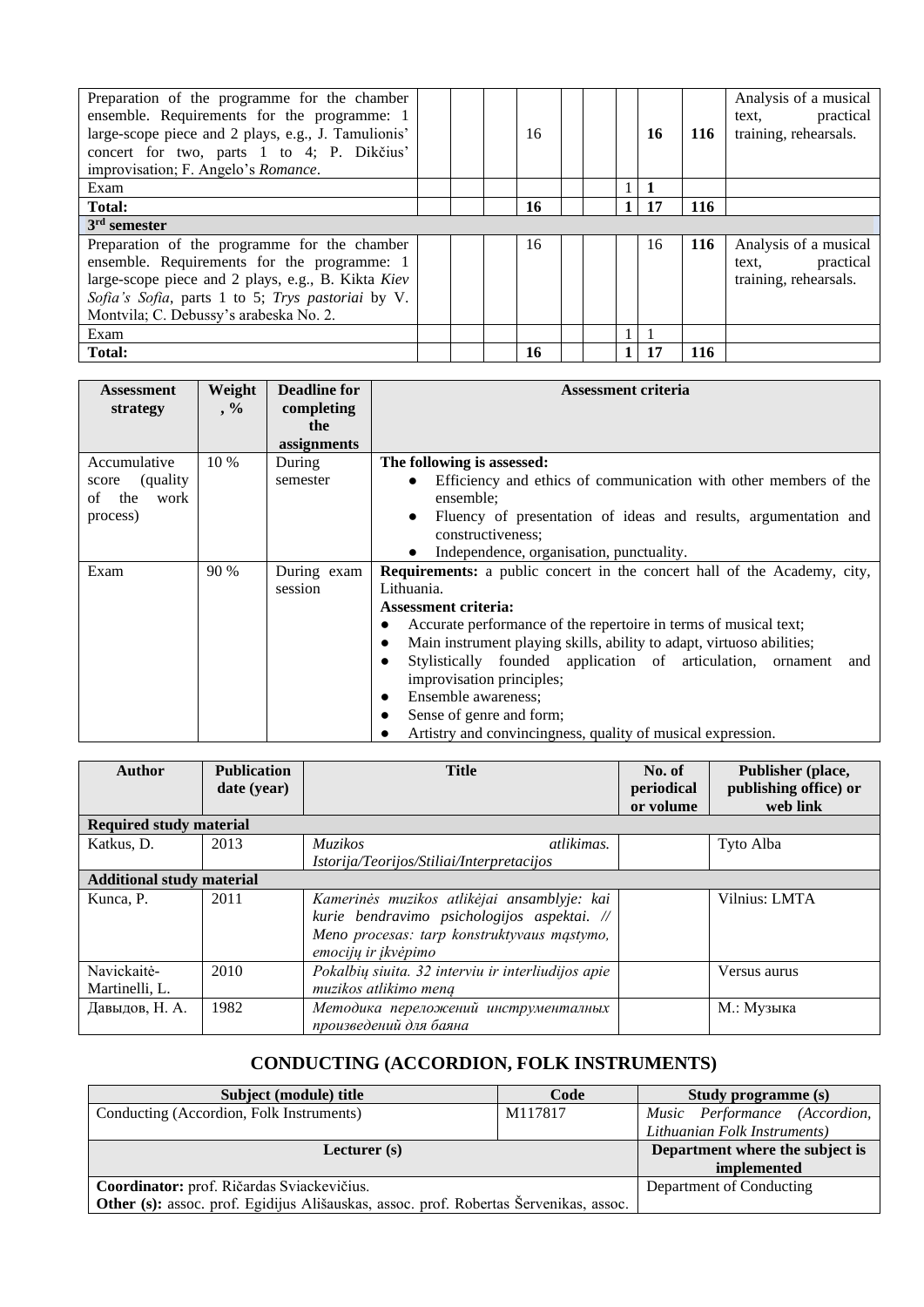| prof. Modestas Pitrėnas, prof. Juozas Domarkas, assoc. prof. Dainius Pavilionis. |                                                                                                                        |                      |                                                                                                                                    |  |  |  |  |  |
|----------------------------------------------------------------------------------|------------------------------------------------------------------------------------------------------------------------|----------------------|------------------------------------------------------------------------------------------------------------------------------------|--|--|--|--|--|
|                                                                                  | Type of the subject (module)                                                                                           |                      |                                                                                                                                    |  |  |  |  |  |
| Second (Master)                                                                  | Optional                                                                                                               |                      |                                                                                                                                    |  |  |  |  |  |
| Mode of delivery                                                                 | Semester or period when the subject is delivered                                                                       |                      | Language (s) of instruction                                                                                                        |  |  |  |  |  |
| Classwork                                                                        | $1st - 3rd$<br>semesters/ <i>Music</i><br>Performance                                                                  | (Accordion.          | Lithuanian,<br>English,<br>Russian,                                                                                                |  |  |  |  |  |
|                                                                                  | Lithuanian Folk Instruments)                                                                                           |                      | German                                                                                                                             |  |  |  |  |  |
|                                                                                  | <b>Prerequisites</b>                                                                                                   |                      |                                                                                                                                    |  |  |  |  |  |
|                                                                                  | Preliminary requirements: skills of music performance (manual technique) and                                           |                      | requirements<br><b>Minor</b><br>(ii)<br>any):                                                                                      |  |  |  |  |  |
|                                                                                  | artistic expression compliant with the requirements of entrance exams, completion of                                   |                      | none.                                                                                                                              |  |  |  |  |  |
| additional conducting studies.                                                   |                                                                                                                        |                      |                                                                                                                                    |  |  |  |  |  |
| <b>Number of ECTS</b>                                                            | Total student's load                                                                                                   | <b>Contact hours</b> | <b>Self-study hours</b>                                                                                                            |  |  |  |  |  |
| credits                                                                          |                                                                                                                        |                      |                                                                                                                                    |  |  |  |  |  |
| $15(5+5+5)$                                                                      | 399 (133+133+133)                                                                                                      | $51(17+17+17)$       | $348( (233+233+233)$                                                                                                               |  |  |  |  |  |
|                                                                                  | Purpose of the subject (module)                                                                                        |                      |                                                                                                                                    |  |  |  |  |  |
|                                                                                  |                                                                                                                        |                      | The aim of an optional subject <i>Conducting</i> is to further develop the skills of conducting and heading the accordion/folk     |  |  |  |  |  |
|                                                                                  |                                                                                                                        |                      | instrument orchestra acquired in the BA studies, as well as the skills of artistic expression that will enable the graduates of    |  |  |  |  |  |
|                                                                                  |                                                                                                                        |                      | specialisations Folk Instruments and Accordion of MA programme Music Performance to work with atypical folk                        |  |  |  |  |  |
|                                                                                  | music/accordion ensembles and folk music/accordion orchestras of different compositions.                               |                      |                                                                                                                                    |  |  |  |  |  |
|                                                                                  | Short description of the subject (module) (up to 500 characters)                                                       |                      |                                                                                                                                    |  |  |  |  |  |
|                                                                                  |                                                                                                                        |                      | Conducting is an optional subject in the specialisations Accordion and Folk Instrument of the study programme Music                |  |  |  |  |  |
|                                                                                  | Performance. Students who completed additional conducting studies during their BA studies may study it.                |                      |                                                                                                                                    |  |  |  |  |  |
|                                                                                  |                                                                                                                        |                      | During the course of the studies, the conducting skills acquired in the BA studies are developed further, artistic, practical      |  |  |  |  |  |
|                                                                                  |                                                                                                                        |                      | and theoretical abilities, as well as abilities to work with an orchestra that are necessary for preparation and interpretation of |  |  |  |  |  |
|                                                                                  |                                                                                                                        |                      | music of different styles and periods are improved. Rehearsal and concert experience is gained. The list of musical pieces         |  |  |  |  |  |
|                                                                                  | that are studied individually is broadened. Students are required to assess their artistic activity critically.        |                      |                                                                                                                                    |  |  |  |  |  |
|                                                                                  |                                                                                                                        |                      | During the course of individual training, the repertoire mandatory for a respective semester is selected under the conducting      |  |  |  |  |  |
|                                                                                  |                                                                                                                        |                      | teacher's supervision. Specific features of interpretation of selected musical pieces are discussed and students learn to          |  |  |  |  |  |
|                                                                                  | perform them properly in terms of style, genre, form, interpretation and performance technique. Repertoire preparation |                      |                                                                                                                                    |  |  |  |  |  |

stages are planned, the plan of rehearsals is drawn up and the schedule of concerts is prepared.

| <b>Programme competences</b><br>to be developed (number of<br>programme's learning<br>outcomes) | Learning outcomes of the subject (module)                                                                                                                                                                                                                                                                                                                                                                                                                                                                                                                                       | <b>Teaching and</b><br>learning methods | <b>Assessment methods</b>                              |
|-------------------------------------------------------------------------------------------------|---------------------------------------------------------------------------------------------------------------------------------------------------------------------------------------------------------------------------------------------------------------------------------------------------------------------------------------------------------------------------------------------------------------------------------------------------------------------------------------------------------------------------------------------------------------------------------|-----------------------------------------|--------------------------------------------------------|
| (1.1)                                                                                           | Ability to inspire and realise Students will be able to express themselves as Practical<br>original artistic ideas by creative personalities with a developed ability to rehearsals, analysis musical programme,<br>means of musical expression interpret their artistic ideas with the orchestra; they and preparation of a test<br>of the chosen specialisation. will be able to perform the pieces for the musical text<br>accordion/folk instrument orchestra that<br>are<br>compliant with the requirements for the MA<br>repertoire.                                      |                                         | training, Performance<br>of<br>a                       |
| (1.1)                                                                                           | Ability to inspire and realise Students will have a well-developed ability of Practical<br>original artistic ideas by musical communication; they will react fast to rehearsals, analysis musical programme,<br>means of musical expression changing processes of conducting tradition and will and preparation of a test<br>of the chosen specialisation. adapt to changing conditions in the cultural context musical text<br>and supplement them with their knowledge,<br>insights and conducting abilities.                                                                 |                                         | training, Performance<br>of<br>a                       |
| interpretation<br>(2.1; 2.2)                                                                    | Good knowledge of music Students will be able to perform pieces of different Practical<br>theory, history and cultural musical styles, genres and periods while at the rehearsals, analysis musical<br>contexts, their links with same time demonstrating an original interpretation and preparation of a test<br>traditions. style of a respective piece that is based on historical musical text<br>knowledge and performance tradition; they will<br>familiar with international interpretation traditions<br>and demonstrate these abilities in rehearsals and<br>concerts. |                                         | training, Performance<br>$\sigma$ f<br>a<br>programme, |
| engagement<br>and<br>of<br>(3.1)                                                                | Ability to broaden creative Students will have built up a representative concert Practical<br>experience through initiation repertoire of accordion/folk instrument orchestra rehearsals<br>in that is compliant with the requirements for the<br>independent artistic activity. scope; they will be able to assess the circumstances<br>and context of performance and select pieces<br>accordingly.                                                                                                                                                                           |                                         | training, Test, defence of the<br>practice report      |
| Ability<br>analyse<br>to<br>critically<br>assess                                                | and Students will be able to think critically; they will Practical<br>creative react to the orchestral environment or the individual rehearsals, analysis                                                                                                                                                                                                                                                                                                                                                                                                                       | training, Test                          |                                                        |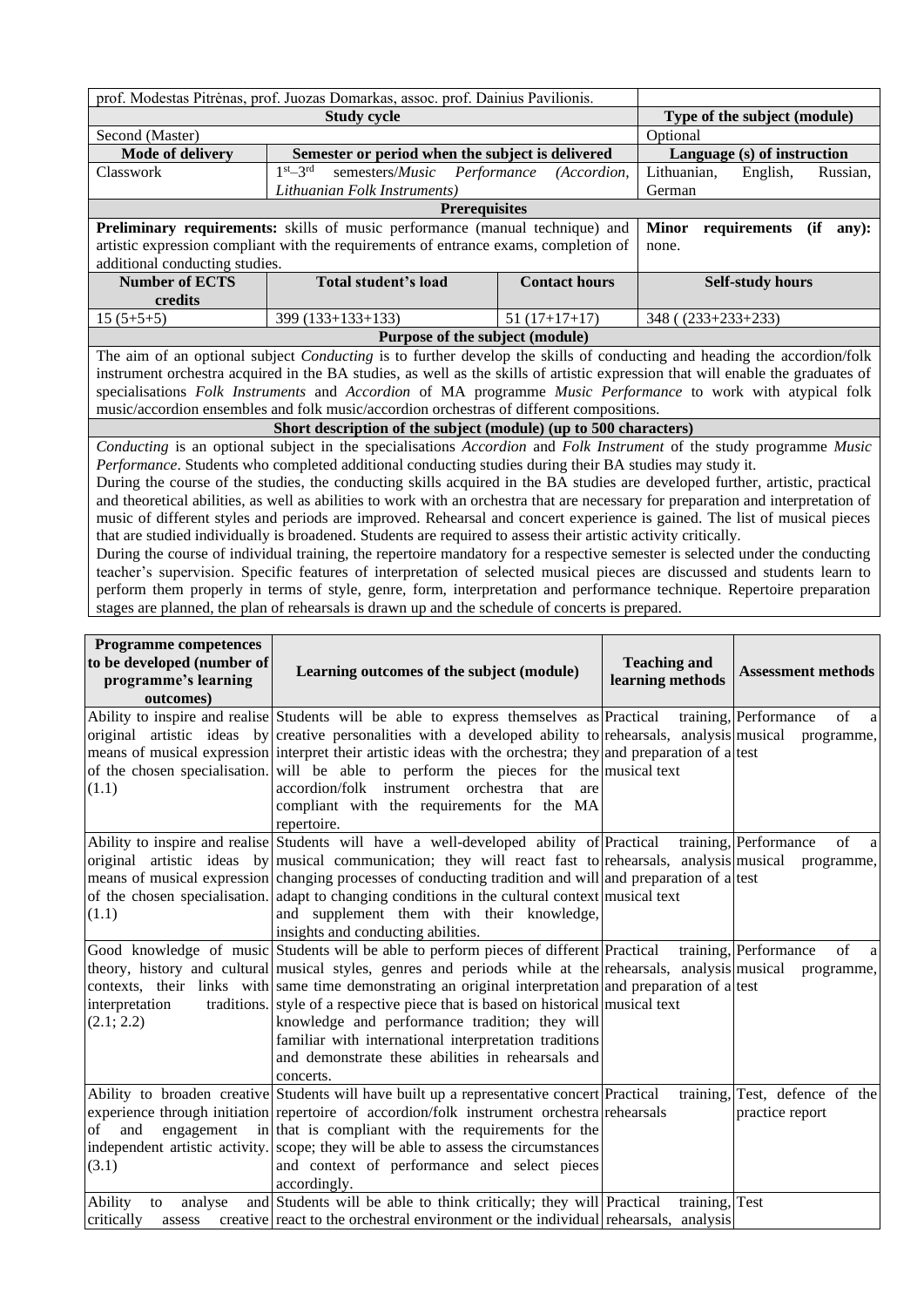| and<br>processes             | their simulating it by demonstrating good verbal abilities and preparation of a                   |                |                               |
|------------------------------|---------------------------------------------------------------------------------------------------|----------------|-------------------------------|
|                              | significance in the context of in their work with other performers.                               | musical text   |                               |
| contemporary culture. (4.2)  |                                                                                                   |                |                               |
| Inter-personal               | and Students will demonstrate appropriate leadership, Practical training, Performance             |                | of<br><sub>a</sub>            |
| communication                | skills, team-work, negotiation and organisational skills, rehearsals, analysis musical programme, |                |                               |
| leadership. (5.1)            | initiative, artistry, the ability to integrate into and preparation of a lest                     |                |                               |
|                              | different cultural environment.                                                                   | musical text   |                               |
| Systemic<br>and              | analytical Students will have acquired detailed knowledge Practical                               | training, Test |                               |
| thinking. $(6.1)$            | about the conductor's profession; they will be rehearsals, analysis                               |                |                               |
|                              | aware of the links between theoretical and practical and preparation of a                         |                |                               |
|                              | studies of the manual techniques, conducting and musical text                                     |                |                               |
|                              | posture; they will be able to use this knowledge in                                               |                |                               |
|                              | lectures and rehearsals when preparing and                                                        |                |                               |
|                              | discussing musical programmes.                                                                    |                |                               |
| Ability to work and improve. | Students will be able to analyse and learn the given Practical                                    |                | training, Performance<br>of a |
| (7.1)                        | or selected score independently by integrating their rehearsals, analysis musical programme,      |                |                               |
|                              | music literature and history knowledge about the and preparation of a ltest                       |                |                               |
|                              | composer's period and style; they will be able to musical text                                    |                |                               |
|                              | work and improve independently.                                                                   |                |                               |

|                                                                                                                                                                                                                                                                                                                                                                    | Time (hours) of contact and individual work |                       |          |                             |                             |                                                    |                         |                    |                  |                                                                                                                  |
|--------------------------------------------------------------------------------------------------------------------------------------------------------------------------------------------------------------------------------------------------------------------------------------------------------------------------------------------------------------------|---------------------------------------------|-----------------------|----------|-----------------------------|-----------------------------|----------------------------------------------------|-------------------------|--------------------|------------------|------------------------------------------------------------------------------------------------------------------|
| <b>Topics</b>                                                                                                                                                                                                                                                                                                                                                      | Theoretical lectures                        | Individual activities | Seminars | Practical training in small | rractical training in large | cam/rehearcalc/concultation<br>Preparation for the | Exam/course credit test | Total contact work | Self-study hours | <b>Assignments</b>                                                                                               |
| 1 <sup>st</sup> semester                                                                                                                                                                                                                                                                                                                                           |                                             |                       |          |                             |                             |                                                    |                         |                    |                  |                                                                                                                  |
| Preparation of<br>selected<br>artistic<br>conducting<br>$\mathbf{a}$<br>programme that is diverse in terms of style.<br>Programme duration - between 20 and 25 minutes.<br>Examples of repertoire: Suite Peer Gynt No. 1 by<br>E. Grieg;<br>Sonata<br>for<br>No. 12<br>piano<br>by<br>L. van Beethoven; Barcarole from the cycle The<br>Seasons by P. Tchaikovsky. |                                             | 16                    |          |                             |                             |                                                    |                         | 16                 | 116              | Practical<br>training,<br>rehearsals,<br>analysis<br>and preparation of a<br>musical text, artistic<br>activity  |
| Exam.                                                                                                                                                                                                                                                                                                                                                              |                                             |                       |          |                             |                             |                                                    | 1                       | $\mathbf{1}$       |                  |                                                                                                                  |
| <b>Total:</b>                                                                                                                                                                                                                                                                                                                                                      |                                             | 16                    |          |                             |                             |                                                    | $\mathbf{1}$            | $\overline{17}$    | 116              |                                                                                                                  |
| $2nd$ semester                                                                                                                                                                                                                                                                                                                                                     |                                             |                       |          |                             |                             |                                                    |                         |                    |                  |                                                                                                                  |
| Preparation of<br>selected<br>artistic<br>a<br>conducting<br>programme that is diverse in terms of style.<br>Programme duration - between 20 and 25 minutes.<br>Examples of the repertoire: L. van Beethoven's<br>Symphony No. 6, part 1; L. van Beethoven's<br>Coriolan Overture; P. Tchaikovsky's Symphony No.<br>4, part 2.                                     |                                             | 16                    |          |                             |                             |                                                    |                         | 16                 | 116              | Practical<br>training,<br>rehearsals,<br>analysis<br>and preparation of a<br>musical text, artistic<br>activity  |
| Exam.                                                                                                                                                                                                                                                                                                                                                              |                                             |                       |          |                             |                             |                                                    | $\mathbf{1}$            | $\mathbf{1}$       |                  |                                                                                                                  |
| <b>Total:</b>                                                                                                                                                                                                                                                                                                                                                      |                                             | 16                    |          |                             |                             |                                                    | $\mathbf{1}$            | $\overline{17}$    | 116              |                                                                                                                  |
| 3 <sup>rd</sup> semester                                                                                                                                                                                                                                                                                                                                           |                                             |                       |          |                             |                             |                                                    |                         |                    |                  |                                                                                                                  |
| Preparation of<br>selected<br>artistic<br>$\mathbf{a}$<br>conducting<br>programme that is diverse in terms of style.<br>Programme duration - between 20 and 25 minutes.<br>Examples of the repertoire: A. Dvorak's Symphony<br>No. 9, parts 1 and 2; W. A. Mozart's Symphony No.<br>41; P. Tchaikovsky's Symphony No. 4, part 2.                                   |                                             | 16                    |          |                             |                             |                                                    |                         | 16                 | 116              | Analysis<br>and<br>preparation<br>of<br>$\mathbf{a}$<br>musical<br>text.<br>introduction to sound<br>recordings. |
| Exam.                                                                                                                                                                                                                                                                                                                                                              |                                             |                       |          |                             |                             |                                                    | 1                       | $\bf{1}$           |                  |                                                                                                                  |
| <b>Total:</b>                                                                                                                                                                                                                                                                                                                                                      |                                             | 16                    |          |                             |                             |                                                    | $\mathbf{1}$            | $\overline{17}$    | 116              |                                                                                                                  |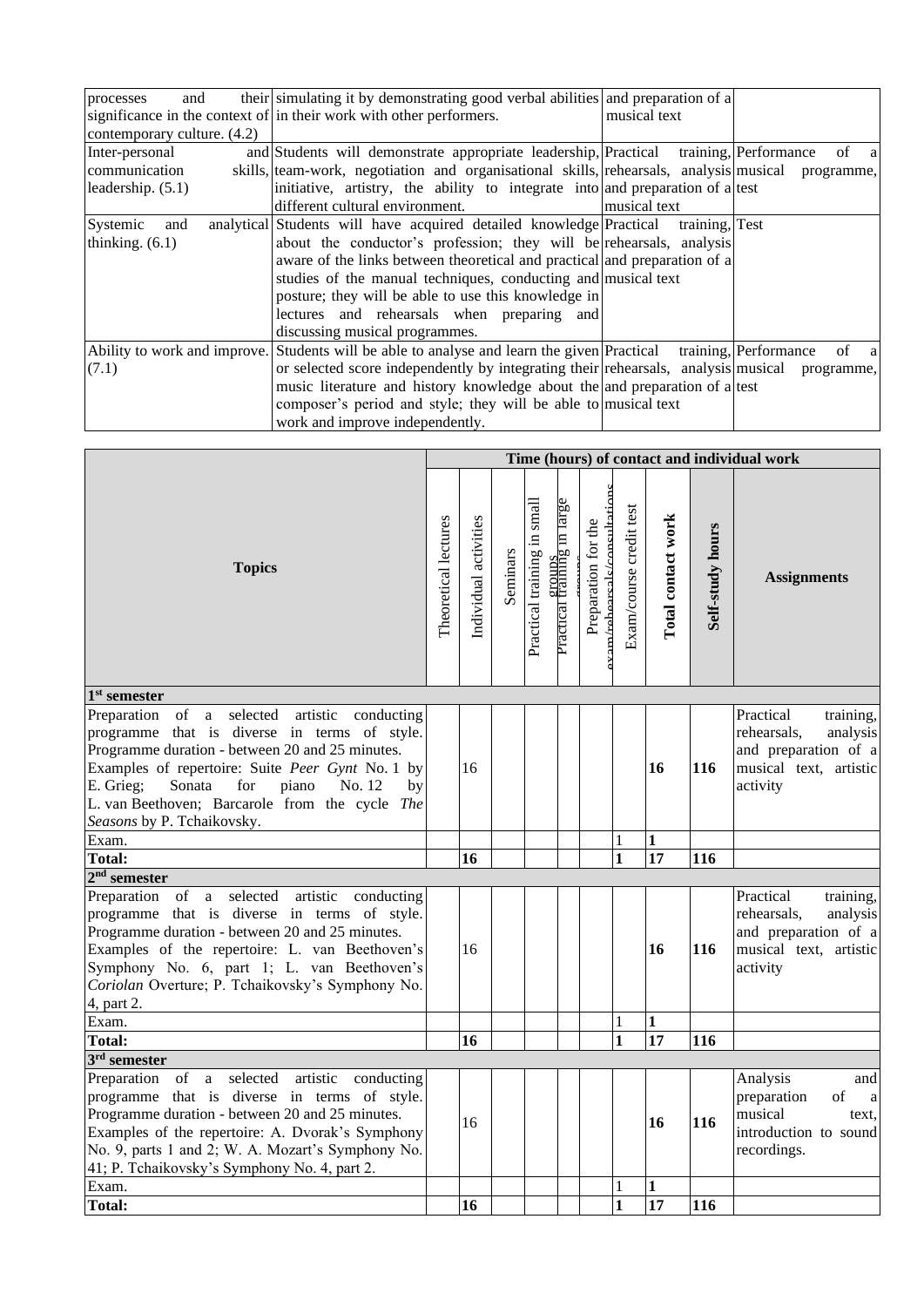| <b>Assessment</b>       | Weight, % | <b>Deadline for</b> | <b>Assessment criteria</b>                                                         |
|-------------------------|-----------|---------------------|------------------------------------------------------------------------------------|
| strategy                |           | completing the      |                                                                                    |
|                         |           | assignments         |                                                                                    |
| Exam                    |           |                     |                                                                                    |
| Performance of $a 60\%$ |           | During              | exam <b>Requirements:</b> conducting a $20-25$ minutes long musical programme with |
| musical programme       |           | session             | accompaniment of two accompanists.                                                 |
|                         |           |                     | The following is assessed:                                                         |
|                         |           |                     | • Originality of interpretation;                                                   |
|                         |           |                     | • Accurate performance of the repertoire in terms of musical text;                 |
|                         |           |                     | • Manual technique;                                                                |
|                         |           |                     | • Sense of style, genre and form;                                                  |
|                         |           |                     | • Artistry and convincingness, quality of musical expression.                      |
| Test                    | 40 %      |                     | 2. Test                                                                            |
|                         |           |                     | Analysis of the performed programme and substantiation of<br>a)                    |
|                         |           |                     | interpretation;                                                                    |
|                         |           |                     | b) Based on the list of 10 to 15 musical pieces that has been provided             |
|                         |           |                     | additionally, discussions on the literature about symphonic and opera              |
|                         |           |                     | music, instruments, their tuning, technical possibilities and other issues         |
|                         |           |                     | related to the profession of the conductor take place.                             |
|                         |           |                     | The following is assessed:                                                         |
|                         |           |                     | • Knowledge (history of music performance and interpretation theory,               |
|                         |           |                     | cultural contexts and so on);                                                      |
|                         |           |                     | • Fluency and substantiation of argumentation;                                     |
|                         |           |                     | • Information sources.                                                             |

| <b>Author</b>                    | <b>Publication</b><br>date (year) | <b>Title</b>                                                                                               | No. of<br>periodical<br>or volume | <b>Publisher (place, publishing)</b><br>office) or web link  |  |  |
|----------------------------------|-----------------------------------|------------------------------------------------------------------------------------------------------------|-----------------------------------|--------------------------------------------------------------|--|--|
| <b>Required study material</b>   |                                   |                                                                                                            |                                   |                                                              |  |  |
| Schuller, G.                     | 1997                              | The Compleat Conductor                                                                                     |                                   | Oxford:<br>York,<br>Oxford<br>New<br><b>University Press</b> |  |  |
| Мусин, И.                        | 1967                              | Техника дирижирования                                                                                      |                                   | Ленинград: «Музыка»                                          |  |  |
| <b>Additional study material</b> |                                   |                                                                                                            |                                   |                                                              |  |  |
| Erickson, F.                     | 1983                              | Arranging for the concert band                                                                             |                                   | Warner Bros. Publications                                    |  |  |
| Gardiner, J. E.                  | 1999                              | Die Gegenwart des musikalischen<br>Vergangenheit. Meisterwerke<br>der<br>Musik in der Dirigenten-Werkstatt |                                   |                                                              |  |  |
| Geniušas, R.                     | 1973                              | Dirigavimas ir Lietuvos dirigentai                                                                         |                                   | Vilnius                                                      |  |  |
| Harnoncourt, N.                  | 1976                              | Musik als Klangrede. Essays und<br>Vorträge                                                                |                                   | Residenz Verlag                                              |  |  |
| Lebrecht, N.                     | 1991                              | The Maestro Myth                                                                                           |                                   | London: Simon & Schuster                                     |  |  |
| Ross, A.                         | 2007                              | The Rest Is Noise: Listening To The<br><b>Twentieth Century</b>                                            |                                   | New York: Picador                                            |  |  |
| Хайкин, Б.                       | 1984                              | Беседы о дирижерском ремесле                                                                               |                                   | Москва:<br>«Советский<br>композитор»                         |  |  |

# **ACCORDION ORCHESTRA**

<span id="page-10-0"></span>

|                                                                                  | Subject (module) title                                               | Code                 | Study programme (s)           |  |  |  |  |
|----------------------------------------------------------------------------------|----------------------------------------------------------------------|----------------------|-------------------------------|--|--|--|--|
| <b>Accordion Orchestra</b>                                                       |                                                                      | M115917              | Music Performance (Accordion) |  |  |  |  |
|                                                                                  | Department where the subject is<br>implemented                       |                      |                               |  |  |  |  |
| Coordinator: prof. Ričardas Sviackevičius.                                       |                                                                      |                      | Department of Accordion       |  |  |  |  |
|                                                                                  | Type of the subject (module)                                         |                      |                               |  |  |  |  |
| Second (Master)                                                                  |                                                                      |                      | Compulsory                    |  |  |  |  |
| <b>Mode of delivery</b>                                                          | Semester or period when the subject is delivered                     |                      | Language (s) of instruction   |  |  |  |  |
| <b>Classwork</b>                                                                 | $1st - 4th$ semesters/ <i>Music Performance</i> ( <i>Accordion</i> ) |                      | Lithuanian, English, Russian  |  |  |  |  |
| <b>Prerequisites</b>                                                             |                                                                      |                      |                               |  |  |  |  |
| Preliminary requirements: skills of music performance and artistic expression in | Minor requirements (if any): none.                                   |                      |                               |  |  |  |  |
| an accordion performance that meet the requirements for the entrance exam.       |                                                                      |                      |                               |  |  |  |  |
| <b>Number of ECTS</b>                                                            | Total student's load                                                 | <b>Contact hours</b> | <b>Self-study hours</b>       |  |  |  |  |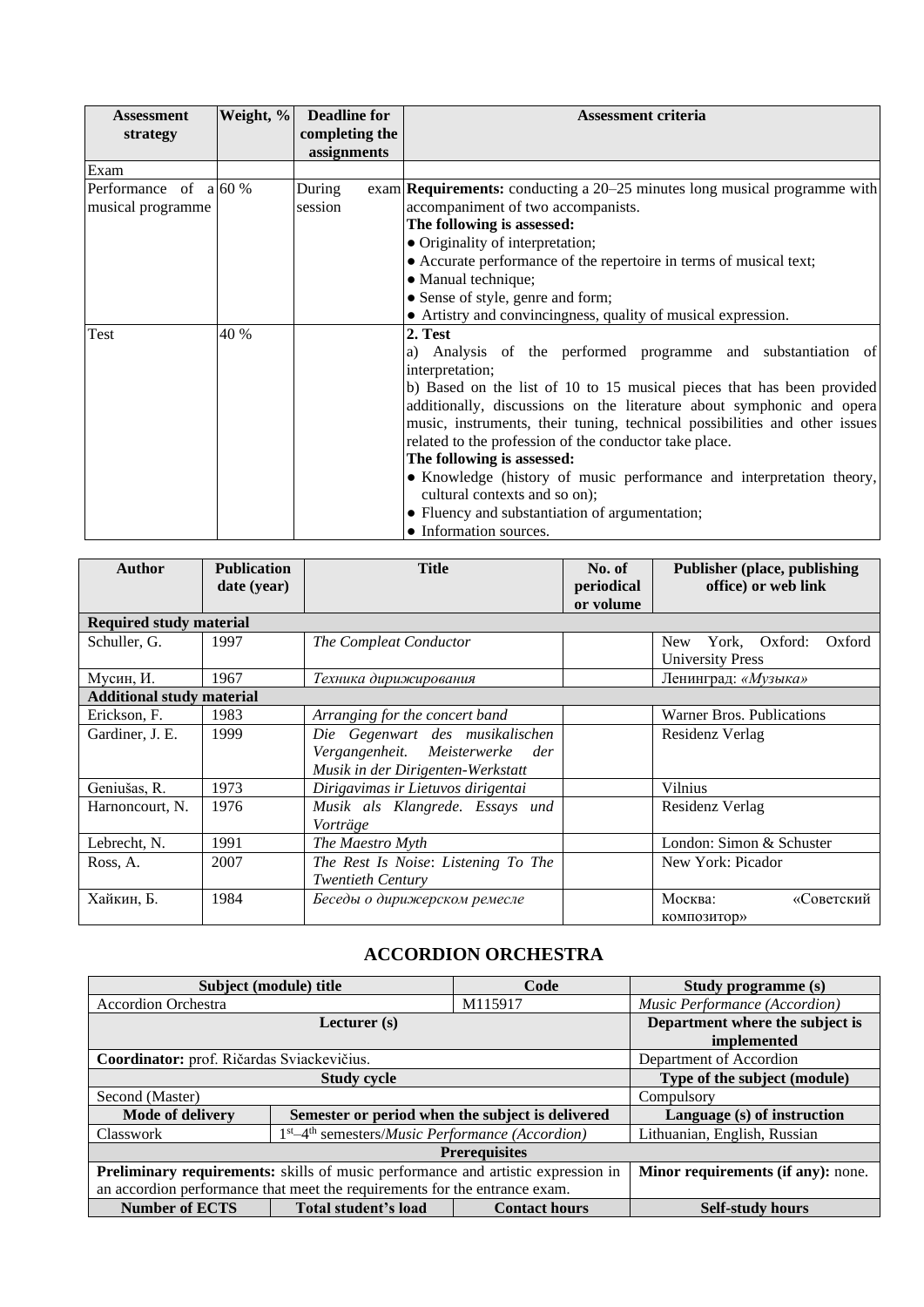| credits                                                                                                                        |                                                                                                                           |                                 |                                                                                                                                   |  |  |  |  |  |  |
|--------------------------------------------------------------------------------------------------------------------------------|---------------------------------------------------------------------------------------------------------------------------|---------------------------------|-----------------------------------------------------------------------------------------------------------------------------------|--|--|--|--|--|--|
|                                                                                                                                |                                                                                                                           |                                 |                                                                                                                                   |  |  |  |  |  |  |
| $20(5+5+5+5)$                                                                                                                  | $536(134+134+134+134)$                                                                                                    | $272(68+68+68+68)$              | $264(66+66+66+66)$                                                                                                                |  |  |  |  |  |  |
|                                                                                                                                |                                                                                                                           | Purpose of the subject (module) |                                                                                                                                   |  |  |  |  |  |  |
| The aim of the subject <i>Accordion Orchestra</i> is to further develop practical skills of performance of orchestral music of |                                                                                                                           |                                 |                                                                                                                                   |  |  |  |  |  |  |
|                                                                                                                                |                                                                                                                           |                                 | different styles (including solo and with orchestral accompaniment); to develop the knowledge about the repertoire of the         |  |  |  |  |  |  |
|                                                                                                                                |                                                                                                                           |                                 | accordion orchestra, as well as skills of its selection that allow students to combine the imposed requirements and individual    |  |  |  |  |  |  |
|                                                                                                                                | abilities; to continue developing the ability to plan the stages in the preparation of the performed repertoire and their |                                 |                                                                                                                                   |  |  |  |  |  |  |
|                                                                                                                                |                                                                                                                           |                                 | consistent implementation; to improve the ability to observe and analyse the creative process and assess its results critically.  |  |  |  |  |  |  |
|                                                                                                                                | Short description of the subject (module) (up to 500 characters)                                                          |                                 |                                                                                                                                   |  |  |  |  |  |  |
|                                                                                                                                |                                                                                                                           |                                 | In the MA studies of <i>Assorbion Orghaetra</i> , prestiged and extigie skills of playing in the exphesive that are necessary for |  |  |  |  |  |  |

In the MA studies of *Accordion Orchestra*, practical and artistic skills of playing in the orchestra that are necessary for interpretation of different styles of music are further improved; the knowledge of the repertoire of the accordion orchestra is broadened; practical concert experience is gained; students learn how to assess their artistic activity critically. In joint rehearsals of the orchestra and rehearsals with individual orchestral groups, the repertoire is selected under orchestra teachers' supervision; specific features of interpretation of selected musical pieces are discussed and students learn how to perform them properly in terms of style, genre, form, interpretation and performance technique; the stages of repertoire

preparation are planned, the plan of rehearsals is drawn up and the schedule of concerts is prepared.

| Programme competences to be<br>developed (number of<br>programme's learning outcomes) | Learning outcomes of the subject<br>(module)                                                                                                                                                                                                                                                                                                                                                                                                                                                                                                                                                                                                                           | <b>Teaching and</b><br>learning methods     | <b>Assessment</b><br>methods            |
|---------------------------------------------------------------------------------------|------------------------------------------------------------------------------------------------------------------------------------------------------------------------------------------------------------------------------------------------------------------------------------------------------------------------------------------------------------------------------------------------------------------------------------------------------------------------------------------------------------------------------------------------------------------------------------------------------------------------------------------------------------------------|---------------------------------------------|-----------------------------------------|
| expression<br>of<br>the<br>specialisation. (1.2)                                      | Ability to inspire and realise original Students will be able to make use of all Practical<br>artistic ideas by means of musical possibilities offered by the performance rehearsals, analysis musical programme<br>chosen technique<br>when performing parts of and preparation of a<br>orchestral pieces; they will demonstrate musical text<br>well-developed<br>abilities<br>of<br>musical<br>communication, ensemble awareness.                                                                                                                                                                                                                                   |                                             | training, Performance of a              |
| links with interpretation traditions.<br>(2.1)                                        | Good knowledge of music theory, Students will be able to perform orchestral Practical<br>history and cultural contexts, their pieces of different musical styles, genres and rehearsals, analysis musical programme<br>periods while at the same time demonstrating and preparation of a<br>the perception of performance traditions of musical text<br>the respective piece; they will be able to<br>compare, classify and organise the repertoire<br>of accordion orchestra pieces and participate<br>in its performance according to the following<br>criteria: large-scope pieces, cycles or suites,<br>small-scope<br>pieces,<br>accompaniments,<br>arrangements. |                                             | training, Performance of a              |
| broaden<br>Ability<br>to<br>activity. $(3.1)$                                         | creative Students will have built up a representative Practical training, Performance of a<br>experience through initiation of and repertoire of concert pieces for the folk rehearsals, analysis musical programme<br>engagement in independent artistic instruments orchestra that is compliant with and preparation of a<br>the requirements for the scope; they will musical text<br>have participated in at least four public<br>performances of the orchestra in the<br>academic year.                                                                                                                                                                           |                                             |                                         |
| skills, leadership. (5.1)                                                             | Inter-personal and communication When participating in the work of the folk Practical<br>orchestra,<br>students<br>instruments<br>demonstrate the abilities of constructive and and preparation of a<br>well-founded business-like communication musical text<br>and cooperation with other members of<br>orchestra.                                                                                                                                                                                                                                                                                                                                                   | will rehearsals, analysis musical programme | training, Performance of $\overline{a}$ |
| Ability to work and improve. (7.1)                                                    | Students will be able to prepare the parts of Practical training, Performance of a<br>orchestral pieces independently; they will get rehearsals, analysis musical programme<br>ready for rehearsals and the orchestra's and preparation of a<br>concert activity by completing artistic and musical text<br>organisational tasks.                                                                                                                                                                                                                                                                                                                                      |                                             |                                         |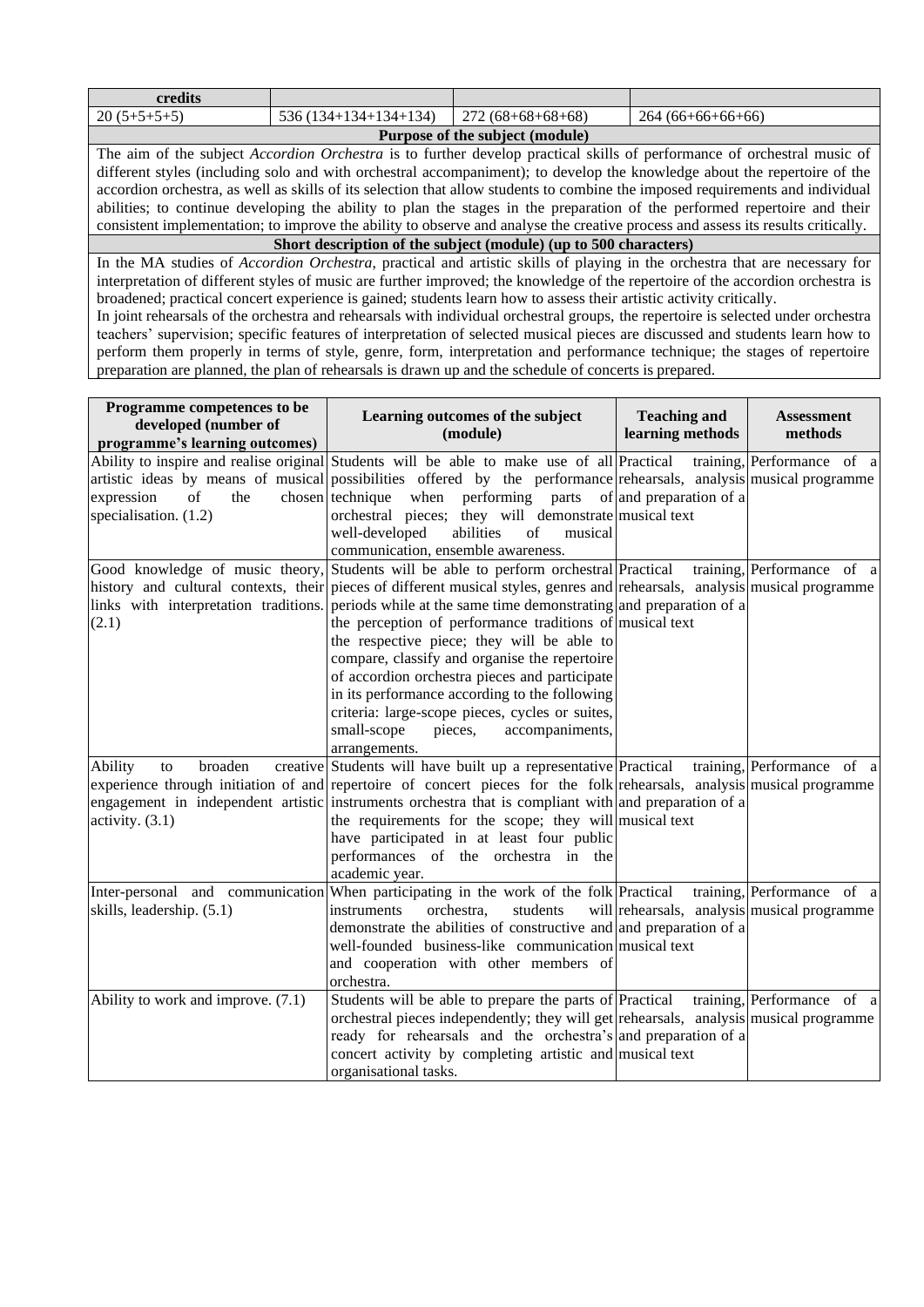|                                                                                                                                                                                                                                                                                                      |                      |                       |          |                                    |                                       |                                          |                         |                         |                  | Time (hours) of contact and individual work                                      |
|------------------------------------------------------------------------------------------------------------------------------------------------------------------------------------------------------------------------------------------------------------------------------------------------------|----------------------|-----------------------|----------|------------------------------------|---------------------------------------|------------------------------------------|-------------------------|-------------------------|------------------|----------------------------------------------------------------------------------|
| <b>Topics</b>                                                                                                                                                                                                                                                                                        | Theoretical lectures | Individual activities | Seminars | Practical training in small groups | sdnora<br>Practical training in large | Preparation for the<br>vam/consultations | Exam/course credit test | Total contact work      | Self-study hours | <b>Assignments</b>                                                               |
| $1st/3rd$ (autumn) semester                                                                                                                                                                                                                                                                          |                      |                       |          |                                    |                                       |                                          |                         |                         |                  |                                                                                  |
| Preparation of accordion orchestral/ensemble<br>music programme. E.g., overture from W. A.<br>Mozart's opera The Abduction from the<br>Seraglio; In Montal by H. Boll; Habanera by E.<br>Balsys; E. Balsys' waltz from the film<br>Kanonada; Akordeono<br>akvarelė<br>by<br><b>B.</b><br>Gorbulskis. |                      |                       |          |                                    | 64                                    |                                          |                         | 64                      | 66               | Analysis<br>of<br>a<br>musical<br>text,<br>practical<br>training,<br>rehearsals. |
| 2. Course credit test.                                                                                                                                                                                                                                                                               |                      |                       |          |                                    |                                       |                                          | 4                       | $\overline{\mathbf{4}}$ |                  |                                                                                  |
| Total:                                                                                                                                                                                                                                                                                               |                      |                       |          |                                    | 64                                    |                                          | $\overline{\mathbf{4}}$ | 68                      | 66               |                                                                                  |
| $2nd/4th$ (spring) semester                                                                                                                                                                                                                                                                          |                      |                       |          |                                    |                                       |                                          |                         |                         |                  |                                                                                  |
| Preparation of accordion orchestral/ensemble<br>music programme. E.g., overture from S.<br>Moniuszko's op. Halka; Meditango by A.<br>Piazzolla; F. Latėnas' pasodoble from the film<br>Miesčioniškas gyvenimas; Tokata diavoleska by<br>J. Tamulionis; Verziada by F. Dobler.                        |                      |                       |          |                                    | 64                                    |                                          |                         | 64                      | 66               | Analysis<br>of<br>a<br>musical<br>text.<br>practical<br>training,<br>rehearsals. |
| 2. Course credit test.                                                                                                                                                                                                                                                                               |                      |                       |          |                                    |                                       |                                          | 4                       | $\overline{\mathbf{4}}$ |                  |                                                                                  |
| <b>Total:</b>                                                                                                                                                                                                                                                                                        |                      |                       |          |                                    | 64                                    |                                          | 4                       | 68                      | 66               |                                                                                  |

| <b>Assessment</b> | Weight,       | <b>Deadline for</b> | <b>Assessment criteria</b>                                                      |
|-------------------|---------------|---------------------|---------------------------------------------------------------------------------|
| strategy          | $\frac{0}{0}$ | completing          |                                                                                 |
|                   |               | the                 |                                                                                 |
|                   |               | assignments         |                                                                                 |
| of<br>Quality     | 50 %          | During              | The following is assessed:                                                      |
| work<br>the       |               | semester            | Efficiency and ethics of communication with other members of                    |
| process           |               |                     | the ensemble:                                                                   |
|                   |               |                     | Fluency of presentation of ideas and results, argumentation and                 |
|                   |               |                     | constructiveness;                                                               |
|                   |               |                     | Independence, organisation, punctuality.                                        |
|                   |               |                     | Requirements for attendance: at least 80 %.                                     |
| Course credit     | 50 %          | During<br>exam      | <b>Requirements:</b> a public concert in the concert hall of the Academy, city, |
| test              |               | session             | Lithuania.                                                                      |
|                   |               |                     | <b>Assessment criteria:</b>                                                     |
|                   |               |                     | Ensemble awareness;<br>$\bullet$                                                |
|                   |               |                     | Artistic expression;                                                            |
|                   |               |                     | Level of performance technique;<br>$\bullet$                                    |
|                   |               |                     | Accuracy of performance of musical text.                                        |

| <b>Author</b>                  | <b>Publication</b><br>date (year) | <b>Title</b>                                                               | No. of<br>periodical<br>or volume | Publisher (place,<br>publishing office) or web<br>link |
|--------------------------------|-----------------------------------|----------------------------------------------------------------------------|-----------------------------------|--------------------------------------------------------|
| <b>Required study material</b> |                                   |                                                                            |                                   |                                                        |
| Давыдов, Н. А.                 | 1982                              | Методика<br>переложений<br>произведений<br>для<br>инструменталных<br>баяна |                                   | М.: Музыка                                             |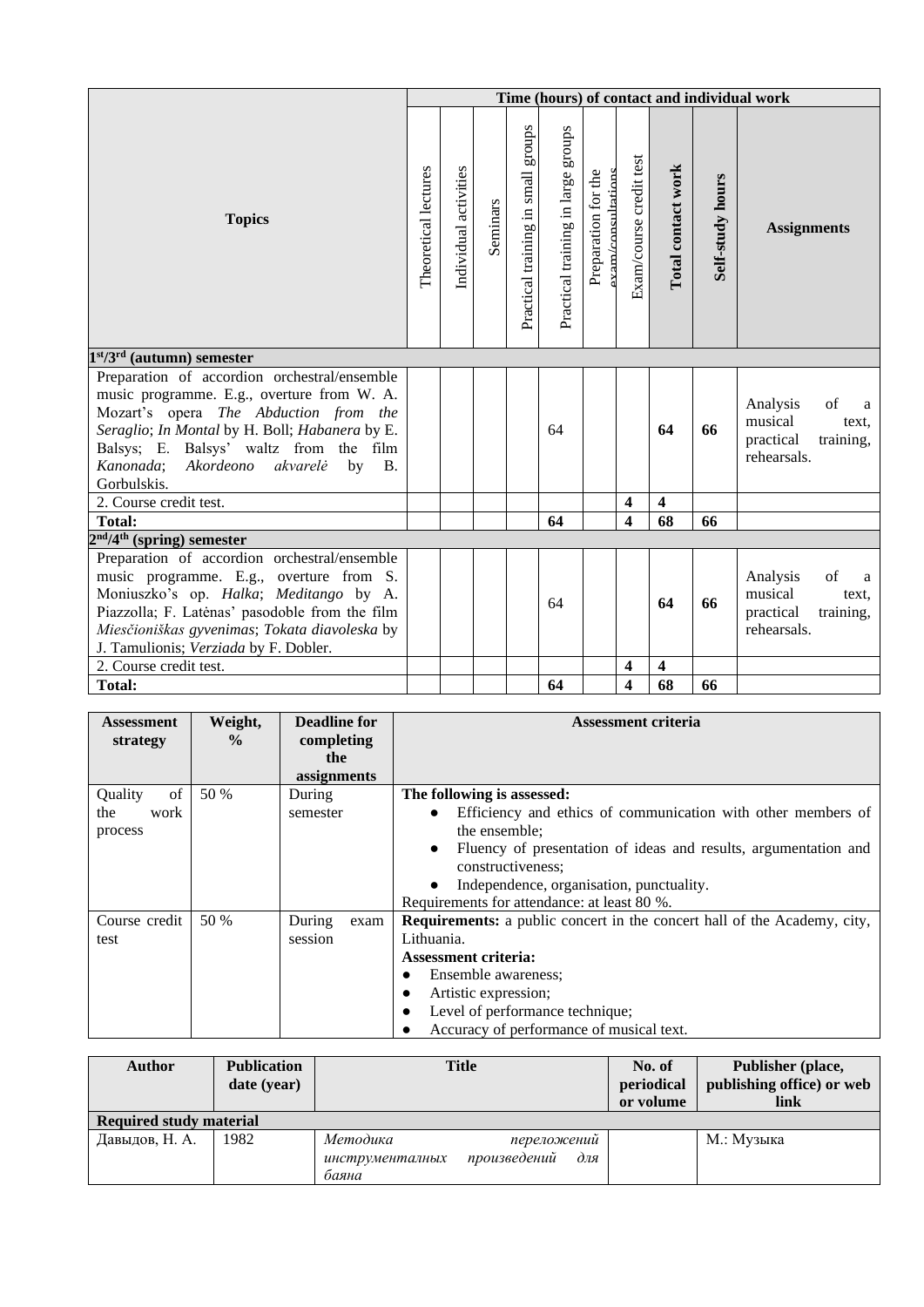## <span id="page-13-0"></span>**HISTORY AND THEORY OF MUSIC INTERPRETATION**

### <span id="page-13-1"></span>**POLITICS OF CULTURE AND DEVELOPMENT OF PROFESSIONAL ARTS**

The study subject description is currently being updated or translated. For the previous version of the description, please contact the Study Programmes Office by e-mail [viktorija.papieve@lmta.lt](mailto:viktorija.papieve@lmta.lt)

|  |  | <b>BASICS OF RESEARCH PAPER</b> |  |
|--|--|---------------------------------|--|
|--|--|---------------------------------|--|

<span id="page-13-2"></span>**Subject (module) title Code Study programme (s)**

| <b>Basics of Research Paper</b><br>M062915                                                                                                                                                                                                                                                                                                                                                                                                                                                                                          |                                                                                                                                                                                                                                                                                                                                                                                                                                                                                                                                                                                                                                                                                                                                                                                                                                                        |                                                         |                      |                  |                                                                                                                                                                   | Music Performance, Composition |                                                |  |                                   |  |
|-------------------------------------------------------------------------------------------------------------------------------------------------------------------------------------------------------------------------------------------------------------------------------------------------------------------------------------------------------------------------------------------------------------------------------------------------------------------------------------------------------------------------------------|--------------------------------------------------------------------------------------------------------------------------------------------------------------------------------------------------------------------------------------------------------------------------------------------------------------------------------------------------------------------------------------------------------------------------------------------------------------------------------------------------------------------------------------------------------------------------------------------------------------------------------------------------------------------------------------------------------------------------------------------------------------------------------------------------------------------------------------------------------|---------------------------------------------------------|----------------------|------------------|-------------------------------------------------------------------------------------------------------------------------------------------------------------------|--------------------------------|------------------------------------------------|--|-----------------------------------|--|
|                                                                                                                                                                                                                                                                                                                                                                                                                                                                                                                                     | Lecturer (s)                                                                                                                                                                                                                                                                                                                                                                                                                                                                                                                                                                                                                                                                                                                                                                                                                                           |                                                         |                      |                  |                                                                                                                                                                   |                                | Department where the subject is<br>implemented |  |                                   |  |
| Coordinator: assoc. prof. dr. Laima Budzinauskienė.<br>Other: assoc. prof. dr. Eglė Šeduikytė-Korienė.                                                                                                                                                                                                                                                                                                                                                                                                                              |                                                                                                                                                                                                                                                                                                                                                                                                                                                                                                                                                                                                                                                                                                                                                                                                                                                        | Department of Arts Management                           |                      |                  |                                                                                                                                                                   |                                |                                                |  |                                   |  |
| <b>Study cycle</b>                                                                                                                                                                                                                                                                                                                                                                                                                                                                                                                  |                                                                                                                                                                                                                                                                                                                                                                                                                                                                                                                                                                                                                                                                                                                                                                                                                                                        |                                                         |                      |                  |                                                                                                                                                                   |                                |                                                |  | Type of the course unit (module)  |  |
| Second (Master)                                                                                                                                                                                                                                                                                                                                                                                                                                                                                                                     |                                                                                                                                                                                                                                                                                                                                                                                                                                                                                                                                                                                                                                                                                                                                                                                                                                                        |                                                         |                      |                  | Compulsory                                                                                                                                                        |                                |                                                |  |                                   |  |
| Mode of delivery                                                                                                                                                                                                                                                                                                                                                                                                                                                                                                                    |                                                                                                                                                                                                                                                                                                                                                                                                                                                                                                                                                                                                                                                                                                                                                                                                                                                        | delivered/study programme                               |                      |                  | Semester or period when the course unit is                                                                                                                        |                                | Language (s) of instruction                    |  |                                   |  |
| Classwork                                                                                                                                                                                                                                                                                                                                                                                                                                                                                                                           |                                                                                                                                                                                                                                                                                                                                                                                                                                                                                                                                                                                                                                                                                                                                                                                                                                                        | 2 <sup>nd</sup> semester/Music Performance, Composition |                      |                  |                                                                                                                                                                   |                                | Lithuanian                                     |  |                                   |  |
|                                                                                                                                                                                                                                                                                                                                                                                                                                                                                                                                     |                                                                                                                                                                                                                                                                                                                                                                                                                                                                                                                                                                                                                                                                                                                                                                                                                                                        |                                                         | <b>Prerequisites</b> |                  |                                                                                                                                                                   |                                |                                                |  |                                   |  |
| <b>Preliminary requirements:</b><br>Bachelor's degree.                                                                                                                                                                                                                                                                                                                                                                                                                                                                              |                                                                                                                                                                                                                                                                                                                                                                                                                                                                                                                                                                                                                                                                                                                                                                                                                                                        |                                                         |                      |                  |                                                                                                                                                                   |                                |                                                |  | Minor requirements (if any): None |  |
| <b>Number of ECTS credits</b>                                                                                                                                                                                                                                                                                                                                                                                                                                                                                                       |                                                                                                                                                                                                                                                                                                                                                                                                                                                                                                                                                                                                                                                                                                                                                                                                                                                        | Total student's load                                    |                      |                  | <b>Contact hours</b>                                                                                                                                              |                                |                                                |  | <b>Self-study hours</b>           |  |
| 5                                                                                                                                                                                                                                                                                                                                                                                                                                                                                                                                   | 133                                                                                                                                                                                                                                                                                                                                                                                                                                                                                                                                                                                                                                                                                                                                                                                                                                                    |                                                         |                      | 32               |                                                                                                                                                                   |                                | 101                                            |  |                                   |  |
| The purpose of the subject <i>Basics of Research Paper</i> is to introduce students to the main theoretical approaches to research                                                                                                                                                                                                                                                                                                                                                                                                  |                                                                                                                                                                                                                                                                                                                                                                                                                                                                                                                                                                                                                                                                                                                                                                                                                                                        |                                                         |                      |                  | Purpose of the subject (module)                                                                                                                                   |                                |                                                |  |                                   |  |
| activity, as well as principles and forms of research, to develop their practical skills of research activity and their skills of<br>critical thinking, to help students shape their personal attitude, to develop the ability to assess a certain phenomenon<br>analytically, express their thoughts, substantiate in an argument-based manner and to defend their statements, and to be able to<br>independently find and select the necessary information.                                                                       |                                                                                                                                                                                                                                                                                                                                                                                                                                                                                                                                                                                                                                                                                                                                                                                                                                                        |                                                         |                      |                  |                                                                                                                                                                   |                                |                                                |  |                                   |  |
|                                                                                                                                                                                                                                                                                                                                                                                                                                                                                                                                     |                                                                                                                                                                                                                                                                                                                                                                                                                                                                                                                                                                                                                                                                                                                                                                                                                                                        |                                                         |                      |                  | Short description of the subject (module) (up to 500 characters)                                                                                                  |                                |                                                |  |                                   |  |
|                                                                                                                                                                                                                                                                                                                                                                                                                                                                                                                                     | Basics of Research Paper is an applied discipline of art studies, which reflects the objective of scientific perception that is<br>typical of the second cycle university studies. During the lectures the main theoretical approaches to research activity are<br>outlined, students are introduced to the principles and forms of research, they develop practical skills of research activity, they<br>also develop skills to think critically, to shape their personal attitude, to assess analytically, to express their thoughts, to<br>substantiate in an argument-based manner and to defend their statements. Students are taught to refer to the knowledge<br>accumulated during the studies and experience of practical artistic activity and to generalise them, to be able to independently<br>find and select the necessary information. |                                                         |                      |                  |                                                                                                                                                                   |                                |                                                |  |                                   |  |
| Programme competences to be<br>developed (number of programme's<br>learning outcomes)                                                                                                                                                                                                                                                                                                                                                                                                                                               |                                                                                                                                                                                                                                                                                                                                                                                                                                                                                                                                                                                                                                                                                                                                                                                                                                                        |                                                         |                      | (module)         | Learning outcomes of the course unit                                                                                                                              |                                | <b>Teaching and</b><br>learning<br>methods     |  | <b>Assessment</b><br>methods      |  |
| Music Performance: Ability to analyse<br>and critically assess creative processes<br>and their significance in the context of<br>contemporary culture. (4.2)<br>Composition: Ability to think critically<br>and self-critically. (2.1)                                                                                                                                                                                                                                                                                              |                                                                                                                                                                                                                                                                                                                                                                                                                                                                                                                                                                                                                                                                                                                                                                                                                                                        | Students<br>thinking<br>introducing art research.       | will                 |                  | critical<br>demonstrate<br>and verbal abilities when                                                                                                              |                                | Seminars                                       |  | Exam                              |  |
| Music Performance: Ability to conduct<br>Students will have a good knowledge of<br>Lectures,<br>independent scientific research and<br>specific features of the history and<br>seminars<br>present it. $(8.1)$<br>theory of art, and key methods of<br>research; they will be able to refer to the<br>Composition: Ability to integrate into<br>different musical, social and cultural<br>knowledge accumulated during the<br>contexts. $(8.1)$<br>studies and experience of practical<br>artistic activity and to generalise them. |                                                                                                                                                                                                                                                                                                                                                                                                                                                                                                                                                                                                                                                                                                                                                                                                                                                        |                                                         |                      |                  |                                                                                                                                                                   |                                | Paper work, exam                               |  |                                   |  |
| Music Performance:<br>Knowledge<br>professional field and perception of<br>one's own profession. (6.1)<br>Composition: Knowledge of different<br>musical contexts. (7.1)                                                                                                                                                                                                                                                                                                                                                            | of                                                                                                                                                                                                                                                                                                                                                                                                                                                                                                                                                                                                                                                                                                                                                                                                                                                     | theoretical<br>assessments<br>manner.                   | in                   | statements<br>an | Students will demonstrate basic skills of<br>practical research activity, will know<br>how to analyse art phenomena, to make<br>and<br>critical<br>argument-based |                                | Lectures,<br>seminars                          |  | Paper work, exam                  |  |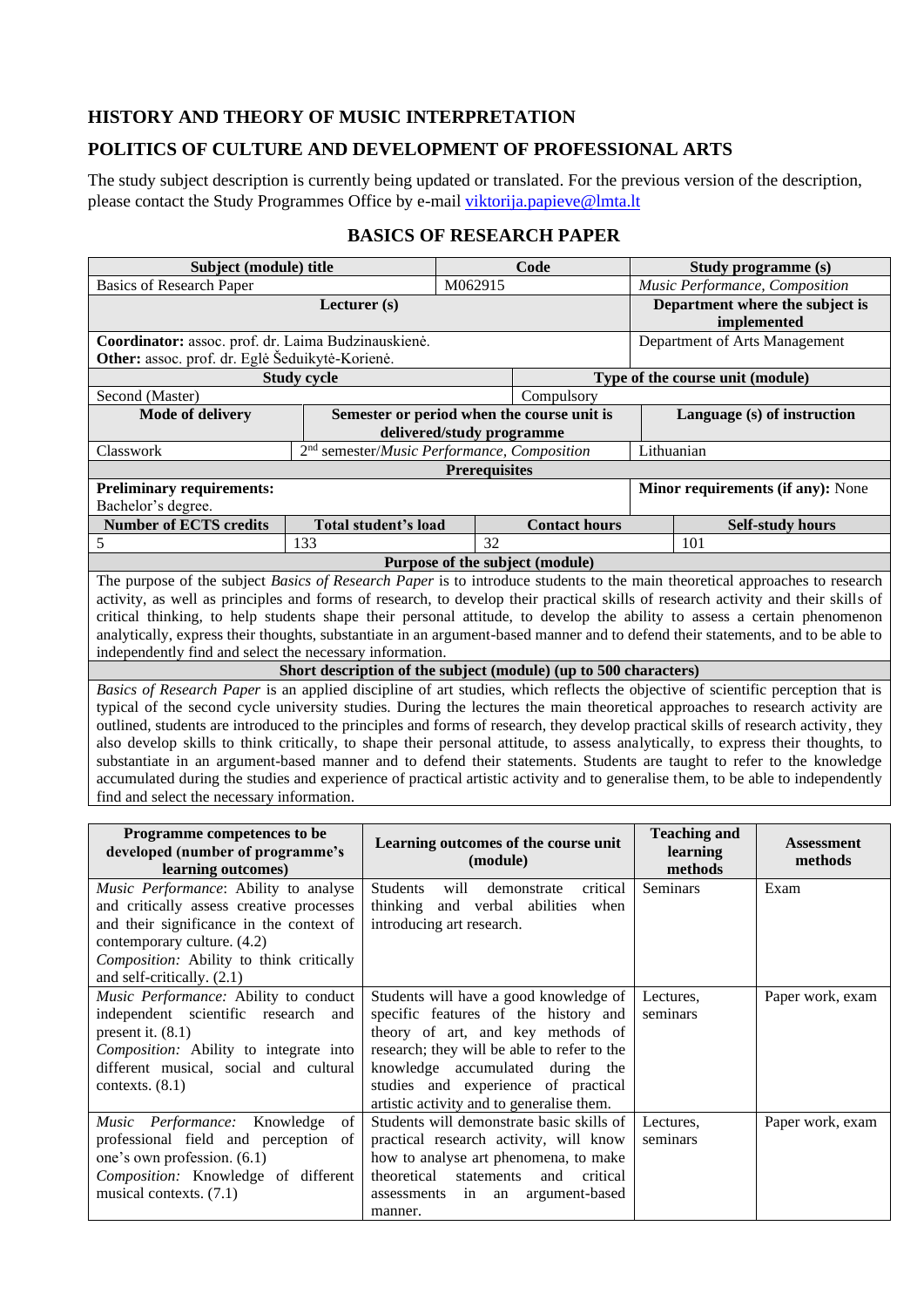|                                                                                       |                          |                       |          |                                    |                                    |                                                      |                         |                    |                  |                    | Time (hours) and assignments of contact and self-study hours                                                                 |
|---------------------------------------------------------------------------------------|--------------------------|-----------------------|----------|------------------------------------|------------------------------------|------------------------------------------------------|-------------------------|--------------------|------------------|--------------------|------------------------------------------------------------------------------------------------------------------------------|
| <b>Topics</b>                                                                         | Lectures in large groups | Individual activities | Seminars | Practical training in small groups | Practical training in large groups | exam/rehearsals/consultations<br>Preparation for the | Exam/course credit test | Total contact work | Self-study hours | Practical training | <b>Assignments</b>                                                                                                           |
| 1. Introduction. Concept of art.                                                      | $\mathbf{1}$             |                       |          |                                    |                                    |                                                      |                         | $\mathbf{1}$       | $\boldsymbol{2}$ |                    | $% \left( \left( \mathcal{A},\mathcal{A}\right) \right) =\left( \mathcal{A},\mathcal{A}\right)$ of<br>Analysis<br>literature |
| of<br>2.<br><b>Stages</b><br>and procedures<br>research.                              | $\overline{2}$           |                       |          |                                    |                                    |                                                      |                         | $\overline{2}$     | $\overline{4}$   |                    | scientific<br>and<br>publications                                                                                            |
| 3. Subject, goals and objectives of<br>research.                                      | $\overline{2}$           |                       |          |                                    |                                    |                                                      |                         | $\overline{2}$     | 6                |                    |                                                                                                                              |
| Sources<br>and<br>literature<br>$\overline{4}$ .<br>$\alpha$ f                        | $\mathbf{1}$             |                       |          |                                    |                                    |                                                      |                         | $\mathbf{1}$       | 6                |                    |                                                                                                                              |
| research.<br>5. Methods and methodology of<br>research.                               | $\overline{2}$           |                       |          |                                    |                                    |                                                      |                         | $\overline{2}$     | 6                |                    |                                                                                                                              |
| 6. Art as subject of research<br>(specific features of history and<br>theory of art). | $\overline{2}$           |                       |          |                                    |                                    |                                                      |                         | $\overline{2}$     | 6                |                    | Analysis<br>of<br>literature<br>scientific<br>and<br>publications,<br>written                                                |
| 7. Subject of research and its<br>attributes<br>(macro-system<br>approach).           | $\overline{2}$           |                       |          |                                    |                                    |                                                      |                         | $\overline{2}$     | 6                |                    | tasks                                                                                                                        |
| 8. Subject of research and its<br>attributes (micro-system approach).                 | $\overline{2}$           |                       |          |                                    |                                    |                                                      |                         | $\overline{2}$     | 6                |                    |                                                                                                                              |
| 9. Art objects (author – performer –<br>listener).                                    | $\overline{2}$           |                       |          |                                    |                                    |                                                      |                         | $\overline{2}$     | 6                |                    |                                                                                                                              |
| 10. Preparation for research paper.                                                   |                          |                       | 14       |                                    |                                    |                                                      |                         | 14                 | 53               |                    | Paper work                                                                                                                   |
| 11. Exam                                                                              |                          |                       |          |                                    |                                    |                                                      | $\overline{2}$          | $\overline{2}$     |                  |                    |                                                                                                                              |
| <b>Total</b>                                                                          | 16                       | $\bf{0}$              | 14       | $\boldsymbol{0}$                   | $\boldsymbol{0}$                   | $\boldsymbol{0}$                                     | $\overline{2}$          | $\overline{32}$    | 101              | $\boldsymbol{0}$   |                                                                                                                              |

| <b>Assessment</b><br>strategy | Weight,<br>$\frac{0}{0}$ | <b>Deadline for</b><br>completing the<br>assignments |      | <b>Assessment criteria</b>                                              |
|-------------------------------|--------------------------|------------------------------------------------------|------|-------------------------------------------------------------------------|
| Paper work 1                  | 20 %                     | In March                                             |      | Developing research subject, goal and objectives and their consistency. |
| Paper work 2                  | 30 %                     | In May                                               |      | Appropriateness of the chosen research methodology and arguments to     |
| Exam<br>(paper                | 50 %                     | During                                               | exam | ground it.                                                              |
| work $3)$                     |                          | session                                              |      | Appropriateness of the choice of sources and literature for research.   |
|                               |                          |                                                      |      | Compliance with formal requirements for a paper work.                   |
|                               |                          |                                                      |      | Oral presentation of paper work.                                        |

| Author                         | <b>Publication</b><br>date (year) | <b>Title</b>                   | No. of<br>periodical<br>or volume | <b>Publisher (place, publishing)</b><br>office)<br>or web link |
|--------------------------------|-----------------------------------|--------------------------------|-----------------------------------|----------------------------------------------------------------|
| <b>Required study material</b> |                                   |                                |                                   |                                                                |
| Bitinas, B.; Rupšienė,         | 2008                              | Kokybinių tyrimų metodologija  |                                   | Klaipėda                                                       |
| L.; Žydžiūnaitė, V.            |                                   |                                |                                   |                                                                |
| Kardelis, K.                   | 2002                              | Mokslinių tyrimų metodologija  |                                   | K.: JUDEX                                                      |
|                                |                                   | <i>ir metodai</i>              |                                   |                                                                |
| Rieneker,<br>L.:               | 2003                              | Kaip rašyti mokslinį darbą     |                                   | Vilnius: Aidai                                                 |
| Jorgensen, P. S.               |                                   |                                |                                   |                                                                |
| Rupšienė, L                    | 2007                              | Kokybinio<br>tyrimo<br>duomenu |                                   | Klaipėda<br>Klaipėdos<br>$\sim 100$                            |
|                                |                                   | rinkimo metodologija           |                                   | universiteto leidykla                                          |
| Tidikis, R.                    | 2003                              | Socialinių tyrimų metodologija |                                   | teisės<br>Vilnius:<br>Lietuvos                                 |
|                                |                                   |                                |                                   | universiteto leidybos centras                                  |
| Žvdžiūnaitė, V.                | 2006                              | Taikomuju<br>tyrimu            |                                   | Vilnius:<br>Pedagoginės                                        |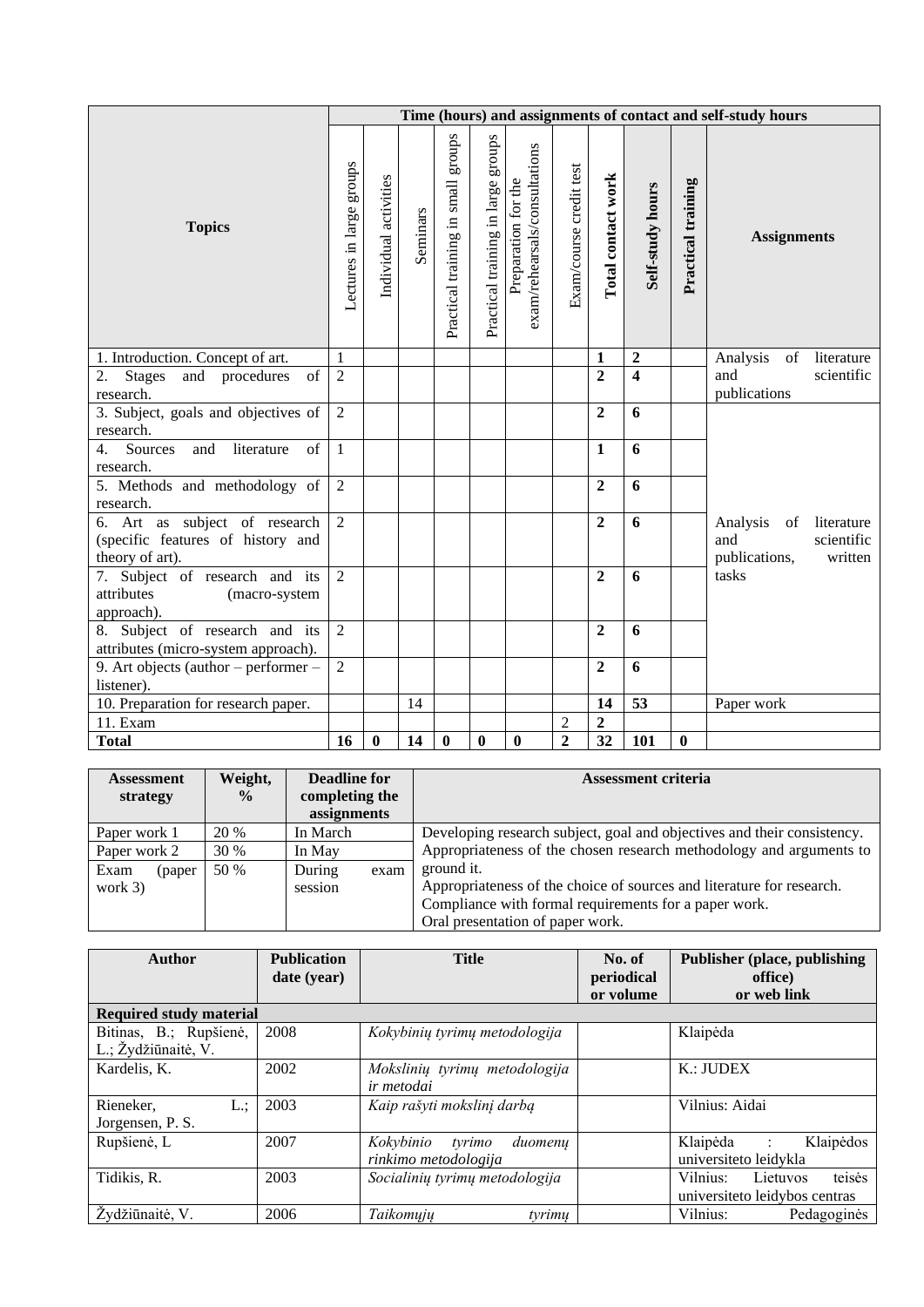| m<br>∙nı.<br>$\iota\iota\mathbf{n}\iota\iota$<br>$\cdots$ | <br>. .<br> |  |
|-----------------------------------------------------------|-------------|--|
|-----------------------------------------------------------|-------------|--|

# **FINAL RESEARCH PAPER**

<span id="page-15-0"></span>

| Subject (module) title                                                                                                                                                                                                                                                                                                                                                                                                                                                                                                                                                                                                                                                                                                                                                                                                                                      |                                                                                             | Code                            | Study programme (s)                                                                                                             |  |  |  |  |
|-------------------------------------------------------------------------------------------------------------------------------------------------------------------------------------------------------------------------------------------------------------------------------------------------------------------------------------------------------------------------------------------------------------------------------------------------------------------------------------------------------------------------------------------------------------------------------------------------------------------------------------------------------------------------------------------------------------------------------------------------------------------------------------------------------------------------------------------------------------|---------------------------------------------------------------------------------------------|---------------------------------|---------------------------------------------------------------------------------------------------------------------------------|--|--|--|--|
| Final Research Paper                                                                                                                                                                                                                                                                                                                                                                                                                                                                                                                                                                                                                                                                                                                                                                                                                                        | Music Performance, Composition                                                              |                                 |                                                                                                                                 |  |  |  |  |
|                                                                                                                                                                                                                                                                                                                                                                                                                                                                                                                                                                                                                                                                                                                                                                                                                                                             | Department where the subject is<br>implemented                                              |                                 |                                                                                                                                 |  |  |  |  |
| Coordinator: assoc. prof. dr. Laima Budzinauskienė, assoc. prof. dr. Judita<br>Žukienė                                                                                                                                                                                                                                                                                                                                                                                                                                                                                                                                                                                                                                                                                                                                                                      | Department of Musicology                                                                    |                                 |                                                                                                                                 |  |  |  |  |
|                                                                                                                                                                                                                                                                                                                                                                                                                                                                                                                                                                                                                                                                                                                                                                                                                                                             | <b>Study cycle</b>                                                                          |                                 | Type of the course unit (module)                                                                                                |  |  |  |  |
| Second (Master)                                                                                                                                                                                                                                                                                                                                                                                                                                                                                                                                                                                                                                                                                                                                                                                                                                             |                                                                                             |                                 | Compulsory                                                                                                                      |  |  |  |  |
| <b>Mode of delivery</b>                                                                                                                                                                                                                                                                                                                                                                                                                                                                                                                                                                                                                                                                                                                                                                                                                                     | Semester or period when the course unit is<br>delivered/study programme                     |                                 | Language (s) of instruction                                                                                                     |  |  |  |  |
| Classwork                                                                                                                                                                                                                                                                                                                                                                                                                                                                                                                                                                                                                                                                                                                                                                                                                                                   | semester, 4 <sup>th</sup> semester/Music Performance,<br>3 <sup>rd</sup><br>Composition     |                                 | Lithuanian                                                                                                                      |  |  |  |  |
|                                                                                                                                                                                                                                                                                                                                                                                                                                                                                                                                                                                                                                                                                                                                                                                                                                                             |                                                                                             |                                 |                                                                                                                                 |  |  |  |  |
| of Arts, basics of research.                                                                                                                                                                                                                                                                                                                                                                                                                                                                                                                                                                                                                                                                                                                                                                                                                                | Preliminary requirements: competences acquired during the studies of Bachelor               |                                 | Minor requirements (if any):<br>None                                                                                            |  |  |  |  |
| <b>Number of ECTS credits</b>                                                                                                                                                                                                                                                                                                                                                                                                                                                                                                                                                                                                                                                                                                                                                                                                                               | <b>Total student's load</b>                                                                 | <b>Contact hours</b>            | <b>Self-study hours</b>                                                                                                         |  |  |  |  |
| $10(5+5)$                                                                                                                                                                                                                                                                                                                                                                                                                                                                                                                                                                                                                                                                                                                                                                                                                                                   | $266(133+133)$                                                                              | $34(17+17)$                     | $232(116+116)$                                                                                                                  |  |  |  |  |
|                                                                                                                                                                                                                                                                                                                                                                                                                                                                                                                                                                                                                                                                                                                                                                                                                                                             |                                                                                             | Purpose of the subject (module) |                                                                                                                                 |  |  |  |  |
|                                                                                                                                                                                                                                                                                                                                                                                                                                                                                                                                                                                                                                                                                                                                                                                                                                                             | provide skills for independent research and summarisation and dissemination of its results. |                                 | The purpose of the subject is to develop students' scientific analytical competence, their ability of critical thinking, and to |  |  |  |  |
|                                                                                                                                                                                                                                                                                                                                                                                                                                                                                                                                                                                                                                                                                                                                                                                                                                                             |                                                                                             |                                 |                                                                                                                                 |  |  |  |  |
| Short description of the subject (module) (up to 500 characters)<br>Final Research Paper is a subject of Master studies, the aim of which is to develop students' competences of scientific<br>research work. The subject reflects the aspiration for scientific cognition necessary for the second cycle of university<br>studies. A Master's research paper is prepared on a topic directly related to the final art project of the Master's studies.<br>Practical skills of research activity are developed, as well as the ability to think critically, evaluate analytically, substantiate<br>and defend one's statements, and express thoughts fluently. Students are taught to use the knowledge and experience of<br>practical artistic activity accumulated during their studies, and to be able to independently collect information, analyse it, |                                                                                             |                                 |                                                                                                                                 |  |  |  |  |
| systematise and summarise it.                                                                                                                                                                                                                                                                                                                                                                                                                                                                                                                                                                                                                                                                                                                                                                                                                               |                                                                                             |                                 |                                                                                                                                 |  |  |  |  |

| Programme competences to be<br>developed (number of programme's<br>learning outcomes) | Learning outcomes of the course unit<br>(module)                        | <b>Teaching and</b><br>learning<br>methods | <b>Assessment</b><br>methods |
|---------------------------------------------------------------------------------------|-------------------------------------------------------------------------|--------------------------------------------|------------------------------|
| Music Performance: Knowledge<br>of                                                    | During the presentation and the defence of                              | Individual                                 | Course credit                |
| professional field and perception of                                                  | the final research paper (art research)                                 | activities.                                | test, defence                |
| one's own profession. (6.1)                                                           | students<br>will<br>demonstrate<br>good                                 | discussions                                |                              |
| Composition: Ability to think critically<br>and self-critically. (2.1)                | understanding of the profession of a<br>musician and critical thinking. |                                            |                              |
| Music Performance: Interpersonal and                                                  | Students will demonstrate good verbal                                   | Individual                                 | Course<br>credit             |
| communication skills, leadership. (5.1)                                               | skills of<br>abilities<br>and<br>constructive.                          | activities.                                | test, defence                |
| Composition: Ability to think critically                                              | argument-based<br>professional<br>and                                   | discussions                                |                              |
| and self-critically. (2.1)                                                            | interaction during the presentation and                                 |                                            |                              |
|                                                                                       | defence of the art research.                                            |                                            |                              |
| Music Performance: Good knowledge                                                     | Students will be able to substantiate art                               | Individual                                 | credit<br>Course             |
| of music theory, history and cultural                                                 | research being conducted with practical                                 | activities,                                | test, defence                |
| contexts, their links with interpretation                                             | professional and theoretical knowledge of                               | $\sigma$ f<br>analysis                     |                              |
| traditions. $(2.1)$                                                                   | art.                                                                    | literature<br>and                          |                              |
| Composition: Knowledge of different                                                   |                                                                         | audio/video                                |                              |
| musical contexts. (7.1)                                                               |                                                                         | sources.                                   |                              |
| Music Performance: Ability to work                                                    | Students will be able to carry out research                             | Individual                                 | Course<br>credit             |
| and to improve independently. $(7.1)$                                                 | individually and in an organised way on a                               | activities,                                | test, defence                |
| Composition: Ability to work and to                                                   | topic related to final art project, and                                 | research                                   |                              |
| improve independently. (1.1)                                                          | describe it.                                                            | activities                                 |                              |
| Music Performance: Ability to conduct                                                 | Students will be able to outline research                               | Individual                                 | Course credit                |
| independent scientific research. (8.1)                                                | goals and objectives related to the topic of                            | activities.                                | test, defence                |
| Composition: Ability to conduct                                                       | the final art project, ground the choice of                             | analysis<br>of                             |                              |
| independent scientific research. (5.1)                                                | methods and sources, make conclusions,                                  | audio/video                                |                              |
|                                                                                       | and write a paper of no less than 40                                    | sources and data                           |                              |
|                                                                                       | thousand characters.                                                    |                                            |                              |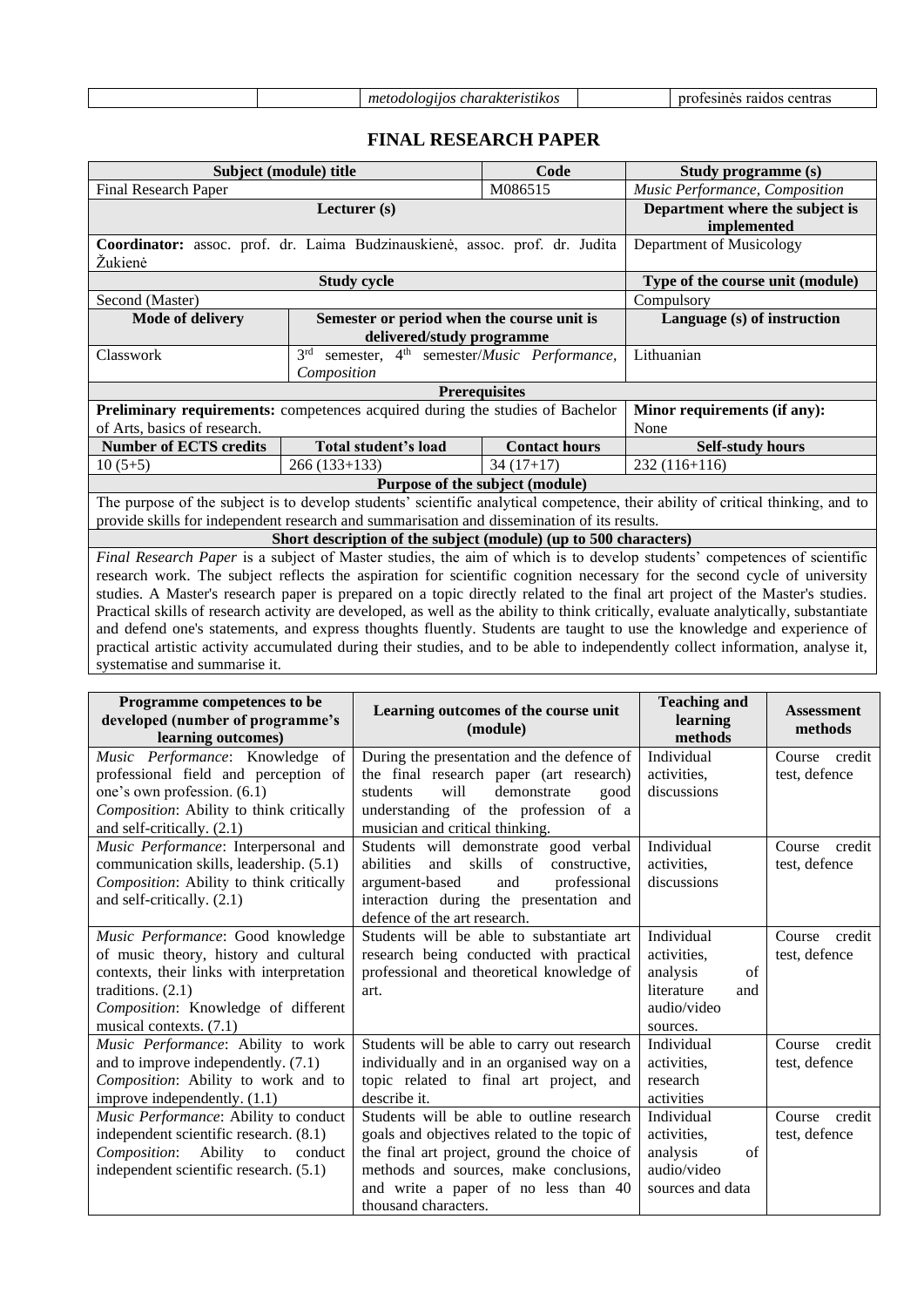| <i>Music Performance:</i> Ability to conduct<br>independent scientific research. (8.1)<br>Composition: Ability to<br>conduct<br>independent scientific research. $(5.1)$                                                                                                                                                                                                               | Students will be able to summarise art<br>and the<br>research<br>results<br>obtained.<br>conclusions.<br>formulate<br>provide<br>and<br>evaluations of art phenomena, taking into | Individual<br>activities,<br>research<br>activities,                                           | Course credit<br>test, defence    |
|----------------------------------------------------------------------------------------------------------------------------------------------------------------------------------------------------------------------------------------------------------------------------------------------------------------------------------------------------------------------------------------|-----------------------------------------------------------------------------------------------------------------------------------------------------------------------------------|------------------------------------------------------------------------------------------------|-----------------------------------|
|                                                                                                                                                                                                                                                                                                                                                                                        | account the wider cultural context.                                                                                                                                               | analysis<br>of<br>research findings                                                            |                                   |
| <i>Music Performance:</i> Ability to analyse<br>and to critically assess art processes<br>and their implications in the context of<br>contemporary culture, and to influence<br>the evolution of culture by being active<br>in professional art activity. $(4.1; 4.2)$<br><i>Composition:</i> Ability to integrate into<br>different musical, social and cultural<br>contexts. $(8.1)$ | Students will be able to<br>analyse the<br>cultural context and its developments,<br>enabling the<br>evaluation<br>of<br>artistic<br>phenomena.                                   | Individual<br>activities,<br>of<br>analysis<br>audio/video<br>sources and data,<br>discussions | Course<br>credit<br>test, defence |

|                                                                                                |                          |                          |              |                                    |                                       |                     |                         |                         |                  | Time (hours) and assignments of contact and self-study hours                                                           |
|------------------------------------------------------------------------------------------------|--------------------------|--------------------------|--------------|------------------------------------|---------------------------------------|---------------------|-------------------------|-------------------------|------------------|------------------------------------------------------------------------------------------------------------------------|
| <b>Topics</b>                                                                                  | Lectures in large groups | Individual activities    | Seminars     | Practical training in small groups | sdnorg<br>Practical training in large | Preparation for the | Exam/course credit test | Total contact work      | Self-study hours | <b>Assignments</b>                                                                                                     |
| $1st$ semester                                                                                 |                          |                          |              |                                    |                                       |                     |                         |                         |                  |                                                                                                                        |
| 1. Formulation of the research topic<br>creation<br>of<br>and<br>the<br>research<br>programme. |                          | 3                        |              |                                    |                                       |                     |                         | 3                       | 12               | Formulation of research topics and<br>goals, creation of a plan.                                                       |
| studies<br>Data<br>search and<br>of                                                            |                          | 6                        |              |                                    |                                       |                     |                         | 6                       | 54               | Preparation of literature review.                                                                                      |
| literature.                                                                                    |                          |                          |              |                                    |                                       |                     |                         |                         |                  |                                                                                                                        |
| 3. Data analysis.                                                                              |                          | $\overline{4}$           |              |                                    |                                       |                     |                         | $\overline{\mathbf{4}}$ | 25               | Performing data analysis.                                                                                              |
| 4. Drafting a text of a research paper.                                                        |                          | $\overline{3}$           |              |                                    |                                       |                     |                         | $\overline{\mathbf{3}}$ | 25               | Drafting a text of a research paper<br>(no less than 12 pages)                                                         |
| 5. Course credit test                                                                          |                          |                          |              |                                    |                                       |                     | $\mathbf{1}$            | $\mathbf{1}$            |                  |                                                                                                                        |
| <b>Total</b>                                                                                   | $\bf{0}$                 | 16                       | $\mathbf{0}$ | $\bf{0}$                           | $\bf{0}$                              | $\bf{0}$            | $\mathbf{1}$            | $\overline{17}$         | 116              |                                                                                                                        |
| $2nd$ semester                                                                                 |                          |                          |              |                                    |                                       |                     |                         |                         |                  |                                                                                                                        |
| 1. Analysis of research paper data.                                                            |                          | $\overline{\mathcal{A}}$ |              |                                    |                                       |                     |                         | $\overline{\mathbf{4}}$ | 30               | Performing data analysis                                                                                               |
| Systemising, generalising and<br>2.<br>evaluating results of data analysis.                    |                          | $\overline{4}$           |              |                                    |                                       |                     |                         | $\overline{\mathbf{4}}$ | 30               | Systemising and evaluating results                                                                                     |
| 3. Drafting a text of a research paper                                                         |                          | $\overline{4}$           |              |                                    |                                       |                     |                         | $\overline{\mathbf{4}}$ | 36               | Drafting a text of a research paper<br>(no less than 32 pages)                                                         |
| 4. Developing conclusions.                                                                     |                          | $\mathfrak{2}$           |              |                                    |                                       |                     |                         | $\boldsymbol{2}$        | 10               | Developing conclusions                                                                                                 |
| 5. Finalising the paper and preparing<br>for defence.                                          |                          | $\overline{2}$           |              |                                    |                                       |                     |                         | $\overline{2}$          | 10               | Finalizing the paper, submitting it for<br>assessment,<br>preparing<br>for<br>the<br>presentation of research findings |
| 6. Defence.                                                                                    |                          |                          |              |                                    |                                       |                     | 1                       | $\mathbf{1}$            |                  |                                                                                                                        |
| <b>Total</b>                                                                                   | $\bf{0}$                 | 16                       | $\bf{0}$     | $\bf{0}$                           | $\bf{0}$                              | $\bf{0}$            | $\mathbf{1}$            | 17                      | 116              |                                                                                                                        |

| <b>Assessment strategy</b>               | Weight,       | Deadline for           | <b>Assessment criteria</b>                   |
|------------------------------------------|---------------|------------------------|----------------------------------------------|
|                                          | $\frac{0}{0}$ | completing the         |                                              |
|                                          |               | assignments            |                                              |
| 1 <sup>st</sup> semester                 |               |                        |                                              |
| Intermediate<br>(choosing)<br>assessment | 30 %          | The end of first month | Accuracy, relevance, links with art project. |
| the topic)                               |               |                        |                                              |
| Course credit test:                      | 30 %          | During exam session    | Relevance,<br>appropriateness,               |
| 1. Literature review.                    |               |                        | comprehensiveness.                           |
| 2. Drafting a text of a research paper   | 40 %          | During exam session    | Accuracy, relevance, originality, fluency of |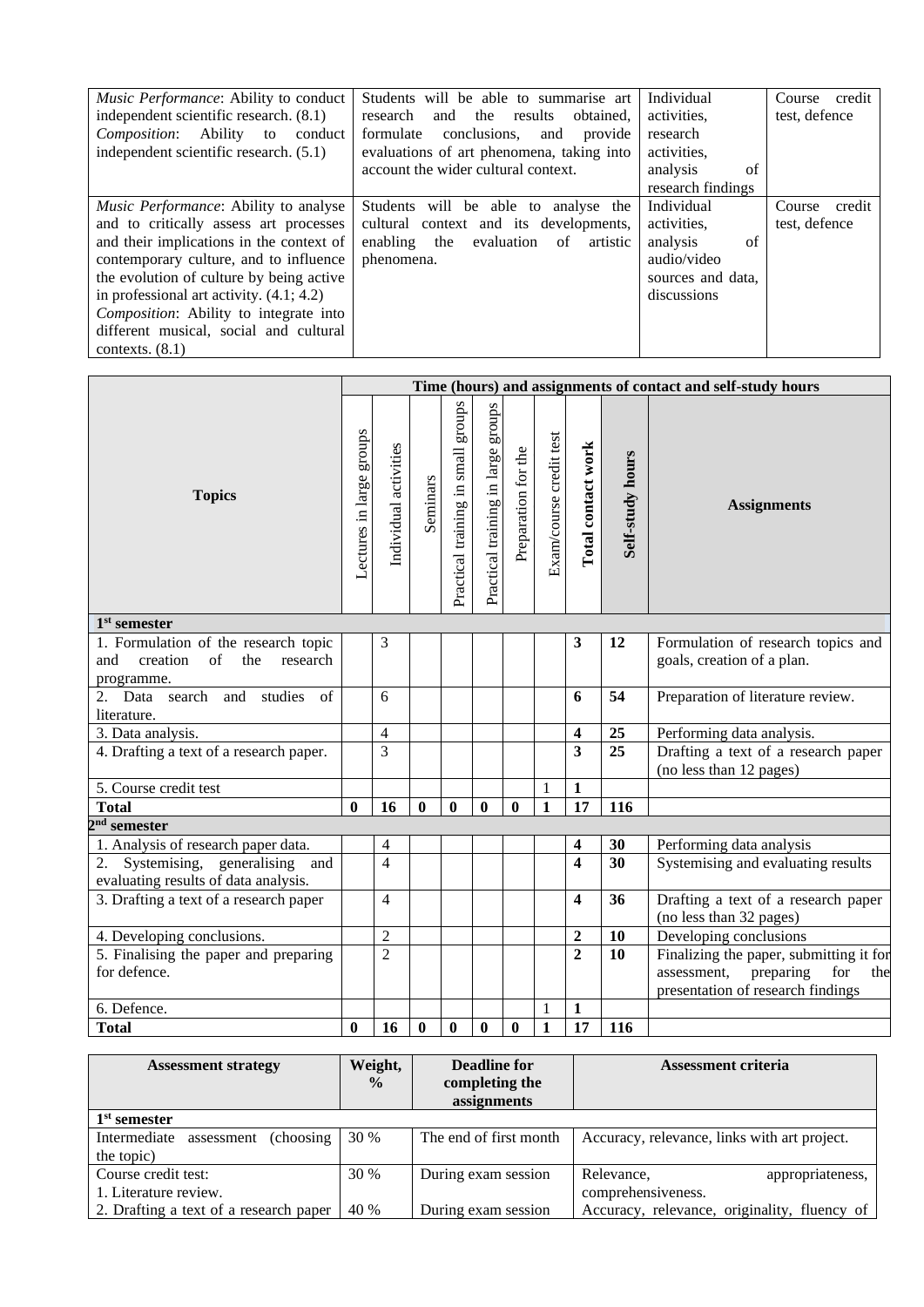| (no less than 15,000 characters)       |      |                     | professional language.                          |
|----------------------------------------|------|---------------------|-------------------------------------------------|
| $2nd$ semester                         |      |                     |                                                 |
| Defence:                               | 50 % | During exam session | Accuracy, relevance, originality, high level of |
| 1. Presentation of data, analysis,     |      | of the graduates    | competence.                                     |
| summary of the findings, conclusions   |      |                     |                                                 |
| 2. Drafting a text of a research paper | 20 % |                     | Correctness of language, compliance of the      |
| (no less than 40,000 characters)       |      |                     | paper with the requirements                     |
| 3. Presentation and defence of a final | 30%  |                     | Quality of the presentation, accuracy and       |
| research paper                         |      |                     | comprehensiveness of answers<br>the<br>to       |
|                                        |      |                     | questions, clear expression of thoughts.        |

| <b>Author</b>                    | <b>Publication</b><br>date (year) | <b>Title</b>                             | No. of<br>periodical or<br>volume | Publisher (place,<br>publishing office)<br>or web link |
|----------------------------------|-----------------------------------|------------------------------------------|-----------------------------------|--------------------------------------------------------|
| <b>Required study material</b>   |                                   |                                          |                                   |                                                        |
| $S$ :<br>Gerulis,                | 2004                              | Magistro mokslo darbas                   |                                   | Vilnius: LMTA                                          |
| Melnikas, L.                     |                                   |                                          |                                   |                                                        |
| <b>Additional study material</b> |                                   |                                          |                                   |                                                        |
| Kardelis, K.                     | 2002                              | Mokslinių tyrimų metodologija ir metodai |                                   | Kaunas: JUDEX                                          |
| Rieneker,<br>$L$ :               | 2003                              | Kaip rašyti mokslinį darbą               |                                   | Vilnius: Aidai                                         |
| Jorgensen, P.S.                  |                                   |                                          |                                   |                                                        |

# **MASTER'S ART PROJECT (ACCORDION)**

<span id="page-17-0"></span>

|                                                                                                                      | Subject (module) title                                                               | Code                                                                                           | Study programme (s)                                                                                                            |  |  |  |  |
|----------------------------------------------------------------------------------------------------------------------|--------------------------------------------------------------------------------------|------------------------------------------------------------------------------------------------|--------------------------------------------------------------------------------------------------------------------------------|--|--|--|--|
| Master's Art Project (Accordion)                                                                                     |                                                                                      | M116017                                                                                        | Music Performance (Accordion)                                                                                                  |  |  |  |  |
|                                                                                                                      | Department where the subject is<br>implemented                                       |                                                                                                |                                                                                                                                |  |  |  |  |
| Coordinator: assoc. prof. Raimondas Sviackevičius.                                                                   |                                                                                      | Department of Accordion                                                                        |                                                                                                                                |  |  |  |  |
|                                                                                                                      | Other (s): prof. Eduardas Gabnys, prof. Ričardas Sviackevičius                       |                                                                                                |                                                                                                                                |  |  |  |  |
|                                                                                                                      | <b>Study cycle</b>                                                                   |                                                                                                | Type of the subject (module)                                                                                                   |  |  |  |  |
| Second (Master)                                                                                                      |                                                                                      |                                                                                                | Compulsory                                                                                                                     |  |  |  |  |
| <b>Mode of delivery</b>                                                                                              |                                                                                      | Semester or period when the subject is delivered                                               | Language (s) of instruction                                                                                                    |  |  |  |  |
| Classwork                                                                                                            | 4 <sup>th</sup> semester/ <i>Music Performance</i> (Accordion)                       | Lithuanian,<br>English,<br>Russian,<br>Polish                                                  |                                                                                                                                |  |  |  |  |
| <b>Prerequisites</b>                                                                                                 |                                                                                      |                                                                                                |                                                                                                                                |  |  |  |  |
|                                                                                                                      | <b>Preliminary requirements:</b> all the requirements for semesters 1 to 3 of the MA | <b>Minor</b><br>requirements (if<br>$an v$ :                                                   |                                                                                                                                |  |  |  |  |
| study programme Music Performance fulfilled.                                                                         |                                                                                      |                                                                                                | none.                                                                                                                          |  |  |  |  |
| <b>Number of ECTS</b>                                                                                                | Total student's load                                                                 | <b>Contact hours</b>                                                                           | <b>Self-study hours</b>                                                                                                        |  |  |  |  |
| credits                                                                                                              |                                                                                      |                                                                                                |                                                                                                                                |  |  |  |  |
| 15                                                                                                                   | 400                                                                                  | 34                                                                                             | 366                                                                                                                            |  |  |  |  |
|                                                                                                                      |                                                                                      | Purpose of the subject (module)                                                                |                                                                                                                                |  |  |  |  |
|                                                                                                                      |                                                                                      |                                                                                                | The aim of preparation and defence of <i>Master's Art Project</i> (performance of the musical programme) is to demonstrate the |  |  |  |  |
|                                                                                                                      |                                                                                      | artistic abilities acquired in the MA studies, corresponding with the awarded Master's degree. |                                                                                                                                |  |  |  |  |
|                                                                                                                      |                                                                                      | Short description of the subject (module) (up to 500 characters)                               |                                                                                                                                |  |  |  |  |
|                                                                                                                      |                                                                                      |                                                                                                | The <i>Master's Art Project</i> refers to the preparation performance of a solo final music programme (recital), revealing the |  |  |  |  |
|                                                                                                                      | artistic, artistic and creative abilities acquired in the Master's studies.          |                                                                                                |                                                                                                                                |  |  |  |  |
|                                                                                                                      |                                                                                      |                                                                                                | During the course of individual practical training, under the main instrument teacher's supervision, the repertoire for the    |  |  |  |  |
|                                                                                                                      |                                                                                      |                                                                                                | final art project is selected; specific features of interpretation of selected musical pieces are discussed and students learn |  |  |  |  |
| how to perform them properly in terms of style, genre, form, interpretation and performance technique; the stages of |                                                                                      |                                                                                                |                                                                                                                                |  |  |  |  |

repertoire preparation are planned, the plan of rehearsals is drawn up and the schedule of concerts is prepared.

| <b>Programme competences to</b><br>be developed (number of<br>programme's learning<br>outcomes) | Learning outcomes of the subject (module)                                                          | <b>Teaching and</b><br>learning methods | <b>Assessment</b><br>methods |
|-------------------------------------------------------------------------------------------------|----------------------------------------------------------------------------------------------------|-----------------------------------------|------------------------------|
|                                                                                                 | Ability to inspire and realise Students will prepare and perform the programme Practical           |                                         | training, Performance of a   |
|                                                                                                 | original artistic ideas by means of the final art project distinguished by an original rehearsals, | analysis musical                        |                              |
|                                                                                                 | of musical expression of the artistic concept, while at the same time and preparation of programme |                                         |                              |
| chosen specialisation. $(1.1)$                                                                  | demonstrating the ability to develop and express literature and musical                            |                                         |                              |
|                                                                                                 | their artistic ideas, an individual concept of text                                                |                                         |                              |
|                                                                                                 | interpretation and original point of view.                                                         |                                         |                              |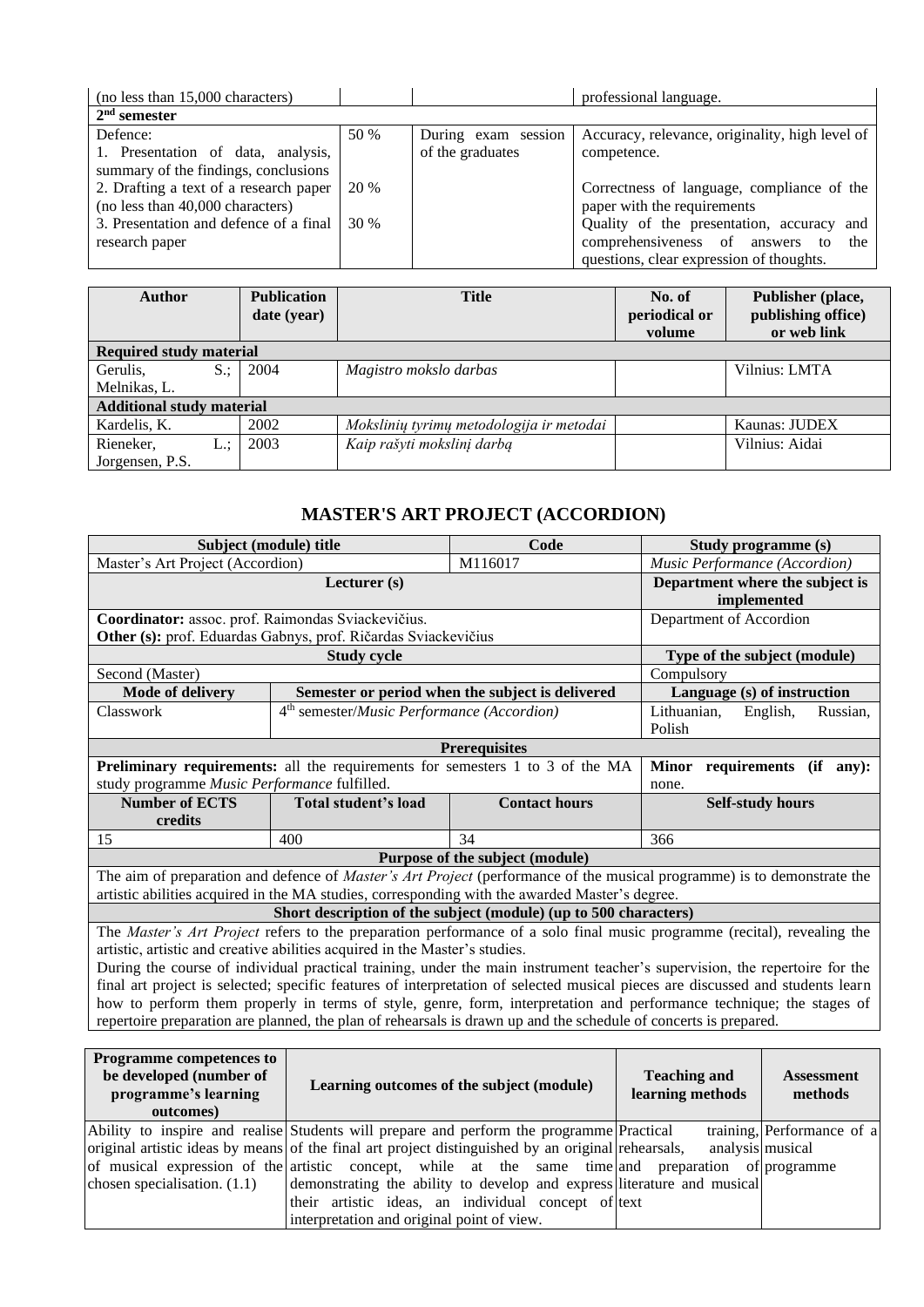| chosen specialisation. (1.2)                                                                     | ability of musical communication. | Ability to inspire and realise When performing the Master's art project, students Practical<br>original artistic ideas by means will demonstrate the ability to make a purposeful rehearsals,<br>of musical expression of the use of the possibilities offered by the musical and preparation of programme<br>instrument performance technique in order to literature and musical<br>achieve a creative result as well as a developed text                                                                                                                                                   | analysis musical                            | training, Performance of $a$                       |
|--------------------------------------------------------------------------------------------------|-----------------------------------|----------------------------------------------------------------------------------------------------------------------------------------------------------------------------------------------------------------------------------------------------------------------------------------------------------------------------------------------------------------------------------------------------------------------------------------------------------------------------------------------------------------------------------------------------------------------------------------------|---------------------------------------------|----------------------------------------------------|
| contexts.<br>interpretation traditions. (2.1)                                                    | genres, etc.).                    | Good knowledge of music When performing the Master's Art Project, students Practical<br>theory, history and cultural will demonstrate an original interpretation style of rehearsals,<br>their links with performed pieces based on their knowledge about and preparation of programme<br>the language of music, historical development and literature and musical<br>performance practice of the repertoire of the text<br>selected specialisation (individual periods, styles,                                                                                                             | analysis musical                            | training, Performance of a                         |
| contexts.<br>interpretation traditions. (2.2)                                                    |                                   | Good knowledge of music By understanding the links between interpretation Practical<br>theory, history and cultural traditions, international performance standards and rehearsals, preparation musical<br>their links with different contexts of artistic and cultural activity, of musical text<br>students will be able to prepare and perform a<br>conceptually integral musical programme intended<br>for a particular cultural and/or social context.                                                                                                                                  |                                             | training, Performance of a<br>programme            |
| of<br>and<br>engagement<br>(3.1)                                                                 | Master's final art project.       | Ability to broaden creative Students will have built up a representative concert Practical<br>experience through initiation repertoire of the scope that complies with the rehearsals<br>in requirements for the Master's degree and selected<br>independent artistic activity. specialisation; they will be able to demonstrate the<br>gained concert experience when performing the                                                                                                                                                                                                        |                                             | training, Performance of a<br>musical<br>programme |
| Ability to<br>of<br>and<br>engagement<br>independent artistic activity. public concert.<br>(3.2) |                                   | broaden creative Students will demonstrate abilities to develop Practical<br>experience through initiation artistic activity when preparing and performing the rehearsals<br>in final Master's art programme in the form of a                                                                                                                                                                                                                                                                                                                                                                |                                             | training, Performance of a<br>musical<br>programme |
|                                                                                                  | ideas.                            | Ability to analyse and critically By means of developed intellect and erudition, Analysis<br>assess creative processes and students will be able to analyse and assess the preparation<br>their significance in the context results of the creative process critically in different literature and musical programme,<br>of contemporary culture. $(4.1)$ stages of preparation of the final art project; they ltext,<br>will be able to apply these skills in predicting rehearsals<br>potential trends of cultural processes and<br>possibilities for influencing them with their artistic | discussions, interview                      | and Performance of a<br>of musical                 |
| of contemporary culture. (4.2)                                                                   |                                   | Ability to analyse and critically Students will have a developed ability of musical Practical<br>assess creative processes and communication; they will be able to react fast and rehearsals,<br>their significance in the context change the processes of musical creation and and preparation of a programme<br>performance depending on the situation at all stages musical text<br>of final art project preparation and its presentation.                                                                                                                                                | analysis musical                            | training, Performance of a                         |
| Inter-personal<br>communication<br>leadership. (5.1)                                             | will have<br>and Students         | gained<br>experience<br>skills, professional communication; they will be able to and audio recordings,<br>cooperate constructively with the supervisor of the discussions, rehearsals<br>final project, accompanist and other performers in<br>the creative process of final art project preparation.                                                                                                                                                                                                                                                                                        | of Analysis of literature Interview         |                                                    |
| Systemic<br>and<br>thinking. $(6.1)$                                                             | experience.                       | analytical Students will prepare and perform the final art Analysis of literature Performance of a<br>project by basing the artistic idea and its and audio recordings, musical<br>implementation on theoretical sources and practical discussions, practical programme                                                                                                                                                                                                                                                                                                                      | training, rehearsals                        |                                                    |
| (7.1)                                                                                            | an organised manner.              | Ability to work and improve. When preparing the programme of the final art Analysis of literature, Performance of a<br>project, students will be able to learn independently, audio recordings and musical<br>integrate knowledge and complete artistic tasks in musical text, practical programme                                                                                                                                                                                                                                                                                           | training, rehearsals                        |                                                    |
| <b>Topics</b>                                                                                    |                                   |                                                                                                                                                                                                                                                                                                                                                                                                                                                                                                                                                                                              | Time (hours) of contact and individual work |                                                    |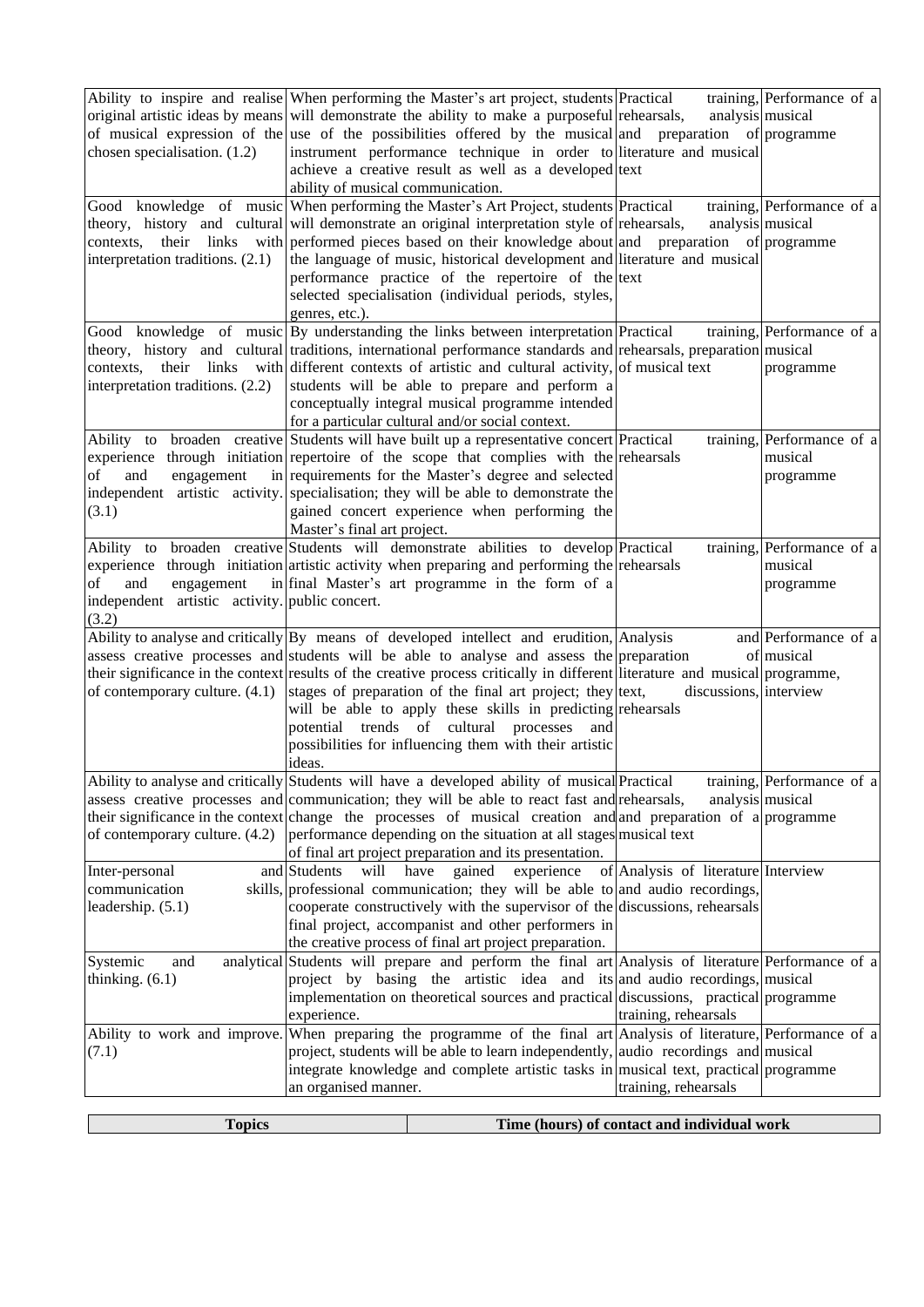|                                                                                                                                                                                                                                                                                                                                                                                                                                                                                                                                                                                                                                  | Theoretical lectures | Individual activities | Seminars | Practical training in small<br>$\alpha$ r $\alpha$ uns | Practical training in large | exam/rehearsals/consultations<br>Preparation for the | Exam/course credit test | Total contact work | Self-study hours | <b>Assignments</b>                                                                                      |
|----------------------------------------------------------------------------------------------------------------------------------------------------------------------------------------------------------------------------------------------------------------------------------------------------------------------------------------------------------------------------------------------------------------------------------------------------------------------------------------------------------------------------------------------------------------------------------------------------------------------------------|----------------------|-----------------------|----------|--------------------------------------------------------|-----------------------------|------------------------------------------------------|-------------------------|--------------------|------------------|---------------------------------------------------------------------------------------------------------|
| 1. Development of the programme for the final<br>art project/recital and the plan of its preparation<br>and rehearsals.<br>Requirements for the recital programme:<br>Programme duration - between 50 and 60 min.<br>The programme must consist of pieces of<br>different periods and genres.<br>Examples of repertoire: J. S. Bach's organ<br>prelude and fugue in A minor; D. Scarlatti's<br>minor,<br>Gis-minor;<br>in<br>$\mathbf F$<br>L.<br>sonatas<br>Pihlajaamma's<br><i>The</i><br>Dragonfly;<br>M.<br>Moszkowski's<br>Nordheim's<br>tarantela;<br>A.<br>Anatomic safari; K. Volkov's sonata; A.<br>Kusiakov's Tornado. |                      | 3                     |          |                                                        |                             |                                                      |                         | 3                  | 20               | <b>Studies</b><br>of musical<br>text, audio and video<br>recordings,<br>development of the<br>work plan |
| 2. Analysis and solutions of the artistic idea of<br>the final art project and its implementation.                                                                                                                                                                                                                                                                                                                                                                                                                                                                                                                               |                      | $\overline{2}$        |          |                                                        |                             |                                                      |                         | $\overline{2}$     | 20               | <b>Studies</b><br>of<br>musical<br>text, audio and video<br>recordings,<br>practical<br>training        |
| 3. Analysis of musical material and solution of<br>individual artistic and technical problems.                                                                                                                                                                                                                                                                                                                                                                                                                                                                                                                                   |                      | 27                    |          |                                                        |                             |                                                      |                         | 27                 | 326              | Studies of literature,<br>audio recordings and<br>musical text, practical<br>training, rehearsals       |
| 4. Public hearing.                                                                                                                                                                                                                                                                                                                                                                                                                                                                                                                                                                                                               |                      |                       |          |                                                        |                             |                                                      | 1                       | $\mathbf{1}$       |                  |                                                                                                         |
| 5. Defence of the Master's art project (public                                                                                                                                                                                                                                                                                                                                                                                                                                                                                                                                                                                   |                      |                       |          |                                                        |                             |                                                      | $\mathbf{1}$            | $\mathbf{1}$       |                  |                                                                                                         |
| performance of the concert programme).                                                                                                                                                                                                                                                                                                                                                                                                                                                                                                                                                                                           |                      |                       |          |                                                        |                             |                                                      |                         |                    |                  |                                                                                                         |
| <b>Total:</b>                                                                                                                                                                                                                                                                                                                                                                                                                                                                                                                                                                                                                    |                      | 32                    |          |                                                        |                             |                                                      | $\boldsymbol{2}$        | 34 566             |                  |                                                                                                         |

| <b>Assessmen</b> | Weight, % | <b>Deadline for</b> | <b>Assessment criteria</b>                                                  |
|------------------|-----------|---------------------|-----------------------------------------------------------------------------|
| t strategy       |           | completing the      |                                                                             |
|                  |           | assignments         |                                                                             |
| Public           |           | By the start of     | <b>Requirements:</b> The whole programme of the Master's Art Project is     |
| hearing          |           | the final session   | performed during the public hearing.                                        |
|                  |           |                     | <b>Assessment criteria:</b>                                                 |
|                  |           |                     | Originality, maturity and artistry of the programme concept;                |
|                  |           |                     | Creativity, artistry, convincingness and professionalism of<br>performance; |
|                  |           |                     |                                                                             |
|                  |           |                     | Technical level of performance;                                             |
|                  |           |                     | Demonstration of an original style of interpretation of the                 |
|                  |           |                     | performed piece based on historical knowledge and performance               |
|                  |           |                     | tradition;                                                                  |
|                  |           |                     | Analysis of programme interpretation, oral self-evaluation of the           |
|                  |           |                     | process of work (discussion of the public hearing).                         |
| Defence          | 100 %     | During the final    | The programme may be performed only if positive assessment is received      |
| (performan       |           | session             | during the public hearing.                                                  |
| ce of<br>a       |           |                     | Requirements for the programme for the final art project/recital:           |
| musical          |           |                     | programme duration - between 50 and 60 min. The programme must              |
| programme        |           |                     | consist of works of various epochs and genres.                              |
|                  |           |                     | <b>Assessment criteria:</b>                                                 |
|                  |           |                     | Originality, maturity and artistry of the programme concept;                |
|                  |           |                     | Creativity, artistry, convincingness and professionalism of                 |
|                  |           |                     | performance;                                                                |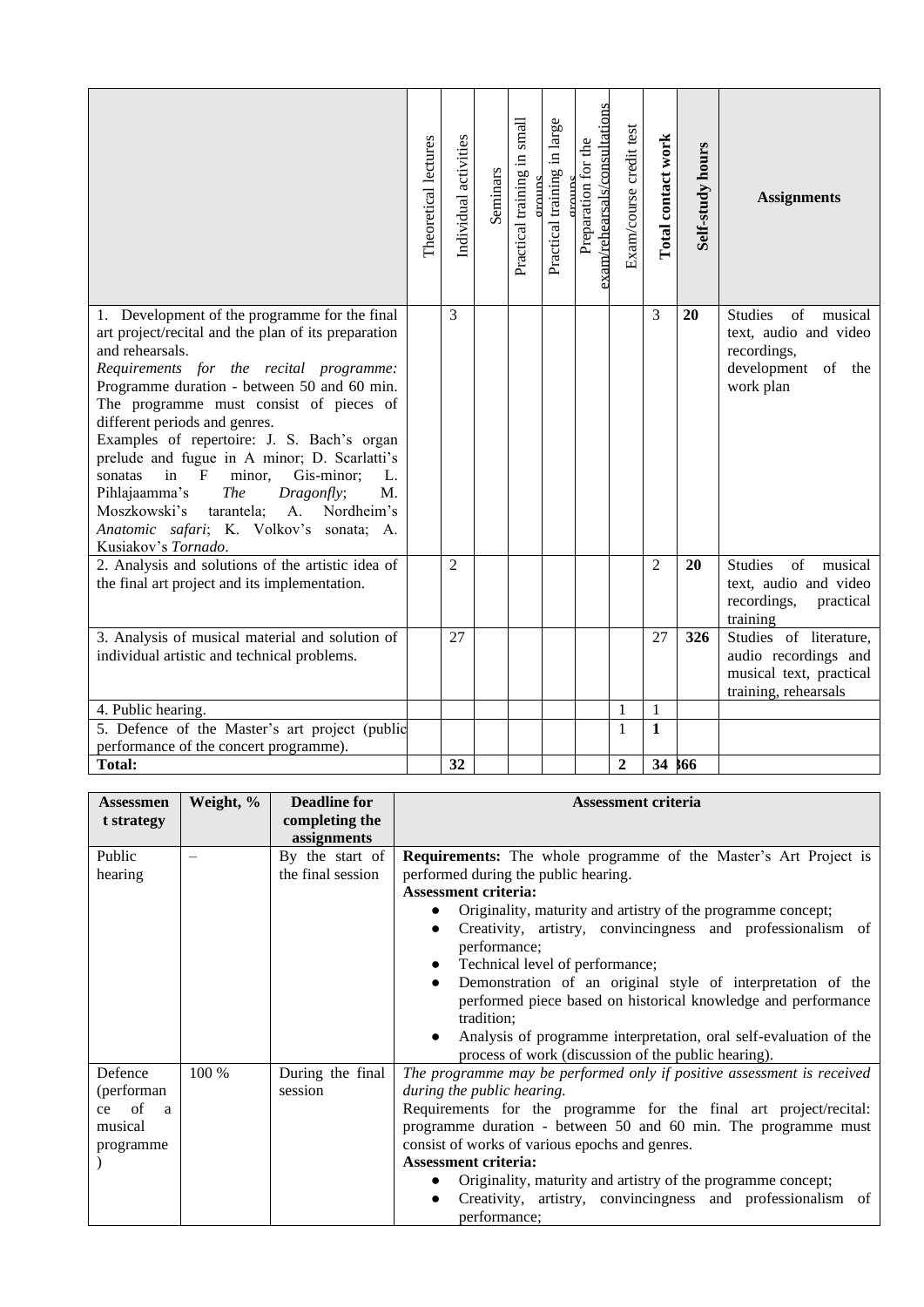| Technical level of performance;<br>Demonstration of an original style of interpretation of the<br>performed piece based on historical knowledge and performance<br>tradition. |
|-------------------------------------------------------------------------------------------------------------------------------------------------------------------------------|
|-------------------------------------------------------------------------------------------------------------------------------------------------------------------------------|

| <b>Author</b>                    | <b>Publication</b> | <b>Title</b>                              | No. of     | Publisher (place,     |
|----------------------------------|--------------------|-------------------------------------------|------------|-----------------------|
|                                  | date (year)        |                                           | periodical | publishing office) or |
|                                  |                    |                                           | or volume  | web link              |
| <b>Required study material</b>   |                    |                                           |            |                       |
| Jacomucci.                       | 2013               | Mastering Accordion Technique: a new      |            | Youcanprint           |
| Claudio; Delaney,                |                    | approach to accordion playing based on    |            |                       |
| Kathleen                         |                    | the Alexander Technique                   |            |                       |
| Имханицкий, М.                   | 2004               | Музыка зарубежных композиторов для        |            | М.: РАМ им. Гнесиных  |
| И.                               |                    | баяна и аккордеона                        |            |                       |
| <b>Additional study material</b> |                    |                                           |            |                       |
| Adamowicz-                       | 2009               | Con fisarmonica. Akordeon<br>w muzyce     |            | Poznań                |
| Kaszuba, T.                      |                    | kameralnej w składach<br>mieszanych       |            |                       |
|                                  |                    | w kontekście źródeł współczesnej praktyki |            |                       |
|                                  |                    | artystycznej                              |            |                       |
| Бычковц, В. В.                   | 1997               | Аккордеонная музыка Европы                |            | Челябинск: Версия     |
| Имханицкий, М.                   | 2004               | Музыка зарубежных композиторов для        |            | М.: РАМ им. Гнесиных  |
| И.                               |                    | баяна и аккордеона                        |            |                       |
| M.<br>Толстобров,                | 2006               | Как исполнять Баха                        |            | М.: Классика-XXI      |
| (cocr.)                          |                    |                                           |            |                       |

### **CHAMBER ENSEMBLE ART PROJECT (ACCORDION)**

<span id="page-20-0"></span>

| Subject (module) title                                                                                                 | Code                                                                                                                          |                               | Study programme (s)     |          |                              |  |  |  |
|------------------------------------------------------------------------------------------------------------------------|-------------------------------------------------------------------------------------------------------------------------------|-------------------------------|-------------------------|----------|------------------------------|--|--|--|
| Chamber Ensemble Art Project (Accordion)                                                                               |                                                                                                                               | Music Performance (Accordion) |                         |          |                              |  |  |  |
|                                                                                                                        | Lecturer (s)                                                                                                                  |                               |                         |          | Department where the subject |  |  |  |
|                                                                                                                        |                                                                                                                               |                               |                         |          | is implemented               |  |  |  |
| Coordinator: assoc. prof. Raimondas Sviackevičius.                                                                     |                                                                                                                               |                               |                         |          | Department of Accordion      |  |  |  |
|                                                                                                                        | Other (s): prof. Eduardas Gabnys, prof. Ričardas Sviackevičius                                                                |                               |                         |          |                              |  |  |  |
|                                                                                                                        |                                                                                                                               | Type of the subject (module)  |                         |          |                              |  |  |  |
| Second (Master)                                                                                                        |                                                                                                                               |                               |                         | Optional |                              |  |  |  |
| <b>Mode of delivery</b>                                                                                                | Semester or period when the subject is delivered                                                                              |                               |                         |          | Language (s) of instruction  |  |  |  |
| Classwork                                                                                                              | 4 <sup>th</sup> semester/Music Performance (Accordion)                                                                        |                               |                         |          | Lithuanian, Russian          |  |  |  |
| <b>Prerequisites</b>                                                                                                   |                                                                                                                               |                               |                         |          |                              |  |  |  |
| <b>Preliminary requirements:</b> all the requirements of semesters 1 to 3 of the Master                                |                                                                                                                               | Minor requirements (if any):  |                         |          |                              |  |  |  |
| studies of Music Performance fulfilled.                                                                                | none.                                                                                                                         |                               |                         |          |                              |  |  |  |
| <b>Number of ECTS</b>                                                                                                  | <b>Total student's load</b>                                                                                                   |                               | <b>Self-study hours</b> |          |                              |  |  |  |
| credits                                                                                                                |                                                                                                                               |                               |                         |          |                              |  |  |  |
| 5                                                                                                                      | 116                                                                                                                           |                               |                         |          |                              |  |  |  |
|                                                                                                                        | Purpose of the subject (module)                                                                                               |                               |                         |          |                              |  |  |  |
|                                                                                                                        | The aim of preparation and defence of <i>Chamber Ensemble Art Project</i> (performance of the musical programme) is to        |                               |                         |          |                              |  |  |  |
|                                                                                                                        | demonstrate the artistic abilities acquired in the MA studies, corresponding with the awarded Master's degree.                |                               |                         |          |                              |  |  |  |
|                                                                                                                        | Short description of the subject (module) (up to 500 characters)                                                              |                               |                         |          |                              |  |  |  |
|                                                                                                                        | The Chamber Ensemble Art Project refers to preparation and performance of the final programme of musical pieces in the        |                               |                         |          |                              |  |  |  |
|                                                                                                                        | ensemble that demonstrates artistic and creative abilities developed in the MA studies.                                       |                               |                         |          |                              |  |  |  |
|                                                                                                                        | During the course of individual practical training, the repertoire for the final art project is selected under the subject    |                               |                         |          |                              |  |  |  |
|                                                                                                                        | teacher's supervision. Specific features of interpretation of selected musical pieces are discussed and students learn how to |                               |                         |          |                              |  |  |  |
| perform them properly in terms of style, genre, form, interpretation and performance technique. Repertoire preparation |                                                                                                                               |                               |                         |          |                              |  |  |  |
|                                                                                                                        |                                                                                                                               |                               |                         |          |                              |  |  |  |
|                                                                                                                        | stages are planned, the plan of rehearsals is drawn up and the schedule of concerts is prepared.                              |                               |                         |          |                              |  |  |  |
| <b>Programme competences</b>                                                                                           |                                                                                                                               |                               |                         |          |                              |  |  |  |

| TT021 annihe competences<br>to be developed (number<br>of programme's learning<br>outcomes) |               |  | Learning outcomes of the subject (module) |  |  |     |         |  | <b>Teaching and</b><br>learning methods                                                           | <b>Assessment methods</b> |                            |    |              |
|---------------------------------------------------------------------------------------------|---------------|--|-------------------------------------------|--|--|-----|---------|--|---------------------------------------------------------------------------------------------------|---------------------------|----------------------------|----|--------------|
| Ability                                                                                     | inspire<br>to |  | and Students will prepare                 |  |  | and | perform |  | the Practical                                                                                     |                           | training, Performance      | of | <sub>a</sub> |
| realise                                                                                     | original      |  |                                           |  |  |     |         |  | artistic programme of the chamber ensemble art project rehearsals,                                |                           | analysis musical programme |    |              |
|                                                                                             |               |  |                                           |  |  |     |         |  | ideas by means of musical distinguished by an original artistic concept that and preparation of a |                           |                            |    |              |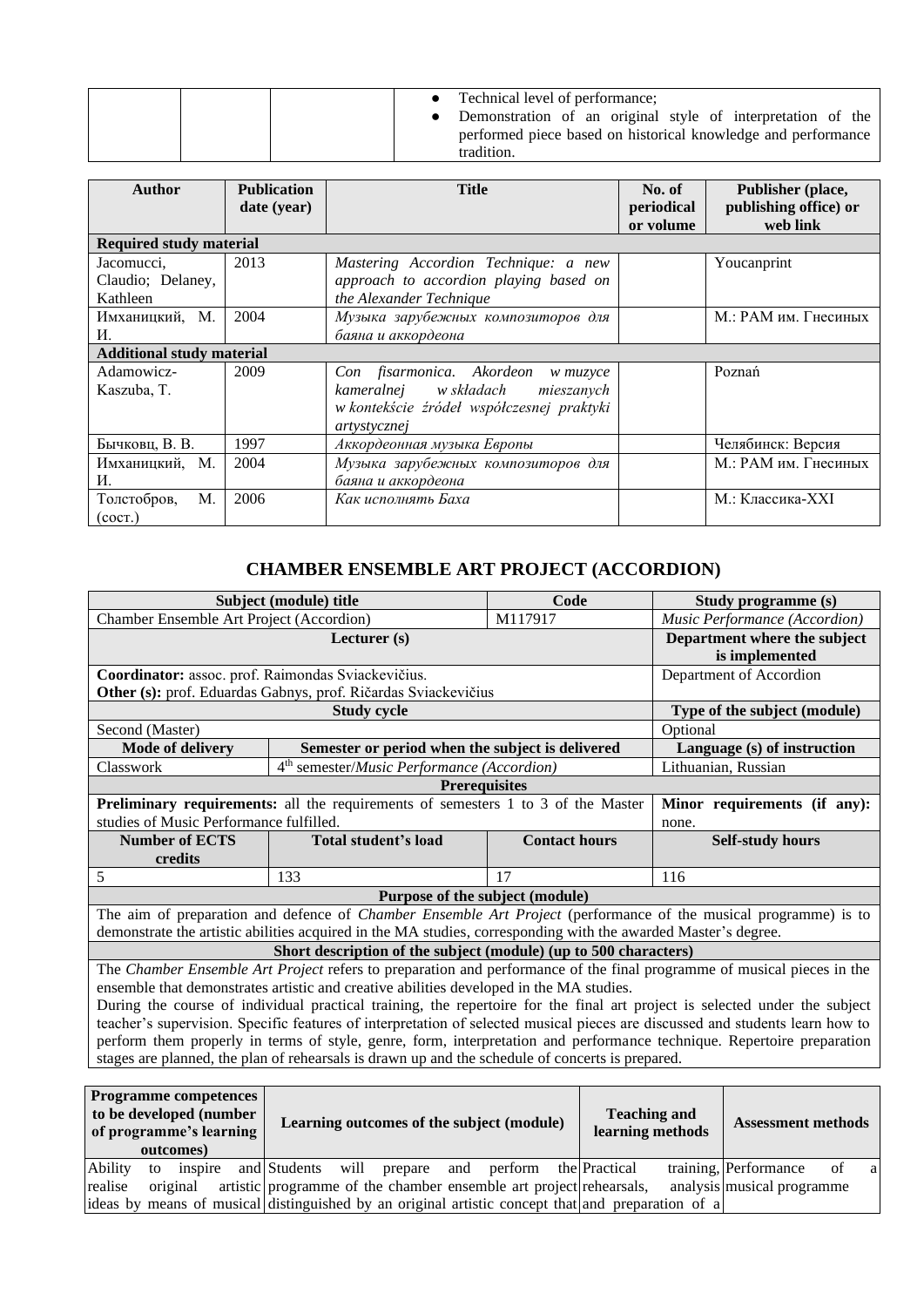| specialisation. $(1.1)$                                                                                                                               | expression of the chosen demonstrates the ability to develop and express musical text<br>their artistic ideas.                                                                                                                                                                                                                                                                                                                                                                                                                       |                                  |                                                                         |
|-------------------------------------------------------------------------------------------------------------------------------------------------------|--------------------------------------------------------------------------------------------------------------------------------------------------------------------------------------------------------------------------------------------------------------------------------------------------------------------------------------------------------------------------------------------------------------------------------------------------------------------------------------------------------------------------------------|----------------------------------|-------------------------------------------------------------------------|
| Ability<br>to inspire<br>realise<br>original<br>specialisation. $(1.2)$                                                                               | and When performing the Master's art project, Practical<br>artistic students will demonstrate the ability to make a rehearsals,<br>ideas by means of musical purposeful use of the possibilities offered by the and preparation of a<br>expression of the chosen musical instrument performance technique in musical text<br>order to achieve a creative result, as well as a<br>developed ability of musical communication and<br>ensemble awareness.                                                                               |                                  | training, Performance<br>of<br>a<br>analysis musical programme          |
| interpretation<br>(2.1)                                                                                                                               | Good knowledge of music When performing the programme of the chamber Practical<br>theory, history and cultural ensemble art project, students will demonstrate rehearsals,<br>contexts, their links with an original interpretation style of performed and preparation of a<br>traditions. pieces based on their knowledge about the musical text, studies<br>musical language, historical development and of<br>performance practice of the selected repertoire literature and sound<br>(individual periods, styles, genres, etc.). | musical<br>text.<br>sources      | training, Performance<br>οf<br>a<br>analysis musical programme          |
| Good knowledge of music By<br>theory, history and cultural interpretation traditions<br>interpretation<br>(2.2)                                       | links<br>understanding<br>the<br>and<br>international rehearsals,<br>contexts, their links with performance standards of the chamber ensemble and preparation of a<br>traditions. and different contexts of artistic and cultural musical text<br>activity, students will be able to prepare and<br>integral<br>perform a conceptually<br>musical<br>programme intended for a particular cultural<br>and/or social context.                                                                                                          | between Practical                | training, Performance<br>of<br>a<br>analysis musical programme          |
| Ability to broaden creative Students<br>experience<br>of<br>initiation<br>engagement in independent of a public concert).<br>artistic activity. (3.2) | will<br>and<br>perform<br>prepare<br>through representative musical programme of the rehearsals,<br>and chamber folk instrument ensemble (in the form and preparation of a                                                                                                                                                                                                                                                                                                                                                           | a Practical<br>musical text      | training, Performance<br>of<br>a<br>analysis musical programme          |
| and<br>processes<br>of contemporary culture. project.<br>(4.2)                                                                                        | Ability to analyse and By means of developed intellect and erudition, Practical<br>critically assess creative students will be able to analyse and assess the rehearsals,<br>their results of the creative process critically in discussions<br>significance in the context different stages of preparation of the final art                                                                                                                                                                                                         |                                  | of<br>training, Performance<br>a<br>musical<br>programme,<br>interview  |
| Inter-personal<br>communication<br>leadership. (5.1)                                                                                                  | and Students will gain experience of constructive and Practical<br>skills, well-founded business-like communication; they rehearsals,<br>will be able to cooperate productively in the discussions<br>creative preparation process of the chamber<br>ensemble's art project.                                                                                                                                                                                                                                                         |                                  | training, Performance<br>of<br>a<br>musical<br>programme,<br>discussion |
| Inter-personal<br>communication<br>leadership. (5.2)                                                                                                  | and Students will be able to head the chamber Practical<br>skills, ensemble's artistic activity; they will demonstrate rehearsals,<br>initiative, leadership, team work, negotiation and discussions<br>skills when preparing<br>organisational<br>and<br>presenting the final art project in the form of a<br>concert.                                                                                                                                                                                                              |                                  | training, Performance<br>of<br>a<br>musical<br>programme,<br>discussion |
| Systemic<br>and<br>thinking. $(6.1)$                                                                                                                  | analytical Students will prepare and perform the final art Practical<br>project by basing the artistic idea and its rehearsals,<br>theoretical sources<br>implementation on<br>practical experience.                                                                                                                                                                                                                                                                                                                                 | and discussions                  | training, Performance<br>of<br>a<br>musical<br>programme,<br>discussion |
| Ability<br>work<br>to<br>improve. (7.1)                                                                                                               | and When preparing the programme for the chamber Practical<br>ensemble's art project, students will be able to rehearsals,<br>work independently, integrate knowledge and and preparation of a discussion<br>complete artistic tasks in an organised manner.                                                                                                                                                                                                                                                                         | analysis musical<br>musical text | training, Performance<br>of<br>a<br>programme,                          |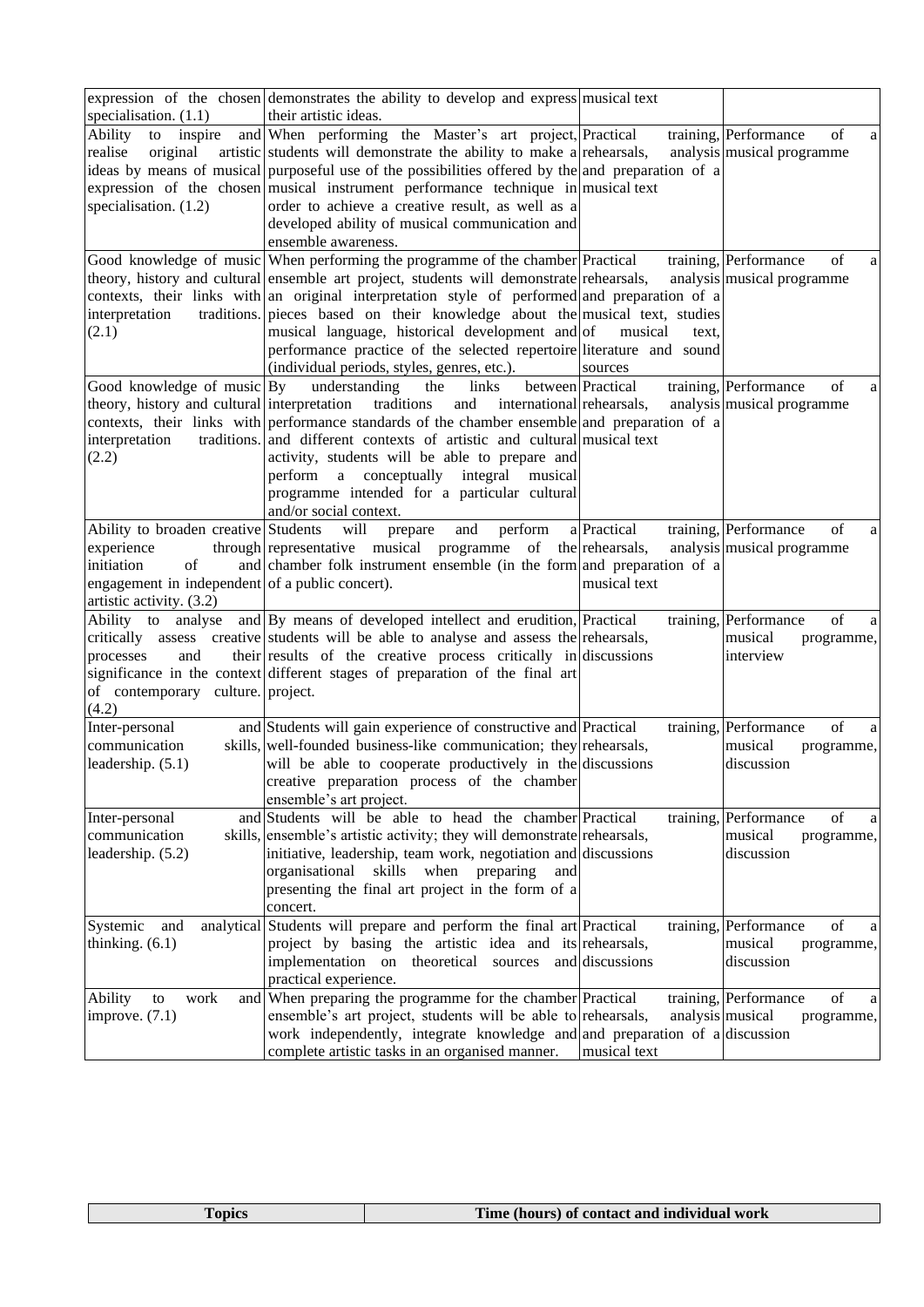|                                                                                                                                                                                                                                                                                                   | Theoretical lectures | activities<br>Individual | Seminars | small<br>$\Xi$<br>training<br>Practical | groups<br>Practical training in large | exam/consultations<br>Preparation for the | Exam/course credit test | Total contact work                | Self-study hours | <b>Assignments</b>                                                         |
|---------------------------------------------------------------------------------------------------------------------------------------------------------------------------------------------------------------------------------------------------------------------------------------------------|----------------------|--------------------------|----------|-----------------------------------------|---------------------------------------|-------------------------------------------|-------------------------|-----------------------------------|------------------|----------------------------------------------------------------------------|
| Preparation of the concert programme of<br>the final chamber ensemble.<br>Requirements for the programme: 1<br>large-scope piece and 2 plays. E.g., W.<br>A. Mozart Divertisment in B major;<br>Koncertas dviem by J. Tamulionis, part<br>1; C. Franck's Pastoral.<br>2. Public hearing, defence. |                      |                          |          | 6                                       |                                       |                                           | 1                       | $\mathbf{1}$<br>6<br>$\mathbf{1}$ | 63               | Studies of literature, audio<br>recordings and musical text;<br>rehearsals |
| <b>Total:</b>                                                                                                                                                                                                                                                                                     |                      |                          |          | 1<br>6                                  |                                       |                                           |                         | 1<br>7                            | 11<br>6          |                                                                            |

| <b>Assessment</b> | Weight, % | <b>Deadline for</b>                  | <b>Assessment criteria</b>                                                                                |
|-------------------|-----------|--------------------------------------|-----------------------------------------------------------------------------------------------------------|
| strategy          |           | completing the                       |                                                                                                           |
|                   |           | assignments                          |                                                                                                           |
| Public hearing    |           | By the start of<br>the final session | Requirements for the programme: the whole programme of the<br>final art project is performed.             |
|                   |           |                                      | Criteria:                                                                                                 |
|                   |           |                                      | Perception and integrity of the artistic idea;<br>$\bullet$                                               |
|                   |           |                                      | Sense of genre and form;<br>$\bullet$                                                                     |
|                   |           |                                      | Accurate performance of the repertoire in terms of musical<br>$\bullet$                                   |
|                   |           |                                      | text:                                                                                                     |
|                   |           |                                      | Main instrument playing skills, ability to adapt, virtuoso<br>$\bullet$<br>abilities;                     |
|                   |           |                                      | Stylistically founded application of articulation, ornament and<br>$\bullet$<br>improvisation principles; |
|                   |           |                                      | Integral control of phrasing, metre and rhythm, articulation and<br>$\bullet$                             |
|                   |           |                                      | dynamics;                                                                                                 |
|                   |           |                                      | Artistic quality of musical sound;<br>$\bullet$                                                           |
|                   |           |                                      | Artistry and convincingness, quality of musical expression;                                               |
|                   |           |                                      | Analysis of programme interpretation, oral self-evaluation of                                             |
|                   |           |                                      | the work process.                                                                                         |
| Defence           | 100 %     | During the final                     | The student is allowed to defend the final work (to perform the art                                       |
| (performance of a |           | session                              | project programme) is allowed only after receiving a positive                                             |
| musical           |           |                                      | evaluation during the public hearing.                                                                     |
| programme)        |           |                                      | Requirements for the programme: 1 large-scope piece and 2                                                 |
|                   |           |                                      | plays. Programme duration $-30$ min. It has to be performed in the                                        |
|                   |           |                                      | form of a public concert in the concert hall of the Academy, city,<br>Lithuania.                          |
|                   |           |                                      | <b>Assessment criteria:</b>                                                                               |
|                   |           |                                      | Perception and integrity of the artistic idea;<br>$\bullet$                                               |
|                   |           |                                      | Sense of genre and form;<br>$\bullet$                                                                     |
|                   |           |                                      | Accurate performance of the repertoire in terms of musical<br>$\bullet$                                   |
|                   |           |                                      | text:                                                                                                     |
|                   |           |                                      | Main instrument playing skills, ability to adapt, virtuoso<br>$\bullet$                                   |
|                   |           |                                      | abilities;                                                                                                |
|                   |           |                                      | Stylistically founded application of articulation, ornament and<br>$\bullet$                              |
|                   |           |                                      | improvisation principles;                                                                                 |
|                   |           |                                      | Integral control of phrasing, metre and rhythm, articulation and<br>$\bullet$                             |
|                   |           |                                      | dynamics;                                                                                                 |
|                   |           |                                      | Artistic quality of musical sound;                                                                        |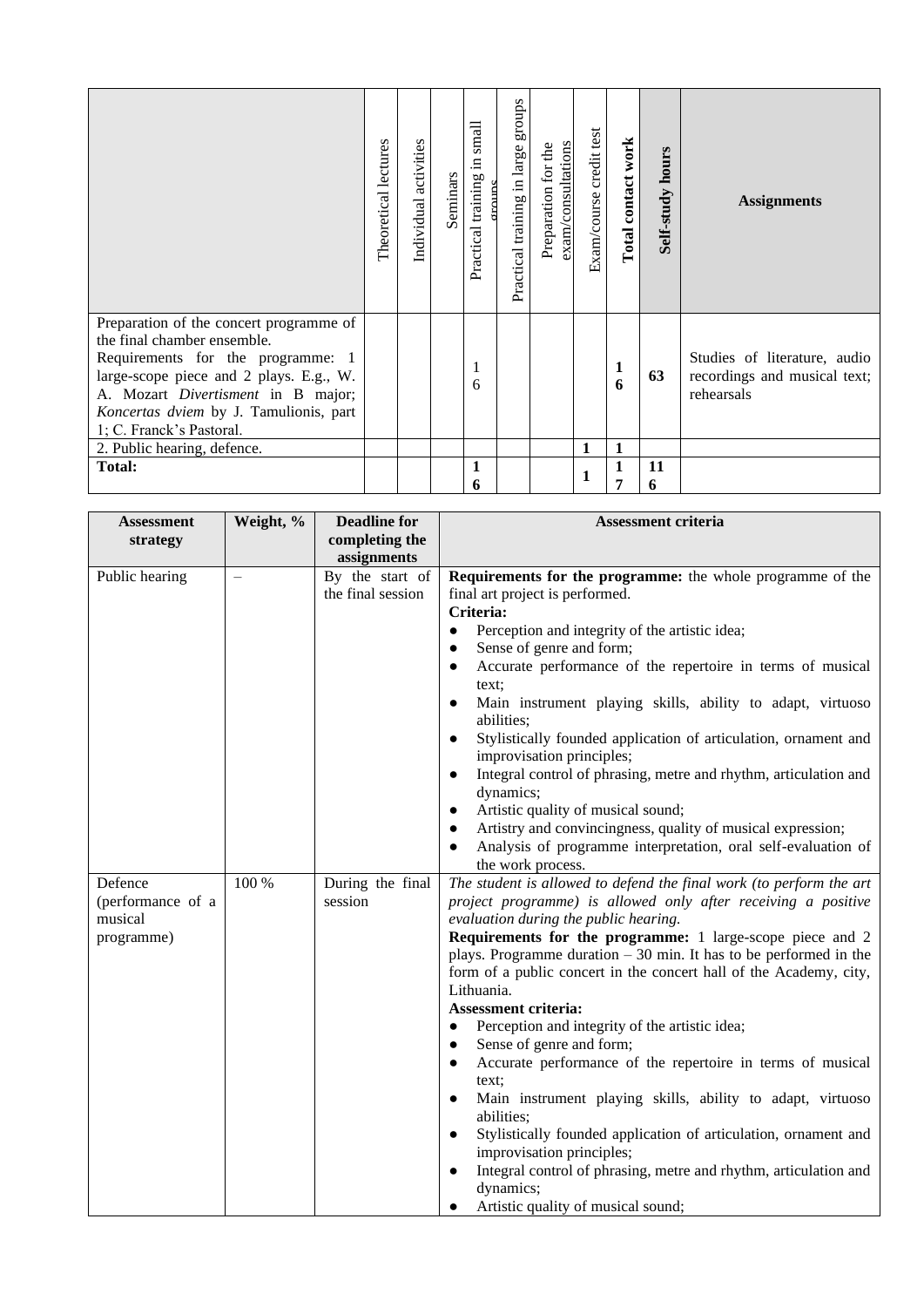| convincingness<br>ана<br>mressior<br>and<br>$^{\prime}$<br>таг с<br>THISIC<br>нтм |
|-----------------------------------------------------------------------------------|
|                                                                                   |

| <b>Author</b>                  | <b>Publication</b><br>date (year) | <b>Title</b>                                    | No. of<br>periodical<br>or volume | Publisher (place,<br>publishing office) or<br>web link |  |  |  |  |  |
|--------------------------------|-----------------------------------|-------------------------------------------------|-----------------------------------|--------------------------------------------------------|--|--|--|--|--|
| <b>Required study material</b> |                                   |                                                 |                                   |                                                        |  |  |  |  |  |
| Brown, C.                      | 1999                              | <b>Classical and Romantic Music Performance</b> |                                   | <b>Oxford Press</b>                                    |  |  |  |  |  |
| Katkus, D.                     | 2013                              | atlikimas.<br><i>Muzikos</i>                    |                                   | Tyto Alba                                              |  |  |  |  |  |
|                                |                                   | Istorija/Teorijos/Stiliai/Interpretacijos       |                                   |                                                        |  |  |  |  |  |

#### **CONDUCTING ART PROJECT (ACCORDION, LITHUANIAN FOLK INSTRUMENTS)**

<span id="page-23-0"></span>

|                                                                                                                                                                                                                                             | Subject (module) title                                                                             | Code                                                          | Study programme (s)                                                                                                                          |  |  |  |  |
|---------------------------------------------------------------------------------------------------------------------------------------------------------------------------------------------------------------------------------------------|----------------------------------------------------------------------------------------------------|---------------------------------------------------------------|----------------------------------------------------------------------------------------------------------------------------------------------|--|--|--|--|
| Conducting                                                                                                                                                                                                                                  | Art Project (Accordion, Lithuanian Folk M118017                                                    |                                                               | Music Performance (Accordion,                                                                                                                |  |  |  |  |
| Instruments)                                                                                                                                                                                                                                |                                                                                                    |                                                               | Lithuanian Folk Instruments)                                                                                                                 |  |  |  |  |
|                                                                                                                                                                                                                                             | Department where the subject is                                                                    |                                                               |                                                                                                                                              |  |  |  |  |
|                                                                                                                                                                                                                                             | implemented                                                                                        |                                                               |                                                                                                                                              |  |  |  |  |
| Coordinator: prof. Ričardas Sviackevičius.                                                                                                                                                                                                  |                                                                                                    |                                                               | Department of Conducting                                                                                                                     |  |  |  |  |
|                                                                                                                                                                                                                                             | <b>Other (s):</b> assoc. prof. Egidijus Ališauskas, assoc. prof. Robertas Šervenikas, assoc. prof. |                                                               |                                                                                                                                              |  |  |  |  |
| Modestas Pitrėnas, prof. Juozas Domarkas, assoc. prof. Dainius Pavilionis.                                                                                                                                                                  |                                                                                                    |                                                               |                                                                                                                                              |  |  |  |  |
|                                                                                                                                                                                                                                             | Type of the subject (module)                                                                       |                                                               |                                                                                                                                              |  |  |  |  |
| Second (Master)                                                                                                                                                                                                                             | Optional                                                                                           |                                                               |                                                                                                                                              |  |  |  |  |
| <b>Mode of delivery</b>                                                                                                                                                                                                                     | Semester or period when the subject is delivered                                                   |                                                               | Language (s) of instruction                                                                                                                  |  |  |  |  |
| Classwork                                                                                                                                                                                                                                   | 4 <sup>th</sup>                                                                                    | semester/Music Performance (Accordion, Lithuanian Lithuanian, | German,<br>English,                                                                                                                          |  |  |  |  |
|                                                                                                                                                                                                                                             | Folk Instruments)                                                                                  |                                                               | Russian                                                                                                                                      |  |  |  |  |
|                                                                                                                                                                                                                                             |                                                                                                    | <b>Prerequisites</b>                                          |                                                                                                                                              |  |  |  |  |
|                                                                                                                                                                                                                                             |                                                                                                    |                                                               | <b>Preliminary requirements:</b> all the requirements of the $1^{st} - 3^{rd}$ semester programme of the <b>Minor</b> requirements (if any): |  |  |  |  |
| Master studies of Music Performance fulfilled.                                                                                                                                                                                              |                                                                                                    |                                                               | none.                                                                                                                                        |  |  |  |  |
| <b>Number of ECTS credits</b>                                                                                                                                                                                                               | Total student's load                                                                               | <b>Contact hours</b>                                          | <b>Self-study hours</b>                                                                                                                      |  |  |  |  |
|                                                                                                                                                                                                                                             | 133                                                                                                | 17                                                            | 116                                                                                                                                          |  |  |  |  |
|                                                                                                                                                                                                                                             | Purpose of the subject (module)                                                                    |                                                               |                                                                                                                                              |  |  |  |  |
| The aim of preparation and defence of <i>Conducting Art Project</i> (performance of the prepared musical programme) is to<br>demonstrate the artistic abilities acquired in the MA studies, corresponding with the awarded Master's degree. |                                                                                                    |                                                               |                                                                                                                                              |  |  |  |  |

**Short description of the subject (module) (up to 500 characters)**

The *Conducting Art Project* refers to preparation and performance of the final musical programme demonstrating artistic and creative abilities acquired in the MA studies. During the course of individual classes and practical training, the artistic idea of the final art project and artistic material are selected under the teacher's supervision; the stages of project preparation are planned, the schedule of rehearsals and concerts are drawn up. Specific features of interpretation of selected musical pieces are discussed; students learn how to perform them properly in terms of style, genre, form, interpretation and performance technique.

| <b>Programme competences</b><br>to be developed (number<br>of programme's learning<br>outcomes) | Learning outcomes of the subject (module)                                                              | <b>Teaching and</b><br>learning methods | <b>Assessment</b><br>methods |
|-------------------------------------------------------------------------------------------------|--------------------------------------------------------------------------------------------------------|-----------------------------------------|------------------------------|
| Ability                                                                                         | to inspire and Students will prepare and perform the programme of Practical                            |                                         | training, Performance of a   |
| realise                                                                                         | original artistic the final art project distinguished by an original rehearsals,                       |                                         | literature musical programme |
|                                                                                                 | ideas by means of musical artistic concept, while at the same demonstrating the analysis, analysis and |                                         |                              |
|                                                                                                 | expression of the chosen ability to develop and express their artistic ideas, an preparation           | of<br>a                                 |                              |
| specialisation. $(1.1)$                                                                         | individual concept of interpretation of a musical musical text                                         |                                         |                              |
|                                                                                                 | piece and original point of view to the musical text.                                                  |                                         |                              |
| Ability                                                                                         | to inspire and When conducting the prepared programme of the art Practical                             |                                         | training, Performance of a   |
| realise<br>original                                                                             | artistic project for the accordion/folk instrument orchestra, rehearsals,                              |                                         | literature musical programme |
|                                                                                                 | ideas by means of musical students will demonstrate the ability to make a analysis, analysis and       |                                         |                              |
|                                                                                                 | expression of the chosen purposeful use of the possibilities offered by the preparation                | of<br>a                                 |                              |
| specialisation. $(1.2)$                                                                         | means of the manual technique in order to achieve musical text                                         |                                         |                              |
|                                                                                                 | the creative result, as well as a developed ability of                                                 |                                         |                              |
|                                                                                                 | musical communication.                                                                                 |                                         |                              |
|                                                                                                 | Good knowledge of music When performing the Master's art project, students Practical                   |                                         | training, Performance of a   |
|                                                                                                 | theory, history and cultural will demonstrate an original interpretation style rehearsals,             |                                         | literature musical programme |
|                                                                                                 | contexts, their links with based on their knowledge about the musical analysis, analysis and           |                                         |                              |
| interpretation                                                                                  | traditions. language, historical development and performance preparation                               | of<br>a                                 |                              |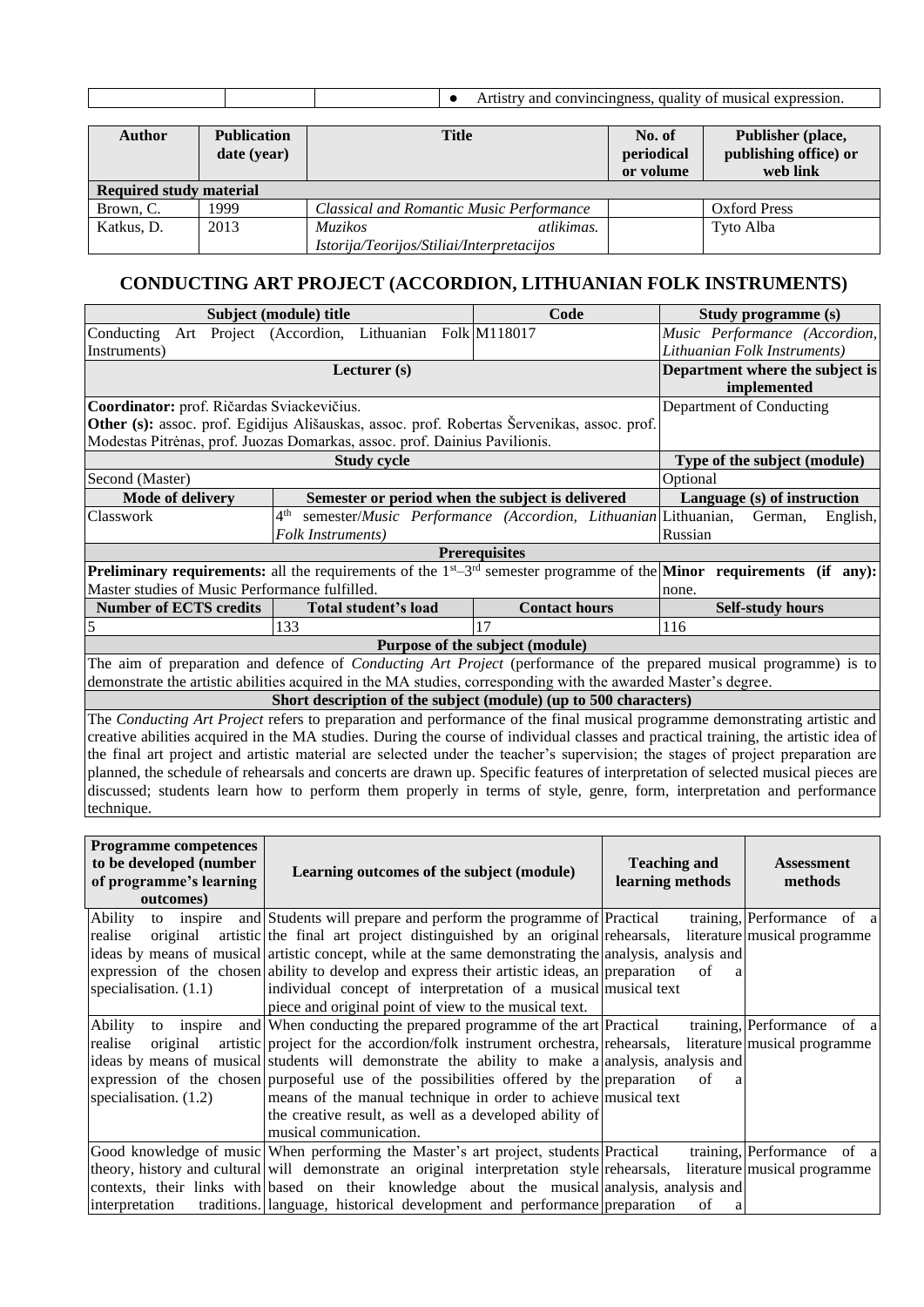| (2.1)                         | repertoire of<br>practice<br>the<br>the<br>of                                                      | selected musical text |                            |
|-------------------------------|----------------------------------------------------------------------------------------------------|-----------------------|----------------------------|
|                               | specialisation (individual periods, styles, genres,                                                |                       |                            |
|                               | $etc.$ ).                                                                                          |                       |                            |
|                               | Good knowledge of music By understanding the links between interpretation Practical                |                       | training, Performance of a |
|                               | theory, history and cultural traditions in their specialisation, international rehearsals,         |                       | musical programme          |
|                               | contexts, their links with performance standards and different contexts of preparation             | of                    |                            |
| interpretation<br>traditions. | artistic and cultural activity, students will be able to musical text                              |                       |                            |
| (2.2)                         | prepare and perform a conceptually integral musical                                                |                       |                            |
|                               | programme intended for a particular cultural and/or                                                |                       |                            |
|                               | social context.                                                                                    |                       |                            |
|                               | Ability to broaden creative Students will have built up a representative concert Practical         |                       | training, Performance of a |
| experience                    | through repertoire that is compliant with the MA and selected rehearsals                           |                       | musical programme          |
| initiation<br>of              | and specialisation requirements for the scope.                                                     |                       |                            |
| engagement in independent     |                                                                                                    |                       |                            |
| artistic activity. (3.1)      |                                                                                                    |                       |                            |
|                               | Ability to broaden creative Students will demonstrate abilities to develop artistic Practical      |                       | training, Performance of a |
| experience                    | through activity by preparing and performing the final art rehearsals                              |                       | musical programme          |
| initiation<br>of              | and programme in the form of a public concert and                                                  |                       |                            |
|                               | engagement in independent conducting the accordion/folk instrument orchestra.                      |                       |                            |
| artistic activity. (3.2)      |                                                                                                    |                       |                            |
|                               | Ability to analyse and By means of developed intellect and erudition, Literature                   |                       | analysis, Performance of a |
|                               | critically assess creative students will be able to analyse and assess the results analysis        |                       | and musical programme,     |
| processes<br>and              | their of the creative process critically at different stages of preparation                        | of                    | a test                     |
|                               | significance in the context preparation of the art project.                                        | musical<br>text.      |                            |
| of contemporary culture.      |                                                                                                    | discussions,          |                            |
| (4.1)                         |                                                                                                    | rehearsals            |                            |
|                               | Ability to analyse and Students will have a developed ability of musical Practical                 |                       | training, Performance of a |
|                               | critically assess creative communication; they will be able to react fast and rehearsals,          |                       | analysis musical programme |
| and<br>processes              | their change the processes of musical creation and and preparation of a                            |                       |                            |
|                               | significance in the context performance depending on the situation at all stages musical text      |                       |                            |
|                               | of contemporary culture. of final art project preparation and its presentation.                    |                       |                            |
| (4.2)                         |                                                                                                    |                       |                            |
| Inter-personal                | and Students will gain experience of constructive and Analysis of literature Test                  |                       |                            |
| communication                 | skills, well-founded professional communication; they will and audio recordings,                   |                       |                            |
| leadership. (5.1)             | be able to cooperate constructively with other discussions,                                        |                       |                            |
|                               | performers in the creative process of final art project rehearsals                                 |                       |                            |
|                               | preparation.                                                                                       |                       |                            |
| Systemic and                  | analytical Students will prepare and perform the final art Analysis of literature Performance of a |                       |                            |
| thinking. $(6.1)$             | project by basing the artistic idea and its and audio recordings, musical programme                |                       |                            |
|                               | implementation on theoretical sources and practical discussions, practical                         |                       |                            |
|                               | experience.                                                                                        | training, rehearsals  |                            |
| work<br>Ability<br>${\rm to}$ | and When preparing the programme of the final art Analysis of literature, Performance of a         |                       |                            |
| improve. $(7.1)$              | project, students will be able to learn independently, audio recordings and musical programme      |                       |                            |
|                               | integrate knowledge and complete artistic tasks in an musical text, practical                      |                       |                            |
|                               | organised manner.                                                                                  | training, rehearsals  |                            |

|                                               |                         |                          |          |                                     |                                         |                                                        |                         |                          |                     | Time (hours) of contact and individual work |
|-----------------------------------------------|-------------------------|--------------------------|----------|-------------------------------------|-----------------------------------------|--------------------------------------------------------|-------------------------|--------------------------|---------------------|---------------------------------------------|
| <b>Topics</b>                                 | lectures<br>Theoretical | activities<br>Individual | Seminars | small<br>Ξ<br>training<br>Practical | large<br>$\Xi$<br>training<br>Practical | am/rehearsals/consultatio<br>the<br>for<br>Preparation | Exam/course credit test | work<br>contact<br>Total | hours<br>Self-study | <b>Assignments</b>                          |
| Development and preparation of the programme  |                         | 16                       |          |                                     |                                         |                                                        |                         | 16                       | <b>116</b>          | <b>Studies</b><br>of<br>musical             |
| for the final art project.                    |                         |                          |          |                                     |                                         |                                                        |                         |                          |                     | audio<br>and<br>text                        |
| Requirements for the programme: One to two    |                         |                          |          |                                     |                                         |                                                        |                         |                          |                     | recordings;<br>practical                    |
| large-scope works, two to four plays or other |                         |                          |          |                                     |                                         |                                                        |                         |                          |                     | training, rehearsals                        |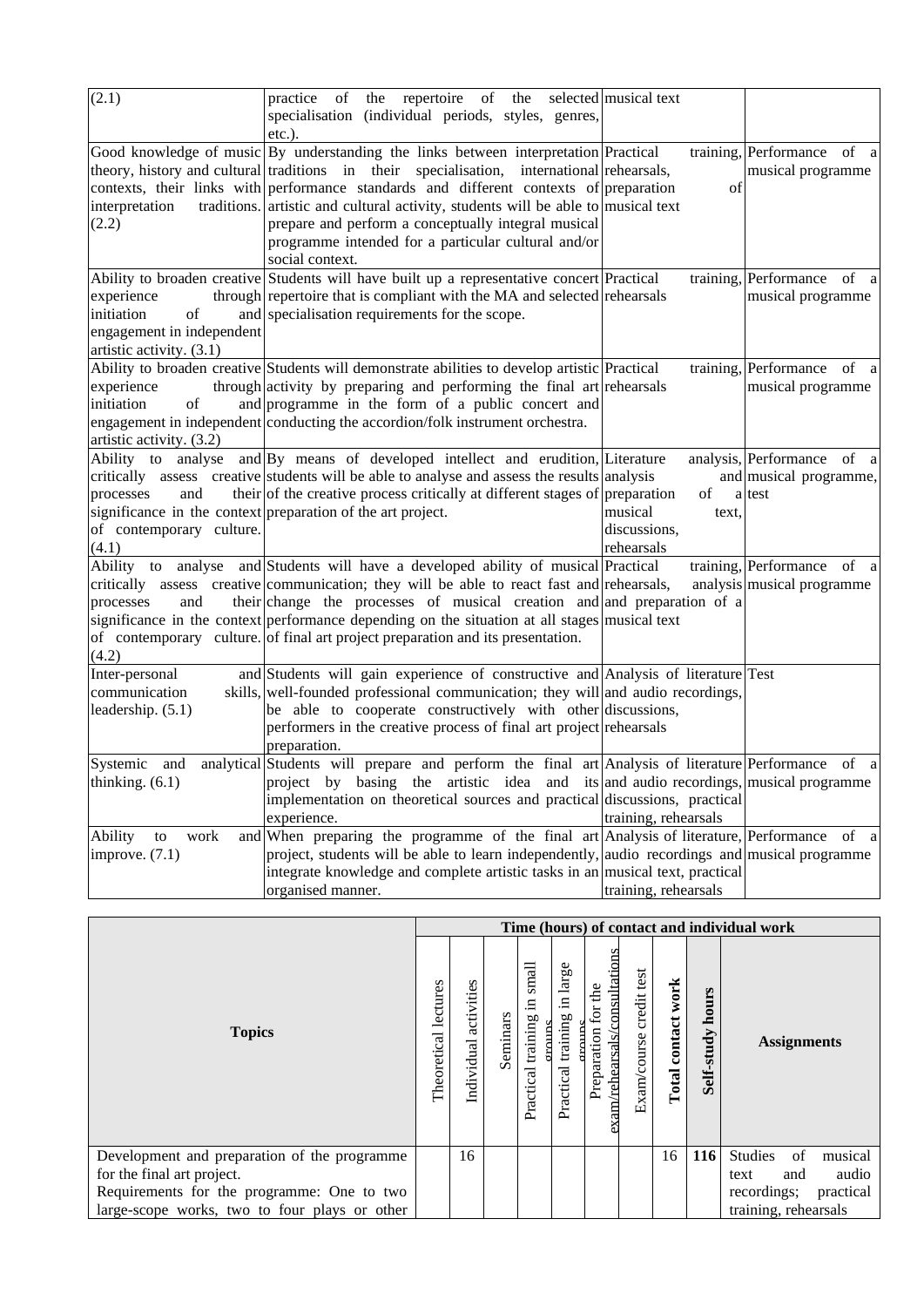| small-scope works; programme duration $-20$ to        |    |  |  |    |     |  |
|-------------------------------------------------------|----|--|--|----|-----|--|
| 30 minutes.                                           |    |  |  |    |     |  |
| Examples of repertoire:                               |    |  |  |    |     |  |
| Accordion - Naktis Kryžių kalne, Pavasario            |    |  |  |    |     |  |
| sutartinė by L. Povilaitis; Vidurvasario rožė by      |    |  |  |    |     |  |
| V. Juozapaitis; suites No. 1 and 2 from Peer Gynt     |    |  |  |    |     |  |
| by E. Grieg; Scherzo, Andante cantabile by E.         |    |  |  |    |     |  |
| Balsys.                                               |    |  |  |    |     |  |
| <b>Lithuanian Folk Instruments</b> $-$ Overture from  |    |  |  |    |     |  |
| the opera <i>Abduction from Seraglio</i> by           |    |  |  |    |     |  |
| W. A. Mozart; <i>Inmortal</i> for accordion orchestra |    |  |  |    |     |  |
| by H. Boll; Sabre Dance by A. Khachaturian;           |    |  |  |    |     |  |
| Lezginka by A. Kajlaev.                               |    |  |  |    |     |  |
| Public hearing, defence of Master's art project       |    |  |  | 1  |     |  |
| (public performance of the programme).                |    |  |  |    |     |  |
| <b>Total:</b>                                         | 16 |  |  | 17 | 116 |  |

| <b>Assessmen</b> | Weight | <b>Deadline for</b> | <b>Assessment criteria</b>                                                          |
|------------------|--------|---------------------|-------------------------------------------------------------------------------------|
| t strategy       | $, \%$ | completing          |                                                                                     |
|                  |        | the                 |                                                                                     |
|                  |        | assignments         |                                                                                     |
| Public           |        | By the start of     | <b>Requirements:</b> The whole programme of the final project is performed with     |
| hearing          |        | the final exam      | two accompanists.                                                                   |
|                  |        | session             | <b>Assessment criteria:</b>                                                         |
|                  |        |                     | • Originality of interpretation;                                                    |
|                  |        |                     | • Accurate performance of the repertoire in terms of musical text;                  |
|                  |        |                     | • Manual technique;                                                                 |
|                  |        |                     | • Sense of style, genre and form;                                                   |
|                  |        |                     | • Artistry and convincingness, quality of musical expression.                       |
| Defence          |        | During<br>the       | The student is allowed to defend the final work (to perform the programme of        |
|                  |        | final session       | the final art project) is allowed only after receiving a positive evaluation during |
|                  |        |                     | the public hearing.                                                                 |
| Performanc       | 70 %   |                     | Requirements for the programme of the final art project:                            |
| of<br>a<br>e     |        |                     | Requirements for the programme: one to two large-scope works, two to four           |
| musical          |        |                     | plays or other small-scope works; programme duration $-20$ to 30 minutes.           |
| programme        |        |                     | The programme is performed in the form of the concert with the accordion or         |
|                  |        |                     | folk instrument orchestra.                                                          |
|                  |        |                     | <b>Assessment criteria:</b>                                                         |
|                  |        |                     | • Originality of interpretation;                                                    |
|                  |        |                     | • Accurate performance of the repertoire in terms of musical text;                  |
|                  |        |                     | • Manual technique;                                                                 |
|                  |        |                     | • Sense of style, genre and form;                                                   |
|                  |        |                     | • Artistry and convincingness, quality of musical expression.                       |
| Test             | 30 %   |                     | <b>Requirements:</b>                                                                |
|                  |        |                     | a) Analysis of the performed programme and a justification for its                  |
|                  |        |                     | interpretation;                                                                     |
|                  |        |                     | b) Based on the list of 10 to 15 musical pieces that has been provided              |
|                  |        |                     | additionally, discussions on the repertoire for the folk instrument/accordion       |
|                  |        |                     | orchestra, instruments, their tuning, technical possibilities and other issues      |
|                  |        |                     | related to the profession of the conductor take place.                              |
|                  |        |                     | <b>Assessment criteria:</b>                                                         |
|                  |        |                     | • Knowledge (of performance art history, interpretation theory, cultural            |
|                  |        |                     | contexts, etc.),                                                                    |
|                  |        |                     | • Fluency and substantiation of argumentation;                                      |
|                  |        |                     | • Information sources.                                                              |

| <b>Author</b>                  | <b>Publication</b><br>date (year) | <b>Title</b>           | No. of<br>periodical<br>or volume | <b>Publisher (place, publishing)</b><br>office) or web link |
|--------------------------------|-----------------------------------|------------------------|-----------------------------------|-------------------------------------------------------------|
| <b>Required study material</b> |                                   |                        |                                   |                                                             |
| Schuller, G.                   | 1997                              | The Compleat Conductor |                                   | New York, Oxford: Oxford<br><b>University Press</b>         |
| Мусин, И.                      | 1967                              | Гехника дирижирования  |                                   | Ленинград: «Музыка»                                         |